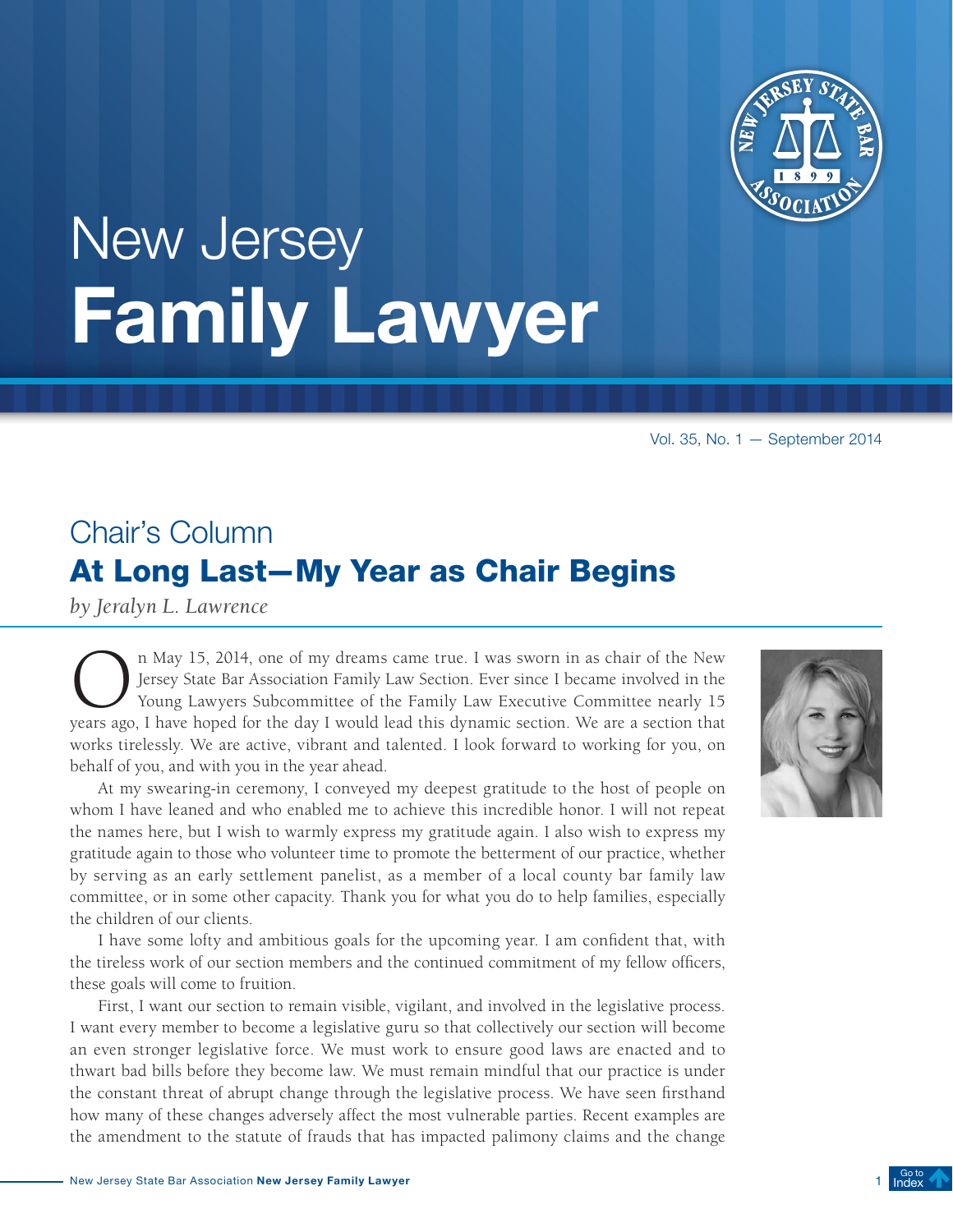to the statute governing prenuptial agreements that has altered the standard for enforceability.

The lengthy debate over various pieces of legislation pertaining to alimony has successfully come to a compromised conclusion. My fellow officers and I dealt with this issue on almost a daily basis. For more than two years, our section lobbied in support of a commission to study alimony. Likewise, we had lobbied to oppose baseless and arbitrary alimony guidelines. While we waited for the formation of the commission, we worked on an alternate bill. This bill (A-1649/S-1808), was sponsored by Assemblywoman Pamela R. Lampitt, Assemblyman Thomas P. Giblin, and Senator Anthony R. Bucco, and represented a fair compromise to the alimony debate. Among other things, the bill provided for the codification of existing case law relative to various changes in circumstances that may warrant a modification or termination of an alimony obligation. We remained steadfast in our commitment to ensure that any statutory change to alimony is reasonable, fair, and balanced to both the payor and the payee. With this commitment in mind, during the latter part of May and all of June 2014, intense negotiations with the alimony reformers and various members of the Legislature commenced, which resulted in an agreement to support a compromised bill. The bill, Assembly Committee Substitute for Assembly Nos. 845, 971 and 1649, has passed both the Assembly and the Senate and was recently signed into law on Sept. 10, 2014.

We are fortunate as a section that countless members of the Legislature were willing to spend the time and effort to broker and foster a compromise between the Family Law Section and our 24 other coalition members totaling over 160,000 people and the alimony reformers.

The enactment of the alimony bill marked a historic and momentous end to our three-year journey to revise New Jersey's alimony laws. We worked just as diligently to ensure the enactment of the New Jersey Family Collaborative Law Act (S-1224/A-1477), which was signed Sept. 10, 2014, as well. While most of us do not shy away from litigation, we wholeheartedly embrace alternate dispute mechanisms. We have seen how mediation and arbitration, and now the collaborative process, help parties resolve their disputes with dignity. In the collaborative process, clients enter into a contract committing to settle their disputes without litigation. It is often a 'team' approach, with other professionals brought in to help facilitate a settlement. For example, the parties may enlist the help of a child specialist to assist with the parenting

time issues, or the help of a financial expert to assist with the economic issues. Generally, final resolution is reached far more quickly than if the matter had been litigated. As a result, not only do parties create solutions to their immediate problems, but the emotional and economic damage to the family is also minimized.

I had the honor and privilege to testify before both the Senate and Assembly Judiciary Committees on behalf of the NJSBA in support of this legislation. I am not sure if in the history of this section there has ever been a chair fortunate enough to have two such significant pieces of legislation enacted into law. It is certainly an exciting time for all of us, and reemphasizes the crucial need for all of us, individually and collectively, to become masters of the legislative process.

We thank the members of the Legislature who have helped us advance our causes. If you have a personal relationship with a member of the Legislature or a member of the governor's counsel, please let me know; we rely on our personal relationships in order to remain relevant in the halls of the State House.

My second goal is to take a hard look at our law that sets the standard for the relocation of children outside the state of New Jersey. I have formed a subcommittee to review the social sciences underpinning the *Baures v. Lewis* decision to determine if these studies are still valid. It is hard to believe that it is in a child's best interest to be relocated away from an active, involved parent.

I have given the Children's Rights Committee the task of researching and reviewing the law and the psychological literature relative to parenting time schedules for infants. Resolving custody and parenting time is often approached in the same manner as equitable distribution—we need to resist the temptation to simply equally divide the parenting time for an infant. According to mental health experts, new studies are available that can assist us in crafting consistent and stable schedules that are in the best interest of these very young children.

I also intend to review any recent trends in respect to parents' contributions to their children's college expenses. Not only are college costs skyrocketing, but they often far exceed the parents' incomes. I have appointed a subcommittee to review relevant statistics and literature, and to offer recommendations to consider when addressing this issue.

Another goal is to review the area of legal malpractice. Unlike other professions, we do not have commonsense requirements and thresholds regarding who is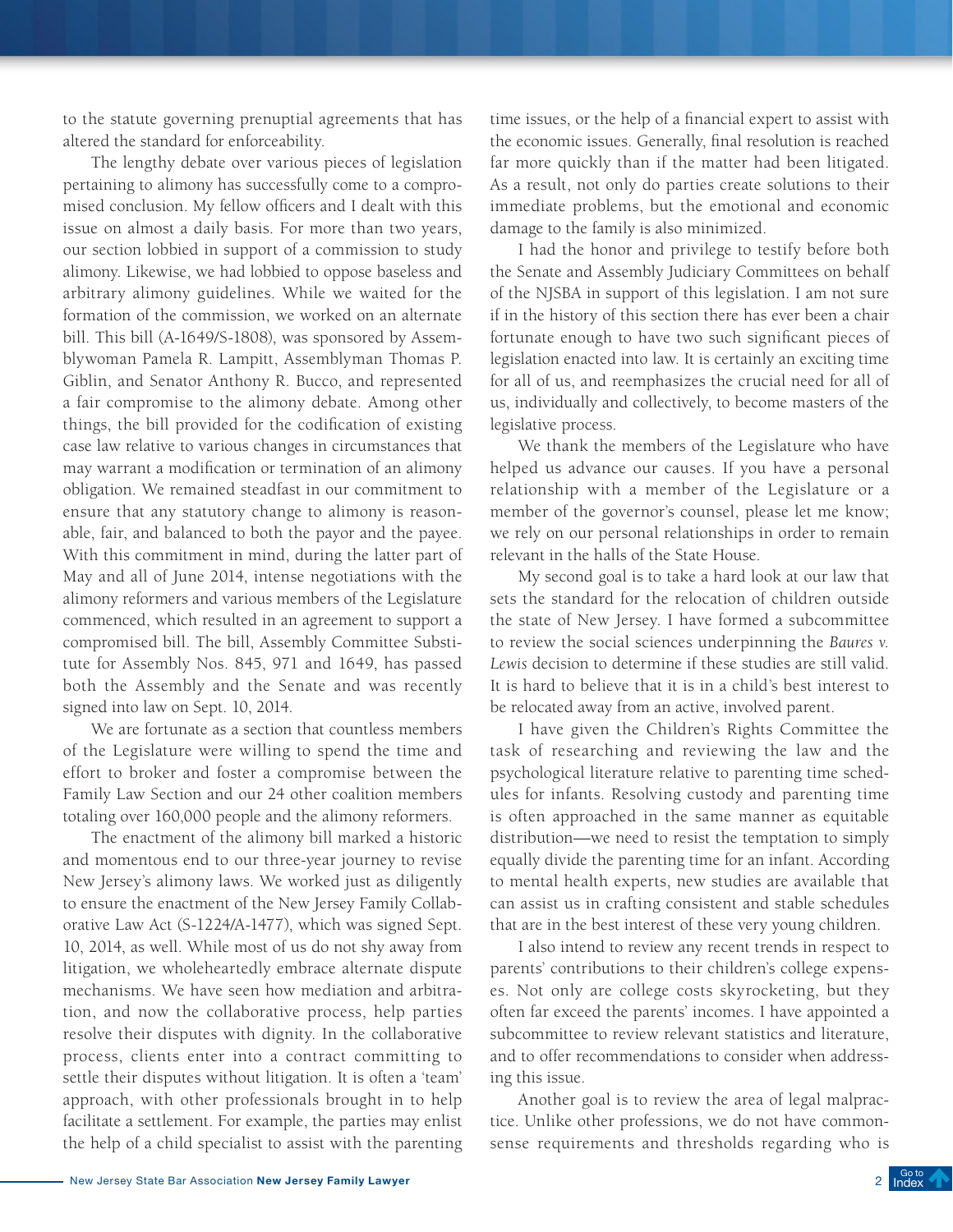qualified to sign an affidavit of merit or testify at trial. I look forward to working with our section to address this important issue that can potentially impact any of us.

Lastly, I am hopeful that during my tenure I can help foster an attitude and environment of practitioners being respectful to each other. I would like us to treat each other better. We have an important, difficult job. We deal with so many substantive areas of the law. It pains me when our colleagues make our job even harder.

There are many ways we can treat each other better. If asked for an adjournment, absent extreme, emergent circumstances, give consent. When it comes to counsel fees, work together to make sure both attorneys are paid, not just one side. Let's talk more and refrain from the letterwriting campaigns and the barrage of emails that are often meaningless and counterproductive, and only serve to inflame the case. Pick up the phone or have a face-to-face meeting with the other side. Don't talk over each other—advocating a position in a disrespectful manner doesn't make it any more valid.

Let's better serve our clients by becoming problem solvers and by taking consistent positions regardless of which party we represent. Gladiator-type tactics, a scorched-earth approach, and a win-at-all-costs mentality only prolong the litigation and may likely cause further economic and emotional damage to the very families we had set out to help.

Unchecked egos and engaging in power struggles also damage the reputation of our profession. Our reputation is everything, and it is always on the line. It should be guarded as if the practice depends on it, because it does. I am not suggesting we become doormats or pushovers. After all, most of us went to law school because we are over-achieving alpha dogs. I *am* suggesting we continue to zealously advocate for our clients, but in a kinder, gentler way. There is good and bad in every profession. Let's be the good in ours. Let's embrace the basic rules we learned in kindergarten: Be nice and play fair.

I always wanted to be a lawyer. Even as a young child, I loved discussing the law with my father, who was a detective in the Juvenile Division. I love the law. I love family law. I love what I do. I am sure you do, too. Let's all work together to make the practice we love a little more civil, a little more enjoyable and a little more rewarding. You have my commitment to do my part.

I am so honored and thrilled to be chair of the Family Law Section, and I am here to help you. Please do not hesitate to call.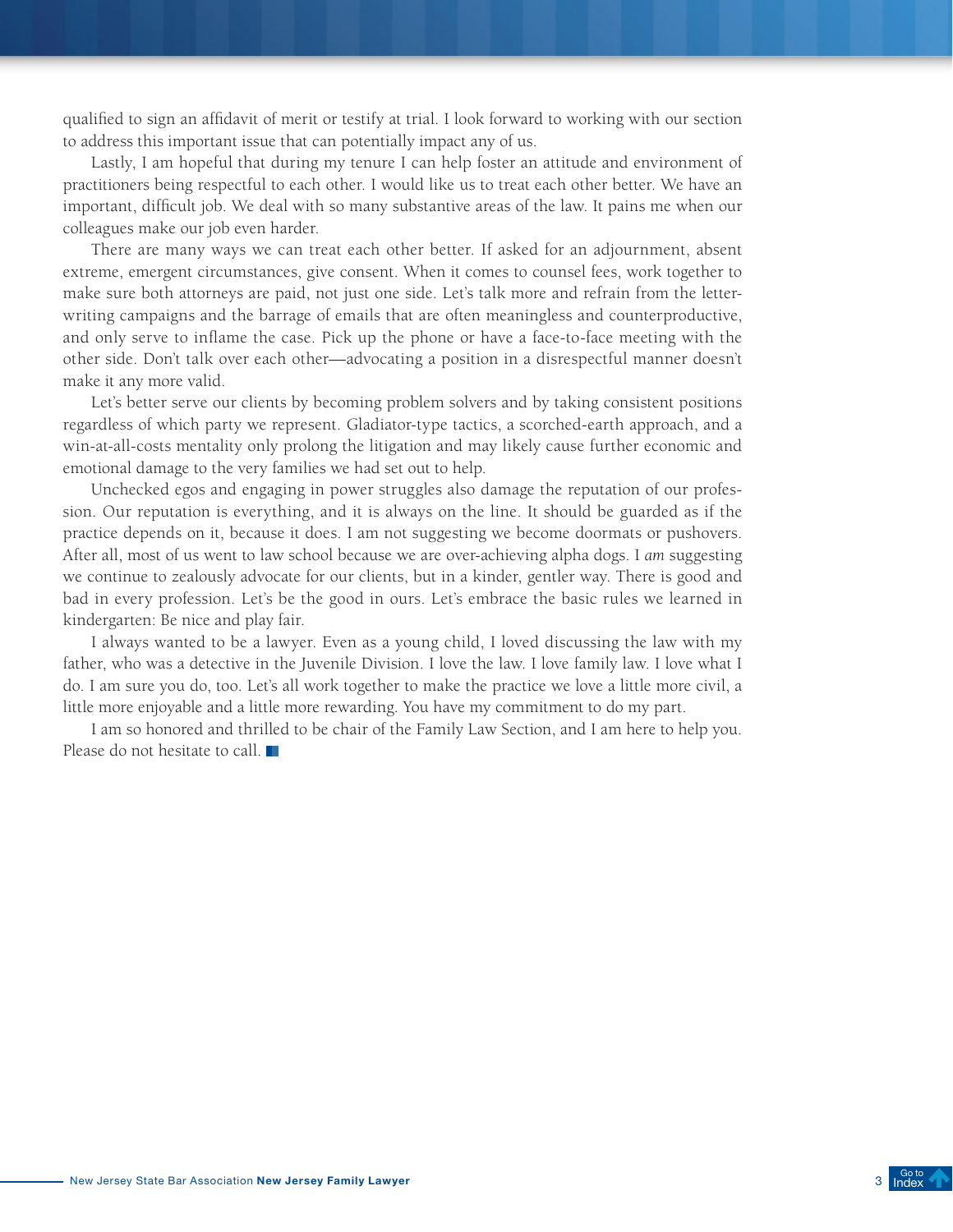# <span id="page-3-0"></span>Inside this issue

| <b>Chair's Column</b><br>At Long Last-My Year as Chair Begins<br>by Jeralyn L. Lawrence                                                             | 1  |
|-----------------------------------------------------------------------------------------------------------------------------------------------------|----|
| Editor-in-Chief's Column<br><b>Proposed ESP Guidelines</b><br>by Charles F. Vuotto Jr.                                                              | 6  |
| <b>Executive Editor's Column</b><br><b>Arbitration of Legal Malpractice Claims:</b><br><b>Permissible, But Practical?</b><br>by Ronald G. Lieberman | 9  |
| Commentary:<br>Arbitration in the Family Part-Groundhog Day Must End<br>by John E. Finnerty Jr.                                                     | 11 |
| Commentary:<br><b>Celebrate: The MESP is 35</b><br>by Christopher R. Musulin                                                                        | 17 |
| Commentary:<br><b>Helping Parties Mediate Issues that Can be Affected by</b><br><b>Possible Changes in the Law</b><br>by Derek M. Freed             | 25 |
| The New Jersey Family Collaborative Law Act<br>by Joseph DiPiazza                                                                                   | 28 |
| <b>Collaborative Divorce:</b><br><b>Answers to Frequently Asked Questions</b><br>by Amy Zylman Shimalla                                             | 32 |
| <b>Mediation and Arbitration with the Same Neutral:</b><br>The Legal Landscape After Minkowitz<br>by Stacey A. Cozewith                             | 36 |

*The opinions of the various authors contained within this issue should not be viewed as those of the New Jersey Family Lawyer or the New Jersey State Bar Association.*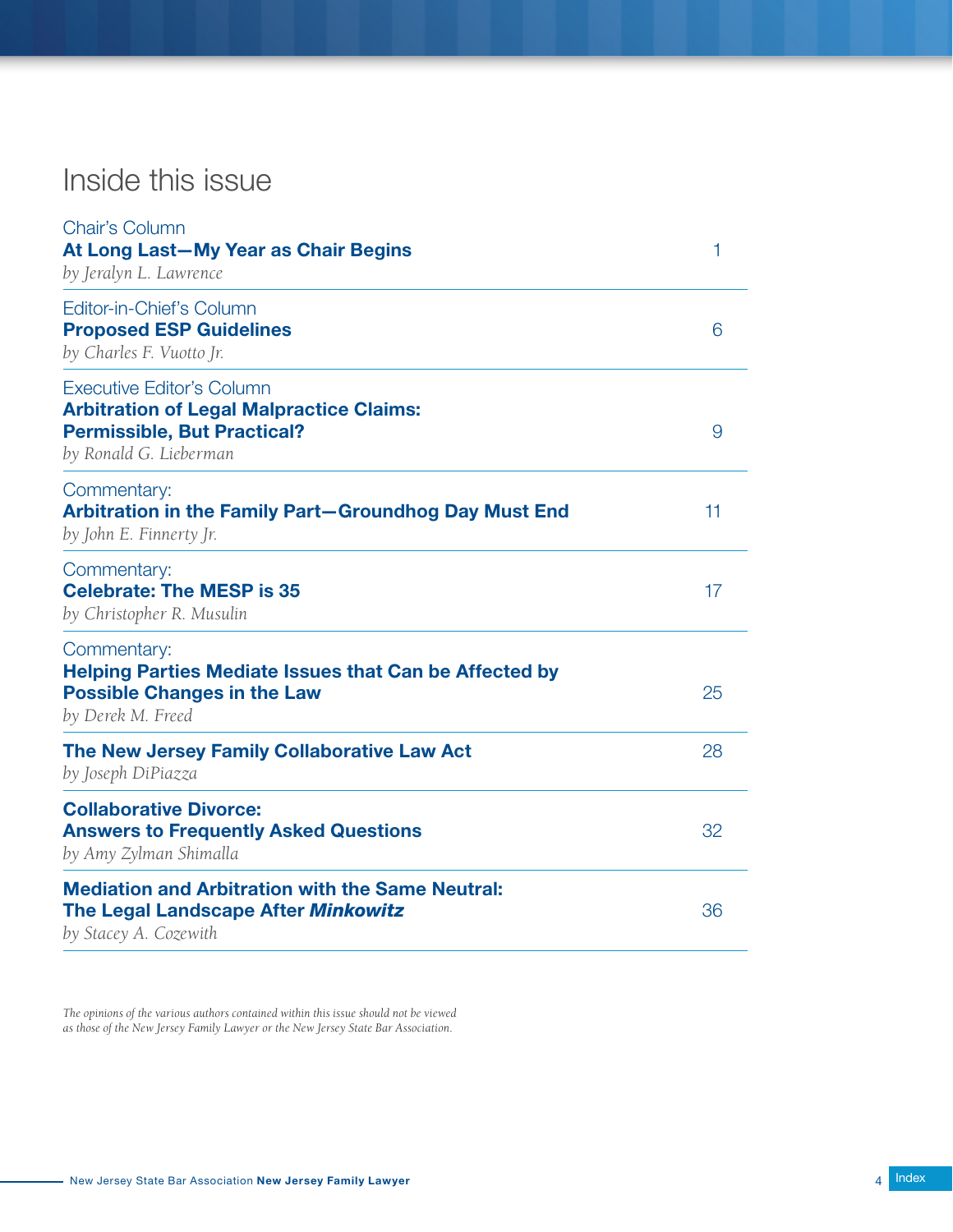# Family Law Section Editorial Board

#### *Editor-in-Chief*

*Charles F. Vuotto Jr. Executive Editor*

*Ronald G. Lieberman*

*Editor-in-Chief Emeritus Lee M. Hymerling Mark H. Sobel*

#### *Associate Managing Editors*

*Cheryl Connors Derek Freed Judith A. Hartz J. Patrick McShane III Megan S. Murray Amanda Trigg*

#### *Senior Editors*

*Jane R. Altman John E. Finnerty Jr Patrick Judge Jr. Beatrice Kandell Jeralyn L. Lawrence Jennifer Lazor Jennifer W. Millner William M. Schreiber Richard Sevrin Michael J. Stanton Andrea Beth White*

#### *Emeritus*

*Mark Biel Cary B. Cheifetz Frank A. Louis John P. Paone Jr. Richard Russell*

#### *Associate Editors*

*Cassie Ansello Carmen Diaz-Duncan Joseph DiPiazza Robert Epstein Kimber Gallo Marisa Lepore Hovanec Heather C. Keith Stephanie L. Lomurro Carrie Lumi Marla Marinucci Amy L. Miller Lisa Parker Daniel Serviss Abigale M. Stolfe Kristi Terranova Elizabeth M. Vinhal Katrina Vitale Michael Weinberg*

#### Family Law Section Executive Committee Officers

#### *Chair*

*Jeralyn L. Lawrence Chair Elect*

*Amanda S. Trigg*

*1st Vice Chair Timothy F. McGoughran*

*2nd Vice Chair Stephanie Hagan*

*Secretary*

*Michael Weinberg Immediate Past Chair Brian M. Schwartz* 

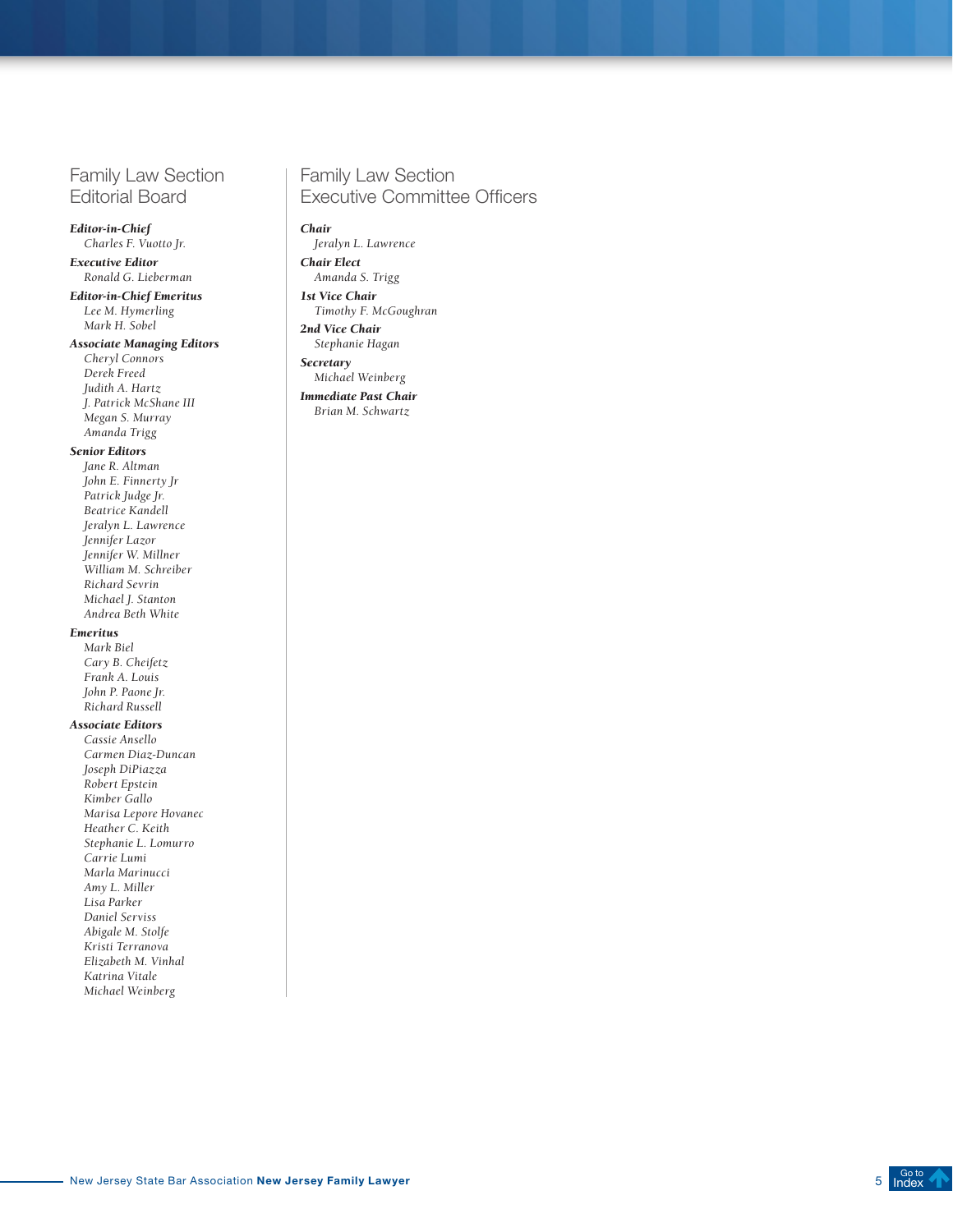# <span id="page-5-0"></span>Editor-in-Chief's Column Proposed ESP Guidelines

*by Charles F. Vuotto Jr.*

This edition of the *New Jersey Family Lawyer*<br>contains an excellent article by Christopher<br>Musulin celebrating the 35<sup>th</sup> year that divorcing<br>parties in the state of New Jersey have had the benefit contains an excellent article by Christopher Musulin celebrating the 35<sup>th</sup> year that divorcing parties in the state of New Jersey have had the benefit of the Mandatory Early Settlement Program (MESP). As correctly noted by Musulin, the MESP has substantially assisted the Judiciary in resolving matrimonial and other family part matters. However, there is always room for improvement. The author commends the MESP and all of the lawyers who volunteer their time. Nevertheless, the author believes the program would benefit from a clear set of guidelines, which do not presently exist. This column proposes such guidelines.

Before addressing the proposed guidelines, however, it bears repeating that the Rules of Court provide that, "Complementary Dispute Resolution Programs ("CDR") provided for by these rules are available in the Superior Court and Municipal Courts and constitute an integral part of the judicial process, intended to enhance its quality and efficacy. Attorneys have a responsibility to become familiar with available CDR programs and inform their clients of them."1

The New Jersey Rules of Court provide specifically for MESP under Rule 5:5-5, which provides as follows:

All vicinages shall establish an Early Settlement Program (ESP), in conjunction with the County Bar Associations, and the Presiding Judges, or designee, shall refer appropriate cases including post-judgment applications to the program based upon review of the pleadings and case information statements submitted by the parties. Parties to cases that have been so referred shall participate in the program as scheduled. The failure of a party to participate in the program or to provide a case information statement or such other required information may result in the assessment of counsel fees and/or dismissal of the non-cooperating party's

pleadings. Not later than five days prior to the scheduled panel session, each party shall be required to provide a submission to the ESP coordinator in the county of venue, with a copy to the designated panelists, if known.

With the exception of the foregoing, there is no concise and clear list of guidelines applicable to ESP practice. The author suggests that a clear list of ESP guidelines be established, as follows:

- **1.** The procedures for each county's ESP should operate in a uniform and consistent manner.
- **2.** The function of an early settlement panel is threefold:
	- **A.** Whenever possible, the panel should effectuate a full settlement of the controversy, including all financial and non-financial issues (*i.e.*, the panel should be permitted to make recommendations regarding children, custody and timesharing, whereas in the past they have been precluded from doing so). If a panel fully resolves all issues, the case should proceed expeditiously to final uncontested hearing and judgment, even before judges not normally assigned to matrimonial matters.
	- **B.** Where full resolution is not practical, the panel should narrow the issues in dispute as much as possible. Stipulations of fact should be employed liberally to preserve judicial resources.
	- **C.** The panel should mediate discussions to obtain reasonable stipulations regarding discovery and other material matters, not only for purposes of trial but also to further settlement discussions. Where agreement is not possible, the panel should also recommend an appropriate discovery order to the court. The matrimonial judge should then consider the recommendation and the parties' responses and enter an appropriate order, thereby avoiding the necessity of a formal motion.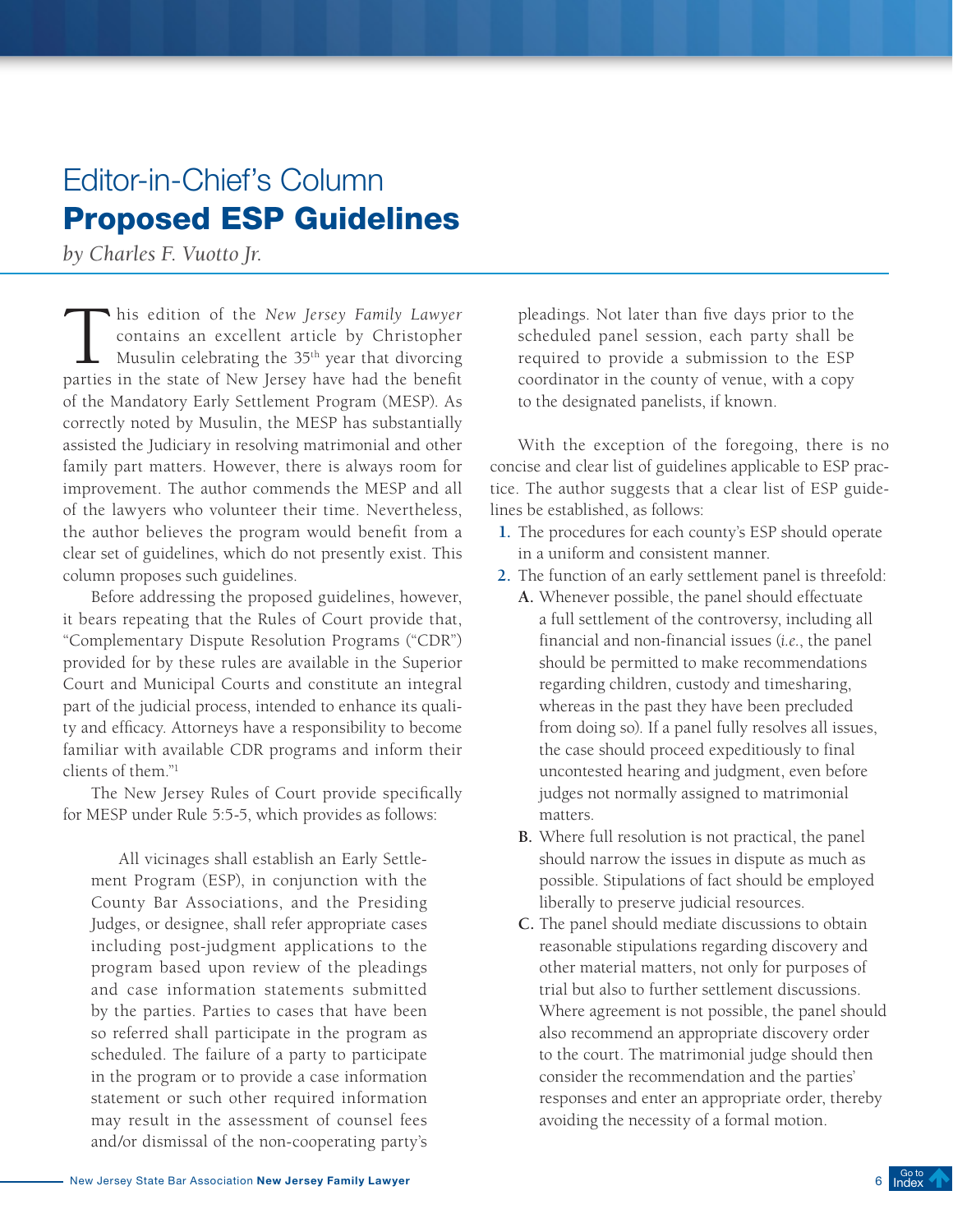- **3.** Each ESP panel should consist of no less than two panelists (individual counties may expand the number of attorneys on a panel, but may not reduce the number below two).<sup>2</sup>
- **4.** The selection of ESP panelists should be a joint undertaking of the county bar association and the court. An ESP panelist must have one of the following qualifications:
	- **A.** Have practiced primarily in the area of family law for at least 10 years; or
	- **B.** Have one of the following qualifications: 1) be a certified matrimonial law attorney; 2) be a past or present member of the executive committee of the Family Law Section of the New Jersey State Bar Association; or 3) be a fellow of the New Jersey Chapter of the American Academy of Matrimonial Lawyers.
- **5.** Written ESP submissions shall be required of any party participating in an ESP. ESP submissions should consist of a proposal/position letter regarding all financial and non-financial issues in dispute and should be accompanied by an updated case information statement, including but not limited to a child support guidelines worksheet, when applicable. The ESP submissions shall be submitted to the ESP coordinator in the county of venue with a copy to each of the designated panelists in hard copy (not by fax or email unless permitted by the panelist) at least five days in advance of the panel date.
- **6.** Attorneys or self-represented litigants who fail to comply with the submission requirement may be subject to sanctions in the discretion of the court.
- **7.** All communications incident to participation in the ESP, including but not limited to the submissions or any other writings submitted to the panel, all oral presentations made by counsel or self-represented litigants at the time of the panel and all statements or recommendations made by the panelists, shall be deemed absolutely confidential and not disclosed to any third party, mediator, arbitrator or jurist, except with the written consent of all parties and the panelists. In other words, the recommendations of the panelists cannot be used at a later time to argue that an individual has proceeded in bad faith with regard to that party's positions in the case unless the parties and panelists agree in writing to the disclosure of the panelists' recommendations.
- **8.** It is the policy of the court that an ESP occur after the time discovery has expired pursuant to the rules of court or the last relevant case management order.
- **9.** Cases that are appropriate for an ESP panel include all matters before the family part, either pre- or postjudgment, with the exception of domestic violence matters (if either or both parties are self-represented), juvenile matters, Child Protection and Permanency *(*CP&P) (formerly the Division of Youth and Family Services) matters and children in court matters.
- **10.** ESP panelists who handle a particular case may not thereafter serve in any capacity with regard to the matter they paneled, including but not limited to representation of either party as the attorney of record; or acting as the mediator, arbitrator, or guardian *ad litem*. However, an attorney who served on a panel for a particular matter may thereafter serve as a blue ribbon panelist (*i.e*., a panel retained and paid for by the parties) or as a panelist on a post-judgment matter.
- **11.** An early settlement panel coordinator shall be designated to ensure the program runs efficiently.
- **12.** Absent agreement to the contrary, all ESPs should occur at the courthouse, so the coordinator, the court rules, child support calculators and private meeting facilities are available. Each county should assure the panelists, attorneys and the litigants involved in the ESP have adequate physical space to convene.
- **13.** The ESP should be utilized as an integral part of a comprehensive case management process.
- **14.** After the early settlement panel, non-settled matters shall be scheduled for mandatory economic mediation in accordance with Rule 1:40.
- **15.** All who participate in the ESP process should treat the panel hearing as they would a trial appearance in terms of promptness and courtesy.
- **16.** The number of cases presented to an ESP on a particular day should be limited so all cases receive meaningful consideration.
- **17.** The Administrative Office of the Courts (AOC) should maintain certain statistics, such as:
	- **A.** Number of cases assigned to the panel;
	- **B.** Number of cases settled;
	- **C.** Number of cases settled post-hearing and prior to beginning trial;
	- **D.** Which matters are pre- or post-judgment; and
	- **E.** The time lapsed from the filing of the complaint to early settlement panels.

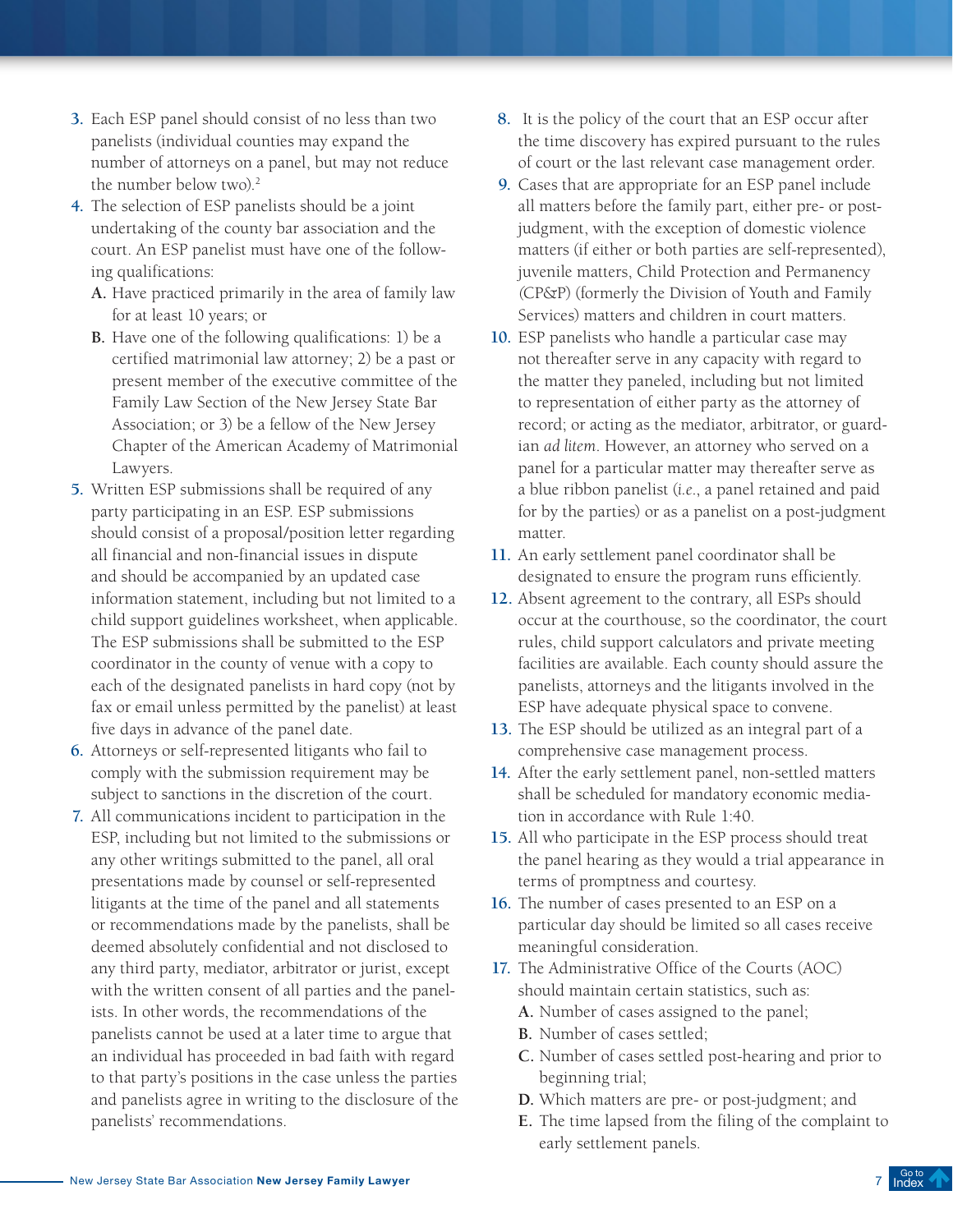- **18.** Uniform and standard forms should be encouraged, such as notices of the schedule and submission requirements. A central registry should be established regarding these forms, or the forms should be added to the New Jersey Judiciary's website.
- **19.** Complicated matters should be referred to mandatory mediation pursuant to Rule 1:40, or to a blue ribbon panel. At the conclusion of the ESP, where the case is not fully settled, the court should encourage the parties to select and retain a blue ribbon panel to address their matter. All issues pertaining to the use of a blue ribbon panel should be driven by the unique requirements of each individual matter. The trial judge may also educate the parties on the benefits of arbitration of their disputes.
- **20.** On the day of the scheduled appearance for participation in the ESP, the presiding judge of the family part, or his or her designee responsible for the call of cases to be paneled, shall appear on the record with all of the litigants to explain the ESP and the importance of the parties and their counsel, making every good faith effort to resolve the disputes. In addition to, but not instead of, the speech by the judge at the beginning of the day, the litigants should be encouraged to view the video that is currently shown to litigants in the Hudson County vicinage. This should be done prior to the date of the panel. The parties and attorneys may be directed to the video through an Internet link contained within the ESP notice.
- **21.** The attorneys who volunteer their time for the ESP should be publically recognized and should be given preference on lists for their ESPs and on motion days.
- **22.** ESP coordinators should send panelists a list of matters to be paneled at least 30 days in advance of the assigned date, so the panelists may perform appropriate conflict checks. If a panelist is restricted from handling a certain case due to a conflict, that panelist must advise the ESP coordinator immediately, so the case may be transferred to another panel.
- **23.** In the event a panelist is unable to serve on an assigned date, that panelist is responsible for obtaining a substitute panelist from the ESP roster and providing the substitute panelist with all ESP submissions received to date.
- **24.** Recognizing that an attorney should never attempt to handle multiple ESPs on the same date and time, the court should implement a 'one attorney/one panel' protocol.
- **25.** Where both parties are represented, it is permissible for the panel to meet with both attorneys before meeting with the litigants. However, the panel must, at some point, meet with the actual litigants to convey their recommendations.

If these guidelines are implemented, it is the author's belief that the ESP process will be improved for the benefit of the citizens of the state of New Jersey, as well as the professionals who assist them.

*The author wishes to thank Christopher Musulin for his assistance with this column.*

- 1. Rule 1:40-1.
- 2. Typically, panels throughout the state should be composed of two attorneys. It has been recognized that panels of two attorneys are sufficient to accomplish the purposes of an ESP. Individually counties should recognize, however, that the addition of a third attorney may unduly increase administrative costs and tend to limit the number of available volunteers.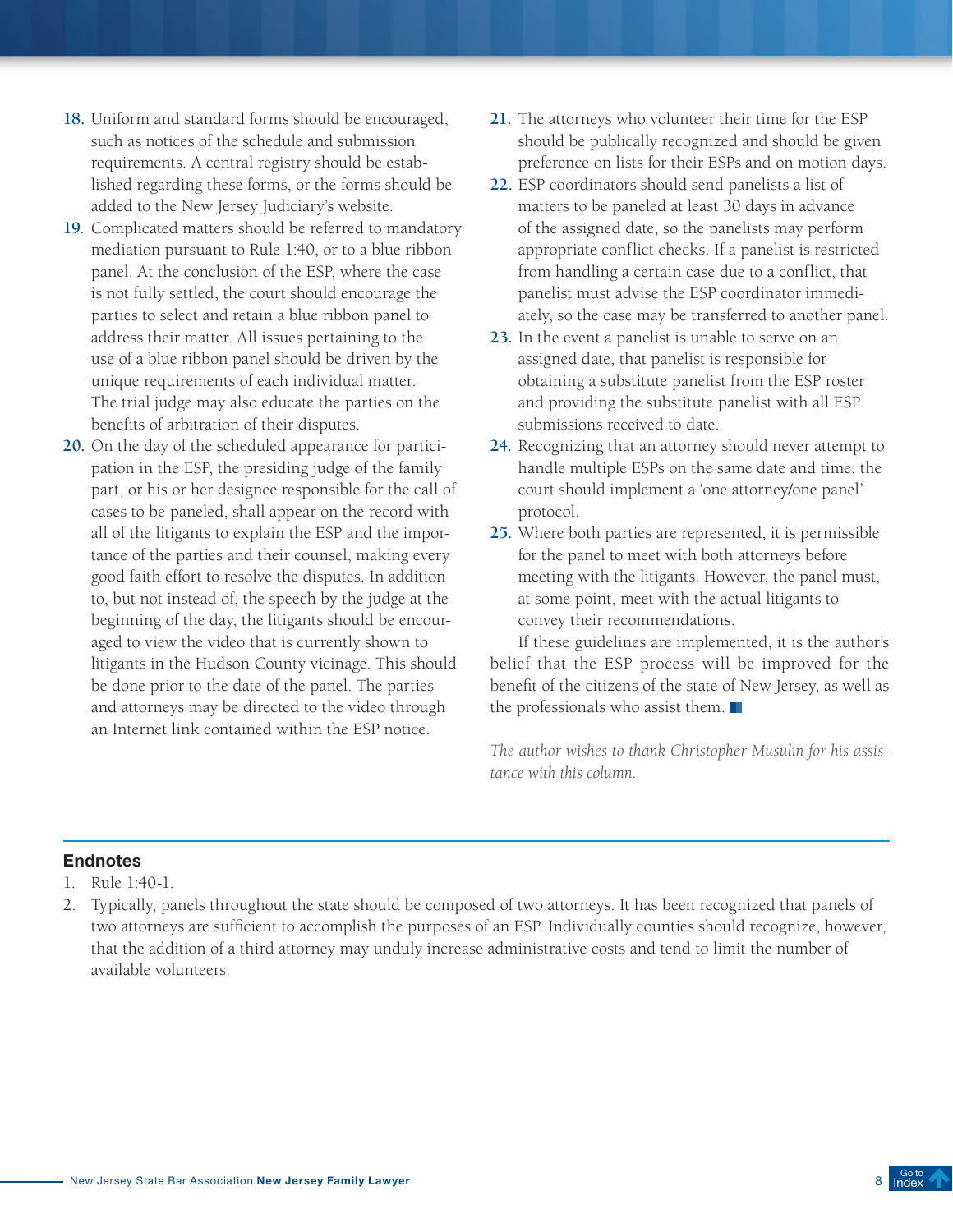# <span id="page-8-0"></span>Executive Editor's Column Arbitration of Legal Malpractice Claims: Permissible, But Practical?

*by Ronald G. Lieberman*

arlier this year, in *Smith v. Lindemann*,<br>States District Judge Dickson Debevoise p<br>a New Jersey attorney to include an ar<br>clause regarding any allegations of legal malnr 1 United States District Judge Dickson Debevoise permitted a New Jersey attorney to include an arbitration clause regarding any allegations of legal malpractice in his retainer agreement. This ruling raises issues about whether an attorney should include such a clause in his or her retainer agreement and, if the attorney does so, the attorney is adversely impacting the public's confidence in the bar.

In *Smith*, Judge Debevoise held that the arbitration clause was permissible because it was clear and unambiguous, and reflected the client's agreement to arbitrate any allegations of legal malpractice.<sup>2</sup> The provision was clearly captioned as "Arbitration of Differences Between the Client and the Law Firm," and further stated that "[s] hould any differences, disagreements, or dispute between you and the Law Firm arise as to its representation of you, or on account of any other matter, you agree to submit such disagreement in binding arbitration."3 The retainer agreement stated that if a fee arbitration committee did not agree to handle issues other than a dispute over fees, the client and the law firm agreed to submit disputes (other than those relating to fees) to binding arbitration governed by the New Jersey Uniform Arbitration Act.<sup>4</sup> The final paragraph of the retainer agreement made it clear to the client that by signing the agreement, the client understood a dispute over any fee or other dispute would be handled by binding arbitration instead of resolution by a court, with the signature being deemed the client's consent to methods of alternative dispute resolution and a waiver of any right by the client to seek to have the matter resolved by a court.<sup>5</sup>

Judge Debevoise found that New Jersey law did not prevent the arbitration of legal malpractice, and instead that the state's general public policy was to favor alternative dispute resolutions.<sup>6</sup> Judge Debevoise further found that the arbitration clause was not oppressive, one-sided, or inconsistent with public policy.<sup>7</sup> Additionally, the client's signature on the retainer agreement immediately followed the section indicating the rights the client was waiving by agreeing to arbitrate, and the client did not allege he or she had not read the agreement in its entirety.<sup>8</sup>

But, as is often the case, just because an attorney *can*  do something regarding his or her relationship with a client does not automatically mean he or she *should*.

# Including an Arbitration Clause Does Not Implicate an Attorney's Ethics

Judge Debevoise did not find that an attorney was acting unethically by adding a clear and unambiguous arbitration clause in his or her retainer agreement. Notably, a dozen years ago the American Bar Association Formal Ethics Opinion (Op. 02-425 (2002)) allowed retainer agreements to include provisions referring allegations of legal malpractice to arbitration. In the attorney-client relationship, the client trusts his or her attorney to act as a fiduciary in his or her best interests. As a fiduciary, the attorney is expected to act with the utmost candor and fairness, even if the attorney has to put his or her own interests secondary to those of the client. As such, the relationship mandates a full explanation of the arbitration process.

In New Jersey, an attorney can represent a client without giving the client the opportunity to seek independent counsel, although the right to seek independent counsel was specifically stated by ABA Formal Op. 02-425 as one of the reasons why an arbitration clause would be ethical.

Even if there was concern about arbitration, New Jersey laws cannot impose limitations "which are special to arbitral clauses," per Section 2 of the Federal Arbitration Act.<sup>9</sup>

New Jersey RPC  $1.8(h)(1)$  states that an attorney may not make an agreement prospectively limiting liability for malpractice. According to *Smith*, there is no limitation on liability when an attorney obligates a client to arbitrate an issue regarding legal malpractice because an attorney's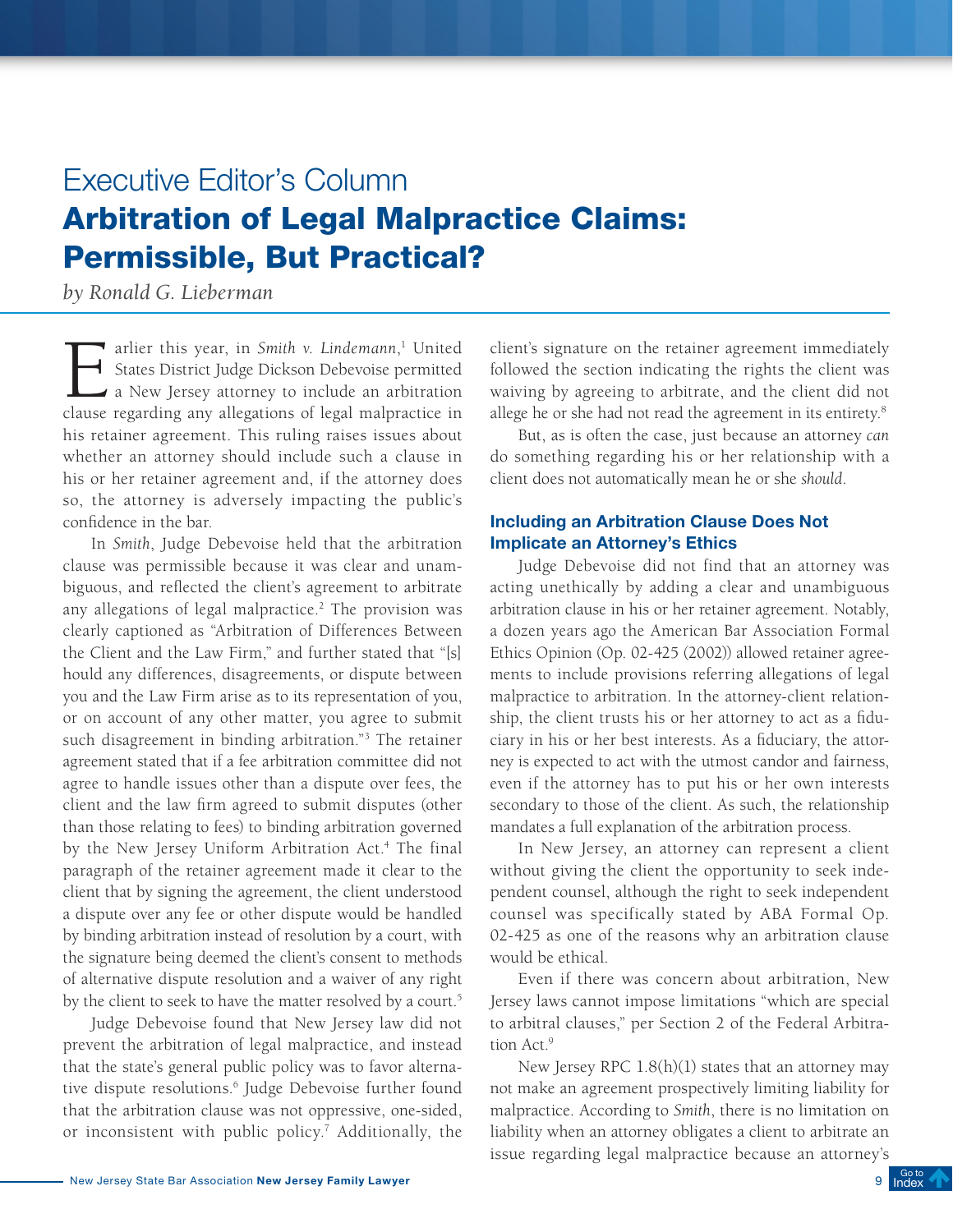liability can be fully explored in an arbitration proceeding taking place pursuant to the New Jersey Uniform Arbitration Act.<sup>10</sup>

Thus, the attorney is left with guidance that he or she can create an arbitration clause in a retainer agreement as long as the clause does not limit the ability of the client to file a disciplinary complaint or cooperate with disciplinary proceedings or an investigation. As long as there is informed consent under *Smith*, a clause compelling arbitration for legal malpractice disputes would be enforceable. The contents of such a clause should clearly inform the client that he or she is waiving his or her right to a jury trial, an appeal, and to broad discovery; that the client has been told which claims are being subject to arbitration; and that the client may seek independent counsel before signing the retainer agreement.

Thus, the pause an attorney has in deciding whether to include an arbitration clause in his or her retainer agreement would not be premised on a fear that a properly drafted clause would be unethical. There are, however, other policy considerations that come into play.

## Policy Implications That Do Exist When Including an Arbitration Clause

Even though there is support for the proposition that an arbitration provision in a retainer agreement is enforceable, an attorney must determine whether to include a provision. Providing the prospective client with the right to seek independent counsel appears to be strongly favored, even if not specifically mandated. Without doing so, the general public may conclude that an attorney is merely trying to take advantage of his or her client. A client can argue that the retainer agreement with the arbitration clause is an adhesion contract and that because he or she was in a vulnerable state, was susceptible to being taken advantage of by a cunning attorney.

But, allowing a prospective client the opportunity to consult with independent counsel before signing a retainer agreement with such a clause creates a matter open for negotiation between the lawyer and the prospective client. This may be unwise, as an attorney is now making his or her retainer agreement truly 'negotiable.'

There are other policy implications involved in having a malpractice arbitration clause in a retainer agreement. For example, does the attorney's professional negligence insurance carrier wish to be bound by such a provision? Would the insurance carrier be permitted to seek to have a jury trial, the right to discovery, or a right to appeal in legal malpractice matters? Would an insurance carrier assert that an arbitration provision provides a policy defense or obviates coverage altogether? Any law firm desiring to use a mandatory arbitration provision for legal malpractice claims in a retainer agreement would be well advised to confer with its professional negligence insurance carrier prior to including the provision in its retainer agreement.

There are also questions about the arbitration process itself. A client can argue that arbitrators are more likely to side with the attorney because arbitration is usually conducted by attorneys or retired judges. This perception of a pro-attorney bias can lead a client to lack confidence in the overall proceedings in arbitration, or believe the attorney is breaching his or her fiduciary duty. Can an arbitrator actually report any ethical violations? It is not clear that a client would be confident that such a reporting would take place.

# Final Thoughts Before Modifying a Retainer Agreement

An attorney considering modifying his or her retainer agreement to mandate the arbitration of legal malpractice claims should proceed carefully. The attorney should fully explain to the client the potential benefits of arbitration, as well as the rights the client is being asked to waive. The attorney must make the disclosure of the waiver of rights in writing. Proper practice would seem to mandate the prospective client be encouraged to seek independent counsel before making an informed decision, and make it clear in the language of the arbitration clause that the attorney is not limiting his or her liability but merely creating an alternate process under which the claim will be handled. Only by following proper and stringent procedures can the attorney ensure the public's faith in the bar will not be eroded by an arbitration clause in a retainer agreement.

- 1. 214 N.J. Dist. LEXIS 727065 (2014).
- 2. *Id.* at 27.
- 3. *Id.* at 25.
- 4. *Ibid.*
- 5. *Id.* at 26.
- 6. *Id.* at 19.
- 7. *Id.* at 27.
- 8. *Ibid.*
- 9. 9 U.S.C.A. §1, *et. seq.*
- 10. 214 N.J. Dist. LEXIS at 25-26.

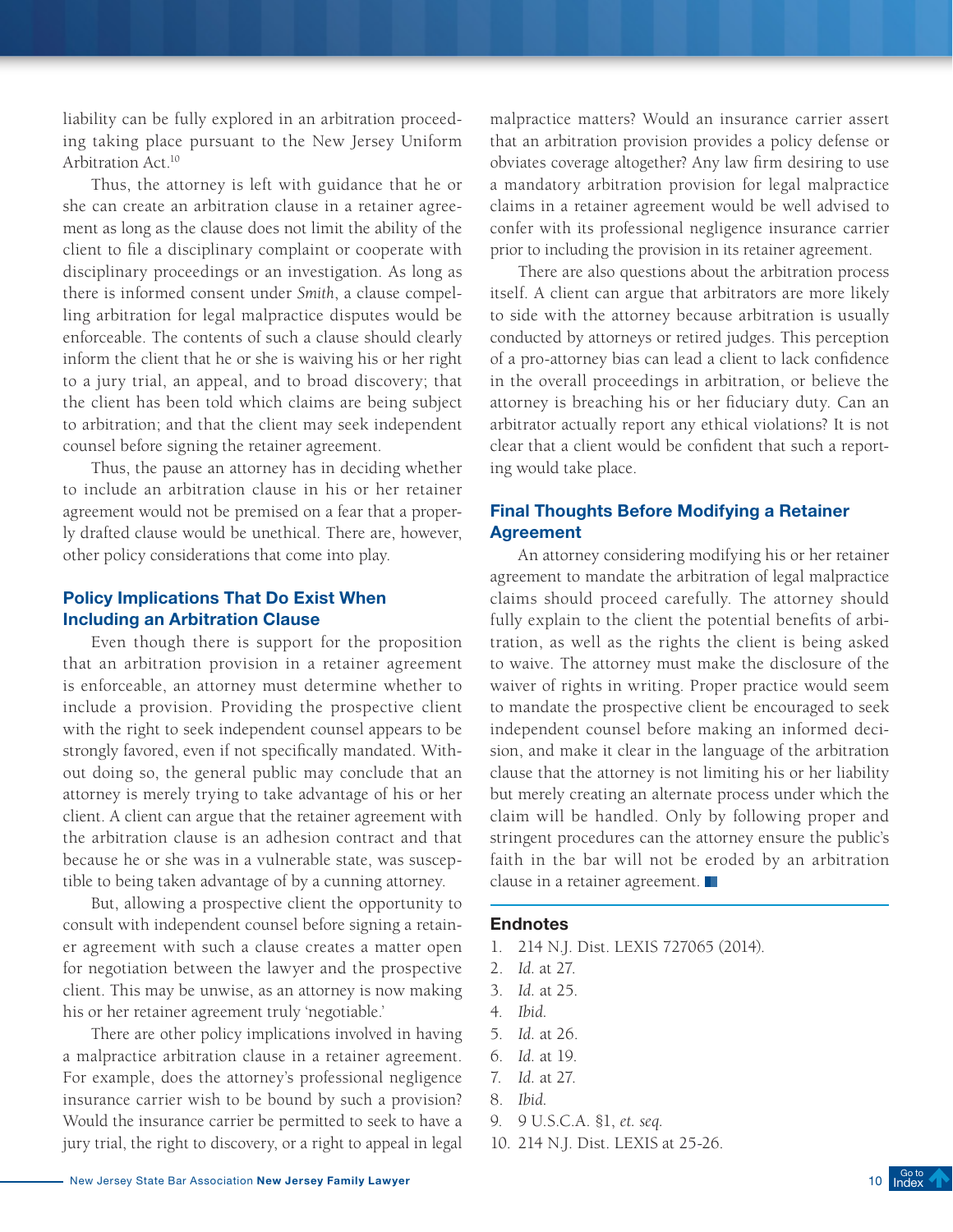# <span id="page-10-0"></span>Commentary: Arbitration in the Family Part—Groundhog Day Must End

*by John E. Finnerty Jr.*

For five years now, opposition from complementary<br>dispute resolution (CDR) practitioners to<br>recommendations of the Supreme Court Family<br>Part Practice Committee has delayed approval of a dispute resolution (CDR) practitioners to recommendations of the Supreme Court Family Part Practice Committee has delayed approval of a protocol and rule that would facilitate recognition of arbitration as an alternative dispute resolution tool in the family part .

This turf war dispute started following the 1999 New Jersey Supreme Court's decision in *Fawzy v. Fawzy*. 1 At that time, the Court unanimously determined that parents had a constitutionally protected sphere of autonomy that enabled them to choose the forum in which their disputes over all child-related issues could be resolved. It ruled that arbitration was an appropriate forum so long as certain procedural protocol were in place that enabled the court to execute its *parens patriae* jurisdiction in the event that a party contended the arbitrator's ruling "threatened harm to the child."2

The Court noted only that agreements to arbitrate child-related issues "must be in writing or recorded" and must clearly establish the parties are aware of their rights to judicial determinations and have knowingly and voluntarily waived them.<sup>3</sup> To facilitate this goal, the Court in *Fawzy* mandated that a record of documentary evidence produced during the arbitrations be kept, that testimony be recorded, and that findings of fact and conclusions of law be issued. In an apparent attempt to better institutionalize these requirements, the Court referred to the Family Part Practice Committee "the development of form agreements and scripts for use by lawyers and judges in cases in which the parties seek to bind themselves to arbitration in Family Law matters."4 The next year, in *Johnson v. Johnson*,<sup>5</sup> the Court expounded further on what it intended in connection with the nature of the record that was required.

Since that time, two separate family part practice committees, over two separate two-year terms, between

2009 and 2013, painstakingly drafted, re-drafted, and then re-drafted yet again, proposed model consent order forms and a questionnaire for use when parties opted for arbitration of any family law-related issue, including custody/parenting issues. Each time CDR practitioners opposed the proposals made by the Family Part Practice Committee, and each time their opposition was successful in blocking adoption of the proposed model forms and questionnaires. Last term, an actual arbitration rule for family part matters was proposed, but it, too, was opposed by CDR practitioners. The result has been the appointment of yet another committee—the Ad Hoc Committee on the Arbitration of Family Matters. It is meeting now, and it, too, is charged with making recommendations to the Court in connection with the assignment made five years ago to the Family Part Practice Committee.

# Resolution of Disputes

The policy of the law—in all forums, civil, family or otherwise—is to encourage litigants to settle disputes, which if left unresolved ultimately would be introduced into the increasingly overwhelmed court system. This policy is longstanding.6

This strong public policy of encouraging settlements is paralleled by the policy that encourages use of alternative dispute resolution methodologies. This involves removing cases that cannot be settled from the courts, and introducing them to a variety of extra judicial alternative dispute protocols. Arbitration has been one such favored dispute resolution method that has been encouraged as an alternative forum.<sup>7</sup>

#### Arbitration Protocol

Arbitration is a method of dispute resolution involving one or more neutral third parties who are agreed to by disputing parties. At its core, arbitration has always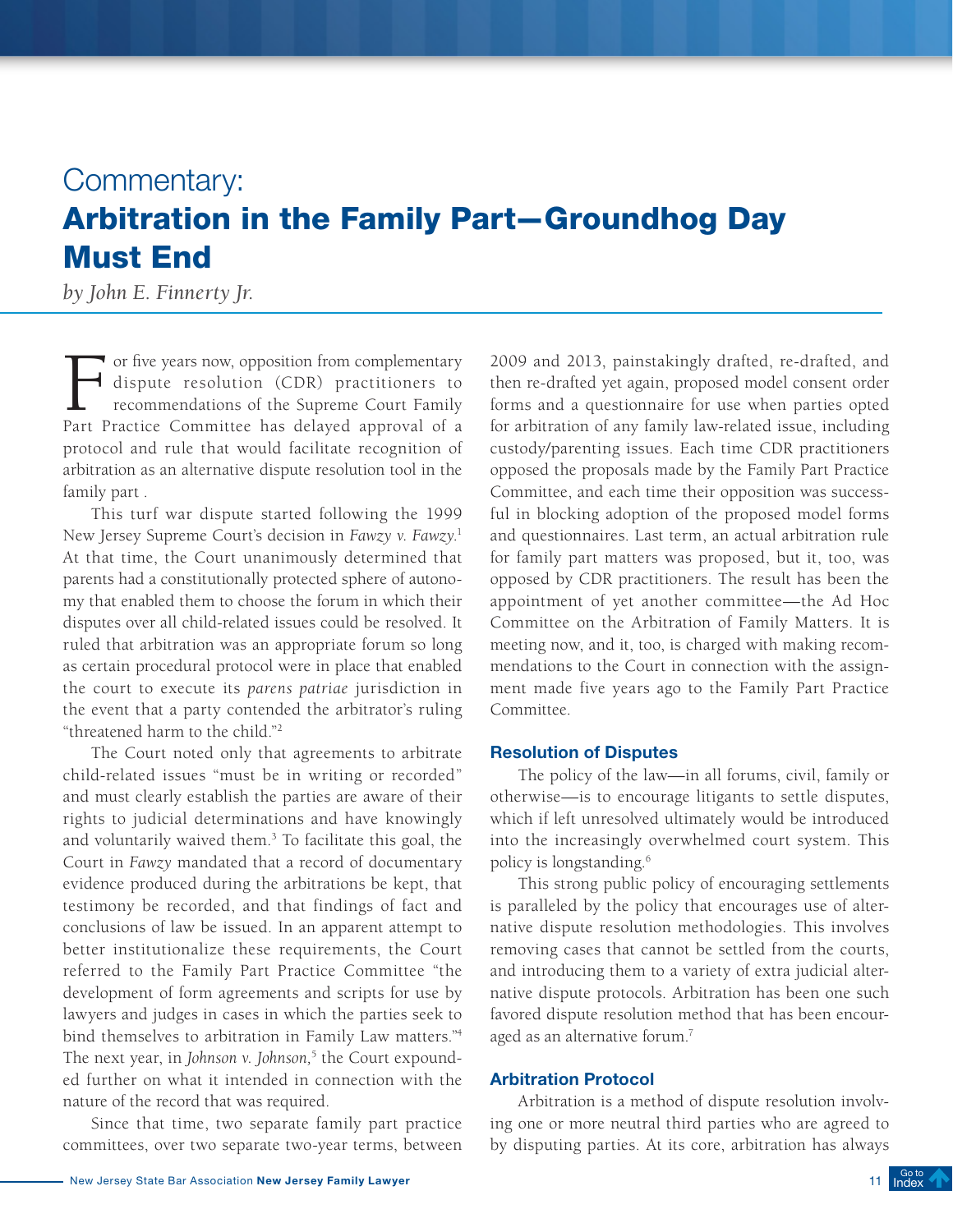been a creature of contract, which cannot be imposed by judicial fiat.<sup>8</sup> The authority for arbitration—and its scope, rules, protocol, and procedures to be followed when arbitration is employed—comes from the protagonists who are involved in the dispute. They must agree to the rules and procedures to be employed during the arbitration, and must scriven an agreement that will bind them in how the arbitration is to be conducted.9 Historically, the authority of arbitrators is derived solely from the mutual assent of the parties by the terms of the arbitration submission, and the parties are bound only to the extent, manner and under the circumstances that they agree to be bound as defined in their agreement to arbitrate.<sup>10</sup>

Although the traditional policy behind arbitration has been to promote a "speedy, inexpensive, expeditious and perhaps less formal manner"<sup>11</sup> of resolving disputes, arbitration is *not* limited by case or statutory law to be used solely for such purposes. *The primary theoretical underpinning of all arbitration is that it can and should be what the parties intend and agree it should be*. Therefore, both at common law and under the current statutory alternatives in N.J.S.A 2A:23A, *et. seq.* and N.J.S.A. 2A:23B, *et. seq.*, the parties are free to expand the scope of judicial review by providing for such expansion in their arbitration agreement contracts.<sup>12</sup>

As noted by Chief Justice Robert Wilentz in his concurring opinion in *Perini v. Great Bay Hotel &*  Casino, Inc.:<sup>13</sup>

…the parties are free to expand the scope of judicial review by providing for such expansion in their contract;….they may for example specifically provide their Arbitrator should render the decision only in conformance with New Jersey law and such awards may be reversed either for mere errors of New Jersey law or for substantial errors, or gross errors and define them as they will.

That standard was adopted by the Supreme Court as the controlling principle of New Jersey law in 1994 in *Tretina Printing, Inc. v. Fitzpatrick and Associates, Inc.*<sup>14</sup>

#### Arbitration and Family Law Practice

Family lawyers frequently wish to utilize arbitration for a variety of reasons, some of which have nothing to do with time or cost savings, or formality efficiencies. Unlike non-family law CDR proponents, who perceive and use arbitration as an alternative to litigation, family lawyers frequently use arbitration as an adjective litigation process to resolve cases by fact finding and decisions—in other words to try cases someplace other than the New Jersey Superior Court, Family Part.

A decision to submit a contested case to the jurisdiction of an arbitrator rather than a family part judge may occur for any number of reasons: 1) *Sheridan*<sup>15</sup> issues regarding unreported income or inappropriate deduction patterns; 2) choice of a specific individual to adjudicate rather than, or perhaps because of, the luck of the judicial draw; and/or 3) maintenance of control of the process, rather than being exposed to arbitrary case processing timetables set by judicial officers that may not be realistic or are otherwise contrary to the litigants' needs. This may occur because of sophisticated and complex financial valuation or discovery issues that must be dealt with in large assets cases, which cannot be processed within best practice time periods. It may occur in parenting disputes where people are not yet ready to deal with the court system's directive that parenting issues must be resolved no later than six months after the last responsive pleading is filed.16 Emotions may be too raw for people rationally to process what is best for their children, and they may be too involved in their own needs to make wise decisions. The compulsion to do so quickly does not always effectuate the best result, and sometimes promotes more intense litigation. Litigants, therefore, may wish to avoid the commands of these timetables.

Moreover, many family lawyers used arbitration long before the enactment of either N.J.S.A*.* 2A:23A-1 *et. seq.* or N.J.S.A. 2A:23B-1 *et. seq.* They crafted agreements in which they chose "to negotiate a complete set of dispute resolution procedures."17 They created authority and protocol for arbitrators based upon the authority and protocol their clients wished the arbitrator to have. There is no proscription in case law or statute that precludes family lawyers from continuing this course. In fact, the reasoning of arbitration cases over the last 50 to 100 years stands for the proposition that litigants have the right to employ whatever dispute resolution protocol they rely upon, subject only to the proscriptions articulated in *Fawzy v. Fawzy*18 and *Johnson v. Johnson*<sup>19</sup> pertaining to child-related issues.20

Although there are specific provisions of N.J.S.A. 2A:23B-1 *et. seq.* that do not allow waiver of some of its sections,<sup>21</sup> there are no similar statutory prohibitions in the event one chooses to use N.J.S.A*.* 2A:23A-1 *et. seq.*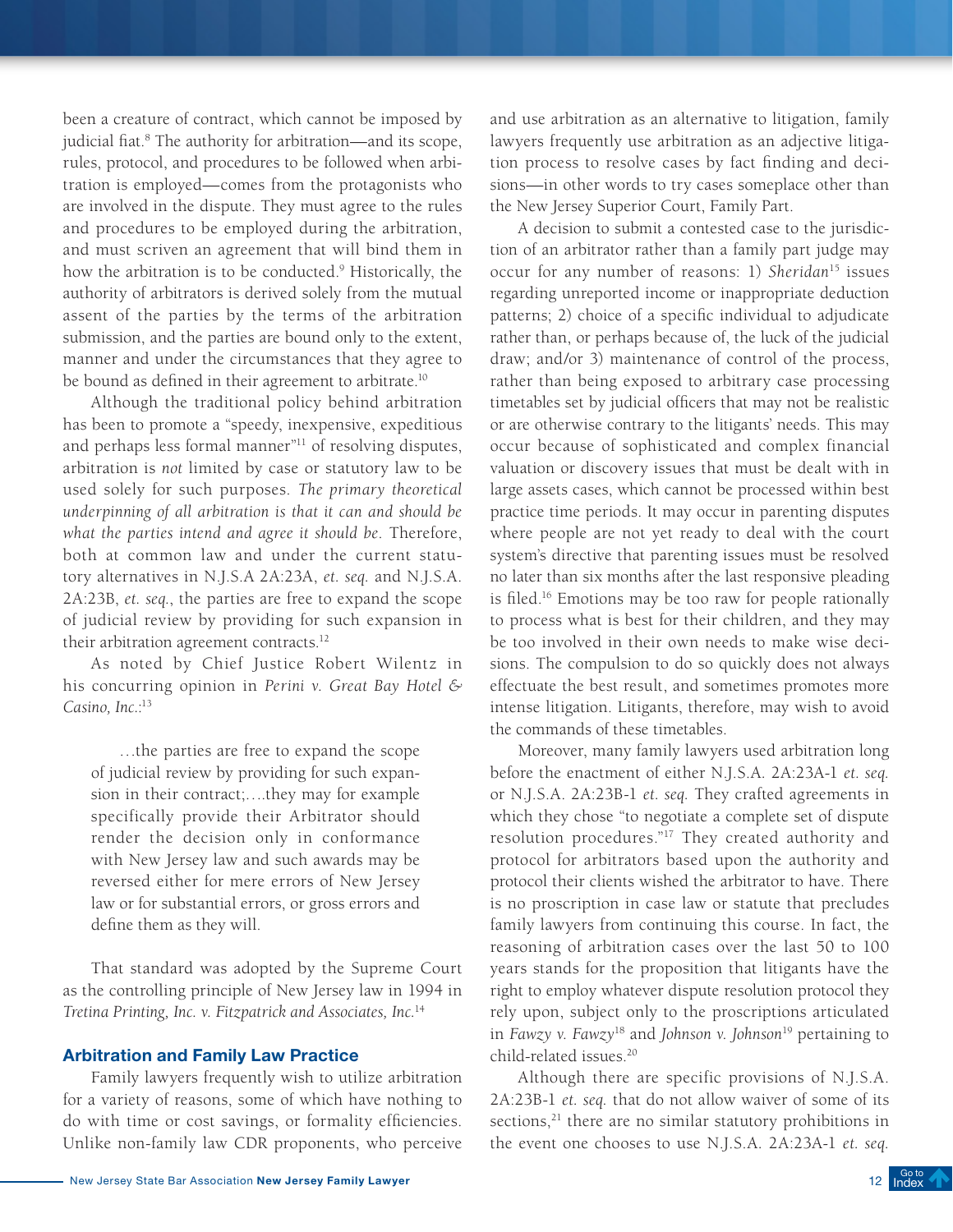Moreover, two litigants can choose to create their own arbitration agreement, which may include a provision that contemplates an appeal to a second set of arbitrators or an individual arbitrator. If people decide to arbitrate, they do not have to do it pursuant to either one of these acts. They can simply craft their own arbitration agreement that suits their own needs. The Supreme Court's referral in *Fawzy* to its Family Part Practice Committee was not intended to create a *mandatory* standard form that would have to be signed by any party who wanted to arbitrate. That would be inconsistent with the statutes and prior case law, and the very essence of arbitration.<sup>22</sup> Decisional law, too, supports this notion, so long as the parties do not attempt to confer subject matter jurisdiction on a court that is not authorized by law.23

# The Need for Peaceful Co-existence Between Civil Law and Family Law Practitioners

We should not get caught up in turf wars and require all arbitration to be the same, with the attendant use of identical lock-step protocol or forms. The uses of arbitration by civil litigators, as opposed to family law litigators, are uncontrovertedly different. It stands to reason that the forms, scripts, and protocols to be followed also will be different. So long as the actual legal requirements of arbitration methodologies utilized are followed, the forms, scripts and rules do not need to be the same in each instance. The law makes that clear. Parties are free, if they employ either the Alternative Procedure for Dispute Resolution Act (APDRA), at N.J.S.A. 23A-1, *et seq.,* or the Arbitration Act, at N.J.S.A. 2A:23-B-1 *et seq.*, to vary protocol subject to the limitations that may exist in each statute. *They are also free not to use either statute and to negotiate their own set of dispute resolution procedures. They can come to their own agreement about how arbitration should work for them*.

### Points of Discord

To avoid 'groundhog day' paralysis in its deliberations the *ad hoc* committee would do well to reflect upon to evaluate the reasons expressed by those CDR practitioners who opposed the Supreme Court's adoption of the practice committee's proposed model forms, *Fawzy* scripts and family part arbitration rule during the spring 2013 Supreme Court rules hearing. Most of the objections and criticisms appeared to ignore the clear language that was present in the Family Part Practice Committee's work product.

First, the forms and scripts were misread as requiring in arbitrated matters complete discovery, application of the rules of evidence, and recording of all testimony. The forms did not require that. The language of the forms on their face made clear that they were not intended to be applied in each and every instance, but rather were to be used solely as models. They were drafted to conform to the purposes of each statute, either APDRA or the arbitration act, if the litigants chose to arbitrate pursuant to one of those acts. The forms were drafted for the apparent reason of providing guidance to lawyers who may not have familiarity with arbitration concepts and protocol. They were suggestions, not mandates, and the forms throughout appear to make that clear, and if not, could easily have been amended rather than rejected so that the process had to start again.

The foundation of the CDR practitioners' criticism of the forms and recommended approaches appears to be their belief that all agreements to arbitrate are governed by the Uniform Arbitration Act (UAA) or APDRA. But litigants are not restricted to the provisions of the UAA or APDRA when selecting arbitration. Case law specifies that APDRA was intended, "as a blueprint for those parties who want their disputes *settled so that they do not have to negotiate a complete set of dispute resolution proce*dures." (Emphasis supplied).<sup>24</sup> Those litigants who do wish to "negotiate a complete set of dispute resolution procedures" are not foreclosed or barred from doing so, either by statutory or case law.

As the Court said in *Mt. Hope Dev. Assoc.*: 25

Also, because there are *so many other avenues to resolve disputes*, a party who does not choose APDRA suffers no adverse consequences. *In essence, through the enactment of the APDRA, the Legislature has created blueprint for those parties who want their dispute settled by APDRA so that they do not have to negotiate a complete set of dispute resolution procedures.* (emphasis supplied)

Moreover, even the Uniform Arbitration Act, which has limitations on those sections of that Act which can be waived by parties evoking it, makes clear that the parties are entitled to agree to a broader review than provided for by the provisions of that Act.<sup>27</sup>

Second, the forms that were drafted and the proposed rule were not focused necessarily on substi-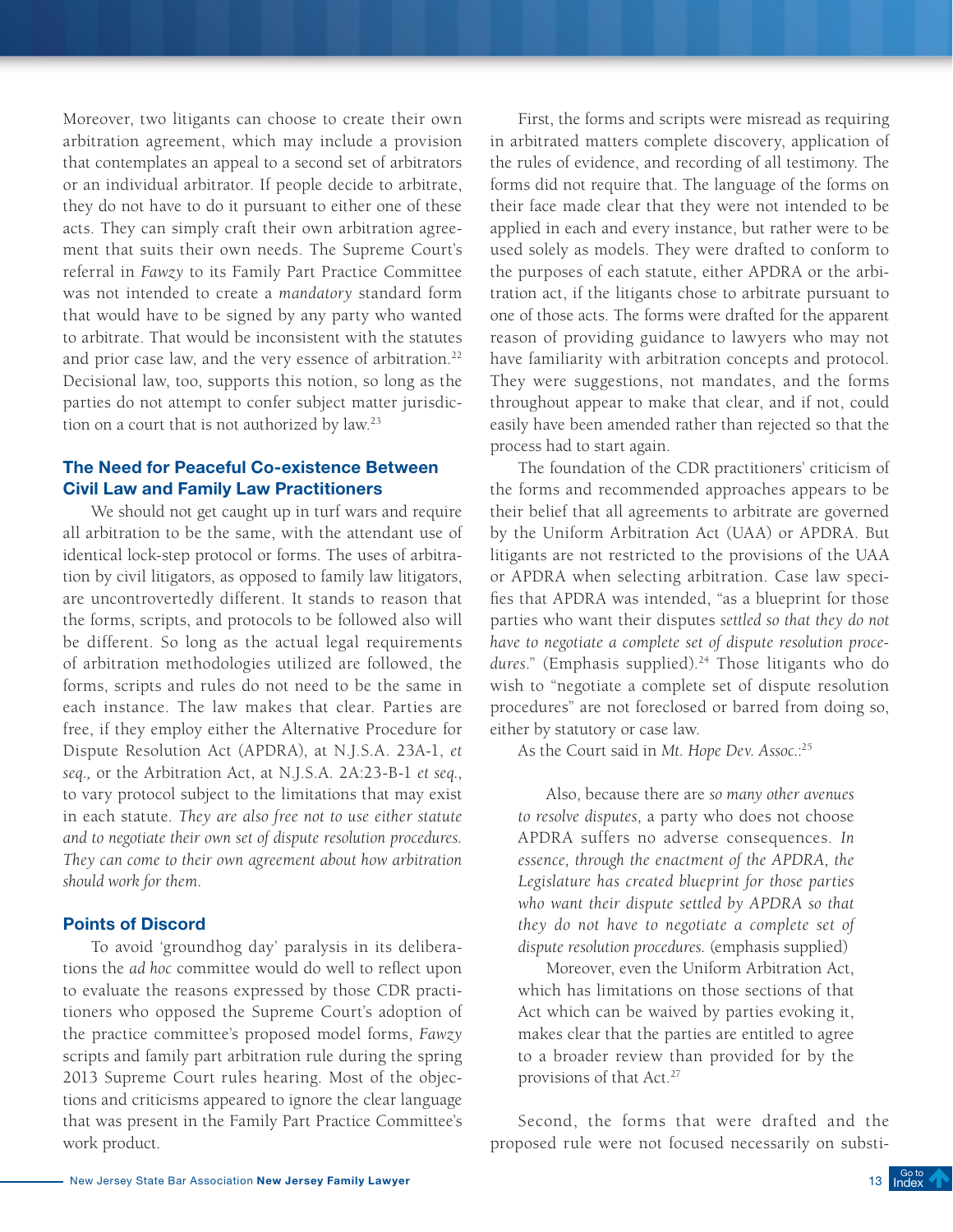tuting arbitration for formal adjudication. Rather, the proposals reflected a different use of arbitration—not as an alternative to litigation, but rather as a different forum in which litigation can proceed for reasons discussed in earlier sections of this article.

 Third, the criticisms of some CDR practitioners suggested that those provisions of the forms that allowed arbitrators to confer with the parties about settlement in the midst of or before the arbitration violated legal and ethical principles. Since those objections were submitted to the Court during the rule hearings last summer, the Appellate Division in *Minkowitz v. Israeli*28 has addressed the issue of boundaries between those acting as mediators and those acting as arbitrators. Although the Appellate Division, in *Minkowitz*, frowned on such "role switching," it did *not* direct that it could not occur. The Court simply made clear that "absent a specific agreement clearly defining and accepting the Complementary Dispute Resolution professional's dual roles, such roles were to be avoided."29 In so doing, the Court referenced Canon 4H of the code of ethics for arbitrators in commercial disputes, which made clear that an arbitrator should not be present or participate in settlement discussions "*unless requested to do so by all the parties*." In effect, the Court reaffirmed that the parties could make arbitration what they wanted it to be, so long as they clearly defined their intentions and agreed beforehand.

Thus, it is clear there is no ethical proscription on arbitrators acting as settlement facilitators if the parties wish them to do so. Old-fashioned notions of complete separation and isolation of judges from settlement exchanges have grown out of favor in family part litigation for some time. This was noted and referenced more than 30 years ago by the *Supreme Court Committee on Matrimonial Litigation Phase 2, Final Report*. In that report, at pages 2 and 3, the committee, chaired by Justice Morris Pashman, set forth its clear support for the importance of judicial involvement in family part cases in the settlement process from the date of the filing of the complaint to the date of trial. The report said:

Since the majority of matrimonial cases are settled before trial, the Committee urges greater emphasis on early settlement procedures. This will permit aggressive judicial management of the matrimonial calendar, for settlement procedures facilitate constant monitoring of a case's progress. Litigants, attorneys and judges should be made aware of opportunities for settlement, either with or without the assistance of the court. *The goal of an official settlement process is the direct involvement of the court from the filing of the complaint to the day of trial, to avoid delay, conserve resources and encourage settlement whenever possible.*

#### **Recommendations**

(I)(A)(10) The Supreme Court should require that all matrimonial calendars be managed on an individual calendar basis, whereby *the judge who is assigned a case when the complaint is filed hears all motions, conducts all settlement conferences, and, if necessary, presides at the trial. The benefits of continuing familiarity with a case outweigh any perceived disadvantages of having a judge present at both settlement conference and the trial.*

*It should be noted that this recommendation is not intended to abrogate or limit the application of Evid. R. 53. which provides that offers to compromise and the like are inadmissible to prove the liability of a person making the offer. Moreover, the settlement discussions themselves are not competent testimony and may not be treated as such. Judges presiding at bench trials frequently hear evidence which they declare inadmissible. The role of a matrimonial judge at trial who has been privy to settlement discussions is substantially the same.* (Emphasis supplied)30

Clearly, there was nothing unethical in suggesting and providing in arbitration agreements that arbitrators may engage to facilitate resolution through whatever protocol is agreed upon. It was not unethical 34 years ago, and *Minkowitz* makes clear it is not unethical now, *so long as the parties agree*. The suggestion to the contrary has, at base, a historical antecedent reflecting early times when courts were to not be subject to influences beyond the evidence presented pursuant to the traditional rules. Many family lawyers would prefer arbitrators to be available to facilitate, and to be able to report credibly to their client, with conviction, what might happen if the matter is not resolved providing the proofs go in as they believe they will. But others may not wish to do that. Model forms and protocol that are adopted to facilitate use of arbitration should not preclude either approach to arbitration. It is up to the parties to control the process and the protocol.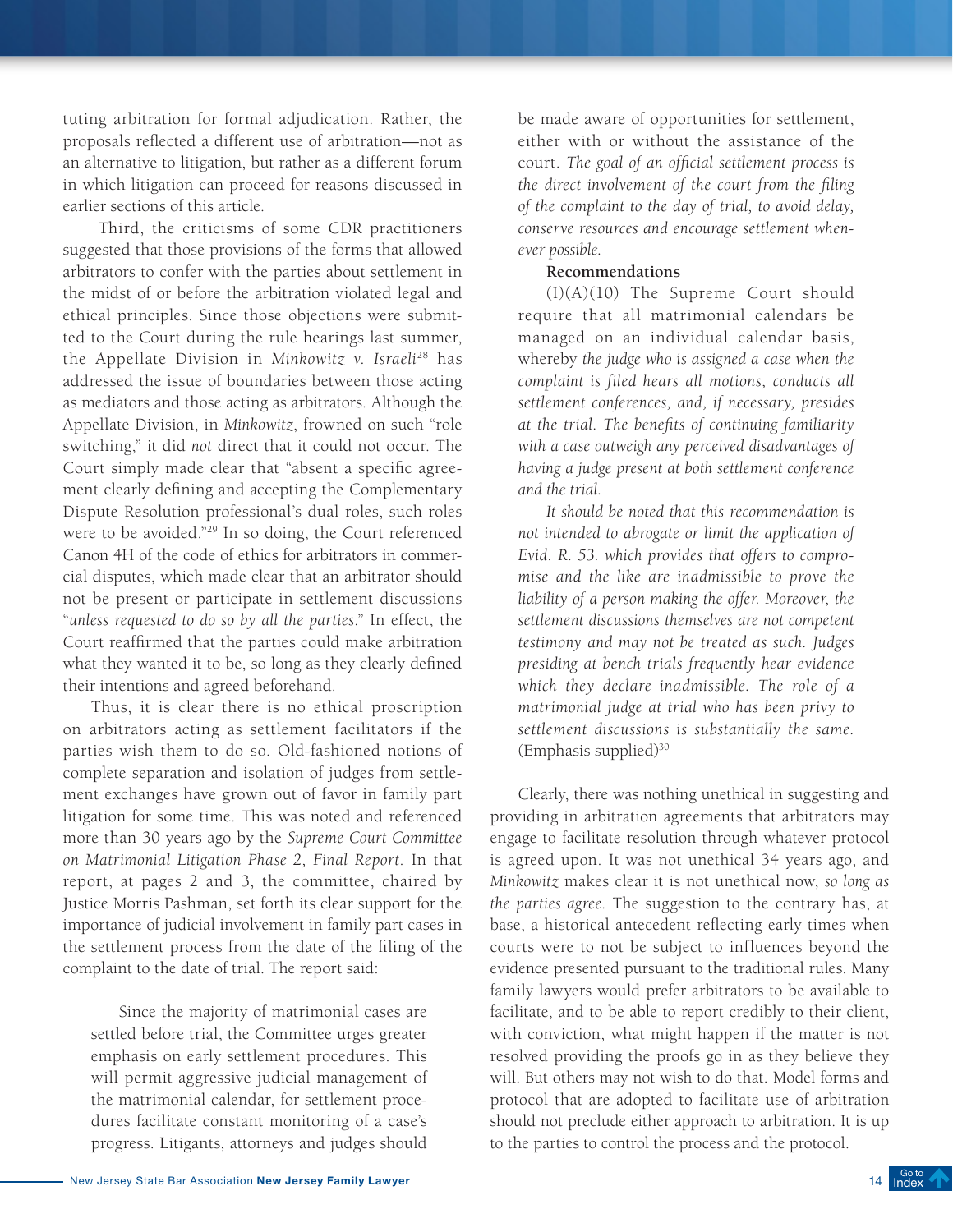Fourth, certain CDR practitioners criticized the specificity of the proposed practice committee forms with reference to inclusion of statutory provisions, but stated inconsistently that a court rule for arbitration should detail in the body of the rule all of the provisions and proscriptions pertaining to *Fawzy* requirements, as set forth in the decisions in *Fawzy* and *Johnson*. It is not necessary to repeat verbatim in a rule the procedural requirements and standards of *Fawzy*. Court rules set forth the protocol to be followed when participating in litigation in the court system. Lawyers, judges and litigants should not depend on a rule reciting and delineating all principles and criteria set out by decisional law. If rules were written in that fashion, one would need to be a weight lifter to bring rulebooks to court.

Some CDR practitioners also complained that the *Fawzy* standards for review were not set forth in the proposed *Fawzy* script. This criticism was incorrect, as there was a separate section of the script that specifically referenced the *Fawzy* standards—seven questions in all. The practice committee's recommendation set forth reference to the instructions of *Fawzy* not only in a separate section of a two-page questionnaire that was to be answered and certified by each litigant when deciding whether to submit their matter to arbitration, but also in paragraph 18 of the model form.

Other CDR practitioners criticized the proposed questionnaire as "repetitive" and "unnecessarily wordy." Although suggesting it should be simple and straightforward and use language approved in *Fawzy*, which the questionnaire did, the representatives provided no suggested revisions.

Fifth, certain CDR practitioners proposed another rule, which would allow a family part court to direct the parties to participate in non-binding arbitrations. It is difficult to understand why people so conflicted that they would consider conducting a trial, would be willing to accept a non-binding decision, knowing that it could be different than a decision made in the event the matter actually were tried by a different person—judge or arbitrator. Practitioners know that different people decide disputed facts in different ways, thereby impeding predictability. Therefore, the opportunity for a nonbinding determination/recommendation is likely to have limited appeal to embroiled litigants.

Moreover, the system already provides for nonbinding recommendations from early settlement panels. It is hard to understand how the proposed alternative rule would facilitate a resolution. If the case could not be resolved, it would be less expensive and more efficient if there were only one trial that concluded it.

Finally, there were a whole litany of criticisms and accusations about the alleged inconsistencies between the forms and the arbitration statutes. But a careful reading of those sections of the forms criticized, for example paragraphs 43 and 33, makes clear that the criticisms are misplaced. This also becomes resoundingly clear if the other criticized paragraphs in question are carefully read and the statutory and form references cross-checked.

A lot of very experienced and dedicated family law practitioners and judges, over the course of four years, examined and reexamined and drafted and re-drafted appropriate language to be utilized in attempting to fulfill the task assigned to them by the Supreme Court. It would have been better if CDR perspectives were hashed out and debated at the beginning of the process rather than introduced at the end, further delaying formal adoption of a family part rule and protocol, which institutionalized arbitration.

#### Next Steps

Arguably, anything can be improved by reviewing it again and again—but there comes a time when those involved in the process of drafting and creation must close and move on. If the goal of encouraging the removal of cases from the judicial system is to be facilitated and accomplished, then the system needs to allow it to occur. Those participating in the process need to recognize that different substantive legal practices have different requirements and needs. Both groups need to accept that neither should seek to impose upon the other what each perceives to be the unique requirements of its practice. The goal is to facilitate and encourage the removal of contested cases from an already over-burdened, underfunded judicial system, not perpetual intellectualization and handwringing. Groundhog Day must, at some point, come to an end.

*John Finnerty is the founding partner of Finnerty, Canda & Concannon, P.C., located in Bergen County.*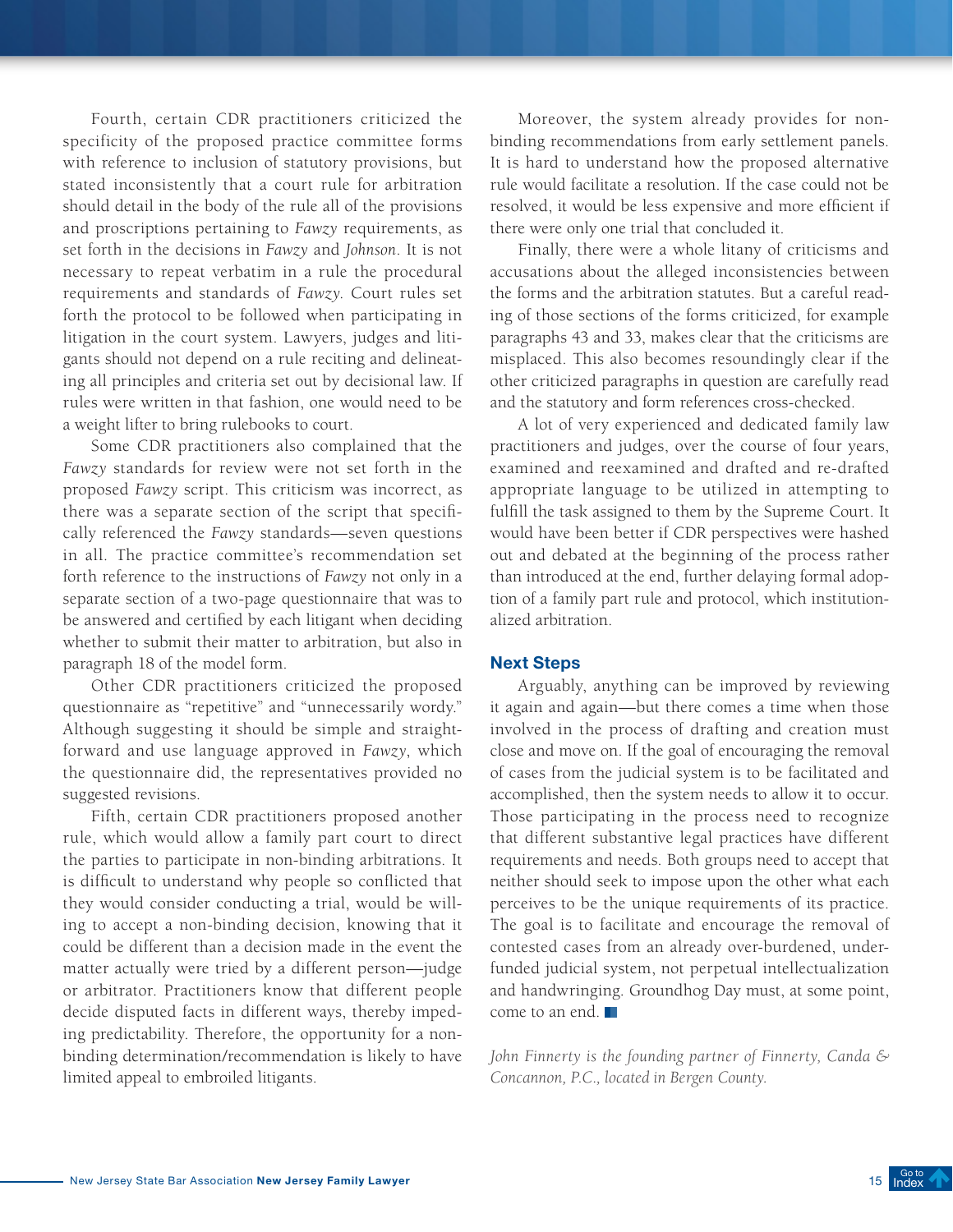- 1. *Fawzy v. Fawzy*, 199 N.J. 456 (2009).
- 2. *Fawzy v. Fawzy*, *supra*, 199 N.J. 461-62.
- 3. *Fawzy v. Fawzy*, *supra*, 199 N.J. at 482.
- 4. *Fawzy v. Fawzy*, *supra*, 199 N.J. at 482.
- 5. *Johnson v. Johnson*, 204 N.J. 529 (2010).
- 6. *See Peterson v. Peterson*, 85 N.J. 638-642, (1981); *Schlemm v. Schlemm*, 31 N.J. 581, 582 (1960); *Nolan by Nolan v. Lee Ho*, 120 N.J. 465, 472 (1990); *Judson v. Peoples Bank & Trust Co.*, 25 N.J. 17, 35 (1957).
- 7. *See Faherty v. Faherty*, 97 N.J. 99 (1984); *Wein v. Morris*, 194 N.J. 364, 375-76 (2008); *Devini Corp. v. Great Bay Hotel and Casino, Inc.,* 129 N.J. 479, 489 (1992).
- 8. cf. R. 4:21A.
- 9. *See Kim v. Blisset, LLC.,* 388 N.J. Super. 14, 25 (App. Div. 2006), *certif. denied* 189 N.J. 428 (2007). *See also McKeeby v. Arthur*, 7 N.J. 174, 181 (1951). *See also Singer v. Commodities Corp.,* 292 N.J. Super. 391, 402 (App. Div. 1996) (*quoting Cohen v. Allstate Insurance Company*, 231 N.J. Super. 97, 100-01 (App. Div.), *certif. denied* 117 N.J. 87 (1989).
- 10. *See Goerke-Kerch v. Goerke-Kerch Holding Co.*, 118 N.J. Eq. 1, 4 (E&A 1935). *See also Westville Land Co. v. Handle*, 112 N.J. 447 (Supreme Court 1934); *Kimm v. Blisset LLC.*, 388 N.J. Super. 14, 25-26 (App. Div. 2006).
- 11. *Barkcon Associates, Inc. v. Tri-County Asphalt, Corp.*, 86 N.J. 179, 187 (1981).
- 12. *See* N.J.S.A. 2A:23B-4; *Mt. Hope Dev. Assoc. v. Mt. Hope Water Power*, 154 N.J. 141, 149-50 (1998).
- 13. 129 N.J. 4, 548-49 (1992).
- 14. 135 N.J. 349, 358-359 (1994).
- 15. *Sheridan v. Sheridan*, 247 N.J. Super*.* 552 (Ch. Div. 1990).
- 16. *See* R.5:8-6.
- 17. *Mt. Hope Dev. Assoc. v. Mt. Hope Water Power*, *supra*, 154 N.J. at 151.
- 18. 199 N.J. 456.
- 19. 204 N.J. 529.
- 20. *See also Goerke-Kerch v. Goerke-Kerch Holding Co.*, 118 N.J. Eq. 1, 4 (E&A 1935); *Westville Land Co. v. Handle*, 112 N.J. Law 447; and *Kimm v. Blisset LLC.,* 388 N.J. Super. 14, 25-26 (App. Div. 2006).
- 21. *See* N.J.S.A. 2A:23B-4(a), (b) and (c).
- 22. *See Tretina Printing, Inc. v. Fitzpatrick and Associates, Inc.*, *supra*, 135 N.J. 349.
- 23. *See Weinstock v. Weinstock*, 377 N.J. Super. 188, 189-90 (App. Div. 2005); *see Fawzy v. Fawzy*, *supra*, 199 N.J. 456, 480, 482 (2009); and *Mt. Hope Dev. Assoc. v. Mt. Hope Water*, *supra*, 154 N.J. at 149-150.
- 24. *See Mt. Hope Dev. Assoc. v. Mt. Hope Water*, *supra*, 154 N.J. at 151.
- 25. 154 N.J. at 151; *see also Weinstock v. Weinstock*, 377 N.J. Super., 182, 189 (App.Div. 2005).
- 26. 377 N.J. Super. at 189.
- 27. *See* N.J.S.A. 2A:23B-4 and *Fawzy v. Fawzy*, *supra*, 199 N.J. at 480, note 5.
- 28. 433 N.J. Super. 111 (App. Div. 2013).
- 29. See *Minkowitz v. Israeli*, *supra*, 433 N.J. Super. at 147.
- 30. *See Supreme Court Committee on Matrimonial Litigation, Phase Two, Final Report,* pages 2 and 3, (1981).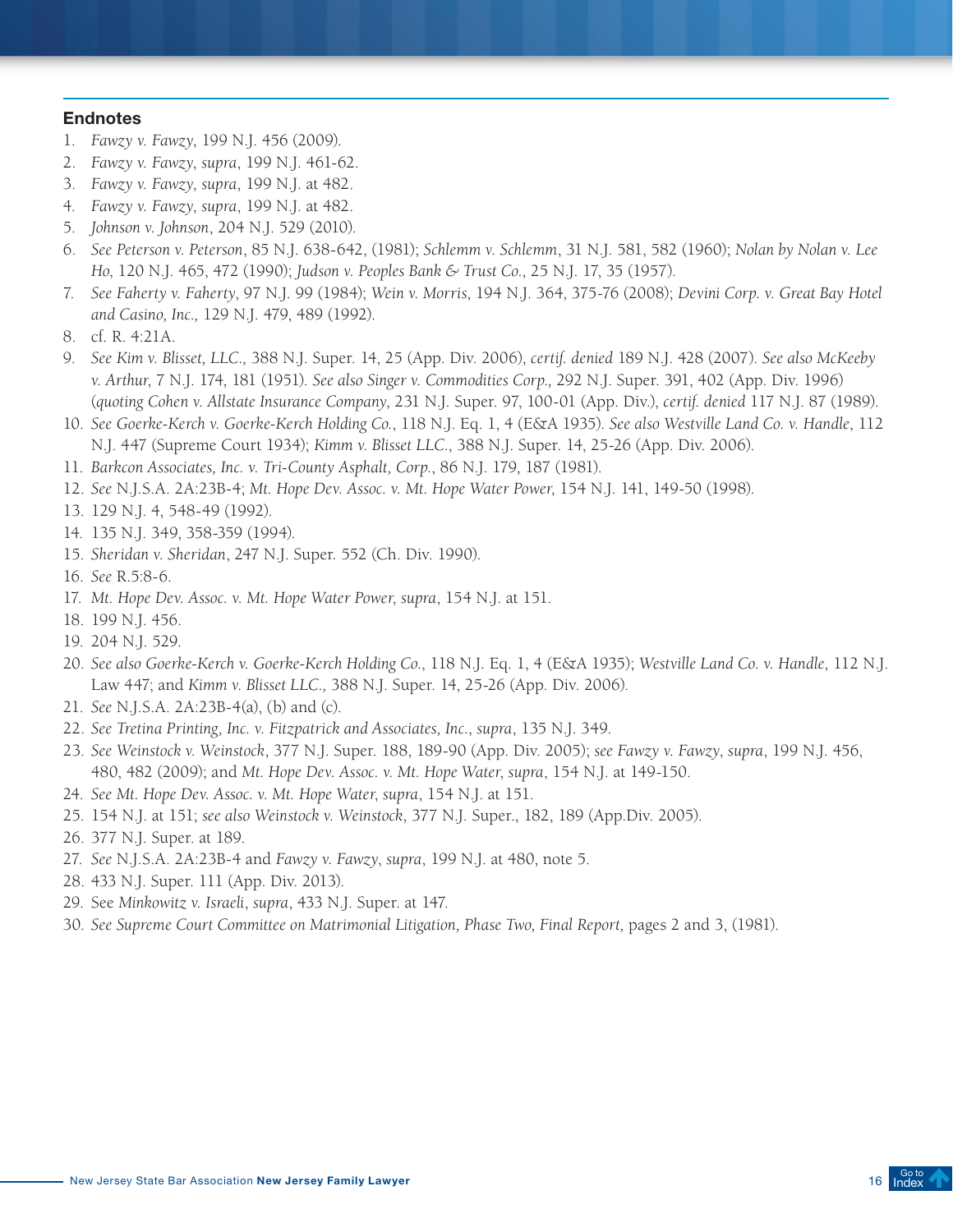# <span id="page-16-0"></span>Commentary: Celebrate: The MESP is 35

*by Christopher R. Musulin*

**Congratulations are in order:** The Matrimonial Early Settlement Panel (MESP) Program recently celebrated its 35th year in the state of New Jersey When the first MFSP took place Jimmy Carter Early Settlement Panel (MESP) Program recently celebrated its 35th year in the state of New Jersey. When the first MESP took place, Jimmy Carter was in the White House, gasoline was 55 cents a gallon and Hotel California by the Eagles was the numberone record in America. What started during those less-complicated times as an informal process among colleagues "rapidly grew into the most significant tool our Court system now uses to assist matrimonial litigants in resolving their disputes."1

Although it has been the subject of examination by various judicial and bar committees over the ensuing years, the MESP Program has remained largely the same as it was in 1977, despite enormous changes in the world and in the practice of law. It is enlightening to review the discussions and conclusions of the numerous committees and working groups over the decades to better understand the historic purpose of the program and further determine whether any changes or modifications are appropriate.

### All Things Good about Lawyering

Many practitioners do not remember a world without the MESP Program. It has become a central fixture of the matrimonial practice landscape. Its virtues are both totally unique and abundant.

- The MESP Program represents the ultimate expression of cooperation between the Judiciary and the bar association.
- The MESP Program incorporates alternative dispute resolution into the traditional litigation process.
- The MESP Program forces litigants to come to the courthouse, often for the first time, to experience the stress, expense and formality of court proceedings the ultimate reality check.
- The MESP Program challenges the legal writing and oral presentation skills of each attorney, forcing counsel to refine often complex information for

purposes of effectively advocating positions on behalf of clients.

- The MESP Program is formal, yet more relaxed than a trial or motion practice. It commands a unique mixture of advocacy and camaraderie since the panels are often conducted behind closed doors with long-familiar attorneys from the local bar association.
- The MESP Program is incredibly effective, assisting in the settlement of approximately 75 percent of the cases submitted for consideration.2

#### Genesis of the Program

The MESP Program traces its origins to the year 1977 in Morris County, when a group of attorneys began meeting informally in an attempt to assist each other in settling the financial aspects of divorce matters. The meetings took place at both the offices of the private attorneys and at the courthouse. The concept was then introduced to the neighboring counties, and by 1981 over half of the county bar associations in New Jersey began implementing the MESP Program with greater formality, including the adoption of specific program criteria.3

It is fair to conclude that the MESP Program was created as an indirect reaction to the 1971 adoption of a version of the Uniform Divorce and Marriage Act by the New Jersey State Legislature, which, among other things, formalized the introduction of no-fault divorce. With a significant explosion of divorce filings, the family court system developed massive backlogs, to the point where some counties required up to four or five years to resolve even simple pre-judgment matters. If necessity is the mother of invention, matrimonial backlog invented the MESP Program, creating an avenue of alternative dispute resolution in a world of judicial gridlock.

# The Supreme Court Committee on Matrimonial **Litigation**

While well intended, problems developed almost immediately with the program. There were extreme

[Index](#page-3-0)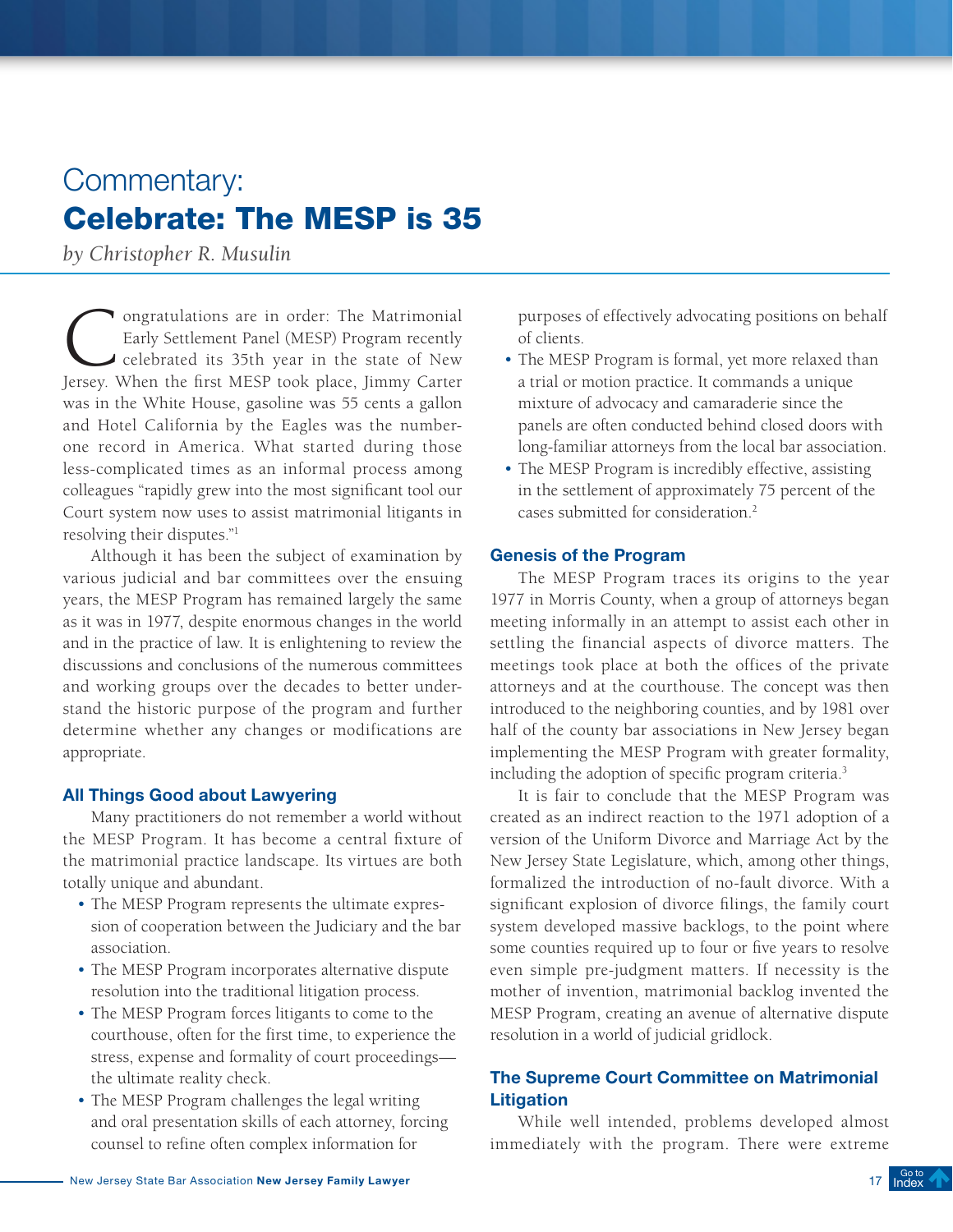differences from county to county regarding the composition of the panels, the varying credentials of the serving attorneys, the degree of formality/informality, the requirement and extent of written submissions, the relevance of the recommendations, and other ongoing issues.<sup>4</sup>

Sensing the importance and potential of the program, and in an attempt to address perceived problems, the Supreme Court Committee on Matrimonial Litigation, Phase II, investigated the program, issuing its final report on June 10, 1981, with the following observations and recommendations:

"Early settlement programs" have been established by 11 county bar associations for the purpose of facilitating the resolution of family law disputes. Typically, the programs have involved panels of either two or three attorneys who meet after the termination of the discovery period. To date, these programs have been primarily the responsibility of the Bar, and participation by litigants has generally been on a voluntary basis. The Committee agrees that the existing programs have been successful. They have saved considerable time for matrimonial judges to devote to other matters. The Committee recognizes that these programs, and the many matrimonial attorneys who serve as panelists, have made valuable contributions as to the administration of matrimonial justice. In particular, the Committee applauds the sacrifice of those attorneys who have borne the cost of administering these programs.

Ideally, the Committee believes that every contested matrimonial case should be sent to a settlement panel. However, it is neither fair nor feasible to expect the private Bar to finance a comprehensive State-wide settlement program.

Recognizing that early settlement programs have greater potential to further the cause of matrimonial justice, the Committee presents the following recommendations…

The Supreme Court should adopt a rule, substantially as set forth in Appendix B to this Report, authorizing matrimonial judges to require participation in early settlement programs.

Referral to an early settlement program should occur approximately four months after the issues are joined. Initially, most cases referred would be of moderate difficulty. These would typically involve moderate spousal assets and income and would lack extensive factual disputes. Once it is determined that the programs can consider and effectively dispose of additional cases, more complex cases should be submitted where feasible.

The Supreme Court should establish the function of early settlement programs as three-fold:

- **a.** Wherever possible, the panel should effectuate a full settlement of the controversy. If a panel fully resolves all issues, the case should proceed expeditiously to final uncontested hearing and judgment, even before judges not normally assigned to matrimonial matters.
- **b.** Where a full resolution is not practicable, the panel should narrow the issues in dispute as much as possible. Stipulations of record should be employed liberally to prevent waste of judicial resources.
- **c.** The panel should mediate discussions to obtain reasonable stipulations as to discovery and other material matters, not only for purposes of trial but as a prelude to further settlement discussions. Where agreement is not possible, the panel may also recommend an appropriate discovery order to the court. The matrimonial judge could then consider the recommendation and the parties' responses and enter an appropriate order, thereby avoiding the necessity of a formal motion.

The Court should acknowledge that fiscal restraints on county and State Governments may prevent allocation of additional funds necessary to expand early settlement programs. The adoption of this recommendation will create a greater demand for attorney volunteers. In turn, routine expenses usually borne by panelists—photocopying, mailing—will increase. However, the time will soon come when that burden will be excessive and unreasonable; then public support will be necessary to ensure the program's success. In the interim, the success of these programs must continue to depend on the generosity of individual attorneys.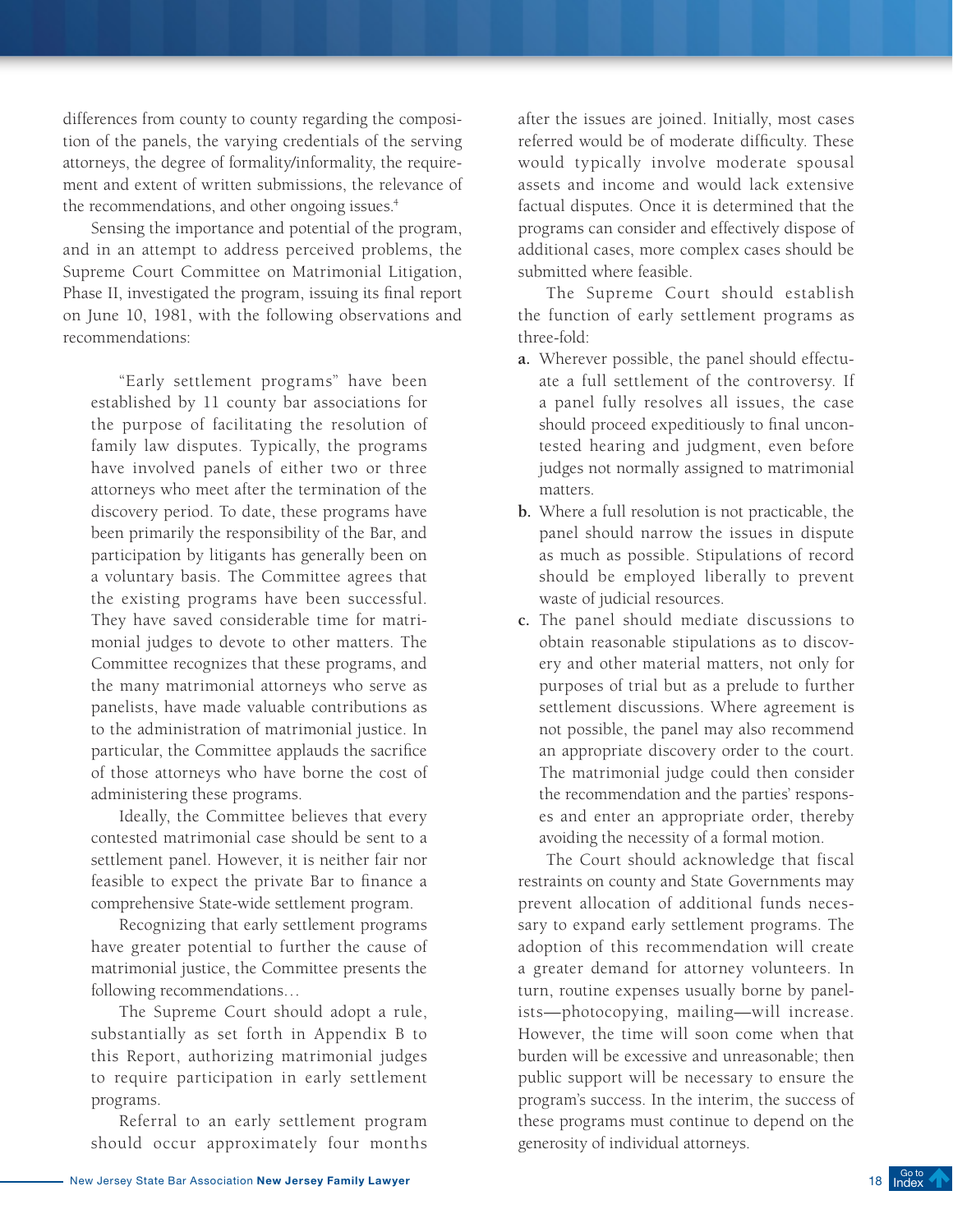Panels throughout the State should be composed of two attorneys. The Committee has concluded that panels of two attorneys are sufficient to accomplish the purposes of an early settlement program. The addition of a third attorney would unduly increase administrative costs and tend to limit the number of available volunteers.

The Supreme Court should urge the family law sections of the various county bar associations to cooperate in expanding this important program. Likewise, the New Jersey State Bar Association should be encouraged to support participation. The Committee feels it is essential that experienced matrimonial practitioners serve as panelists. Not only are their abilities crucial to the program's effectiveness, but their presence will enhance the credibility of the program in the eyes of litigants and their attorneys.

Matrimonial judges in each of the counties should contact the local bar association, especially in those counties where early settlement programs do not exist, to encourage and facilitate their establishment.

Matrimonial judges should refer cases in their informed discretion to early settlement programs. Both Assignment Judges and matrimonial judges should cooperate with the programs by making it possible to place a settlement on the record as soon as practicable. This will give litigants and their attorney's additional incentive to save time and resources through participation.

In particular, matrimonial judges should forward cases involving *pro se* litigants to these panels. The Committee believes that litigants without lawyers should begin to handle their own cases at the earliest possible time. *Pro se* litigants will benefit from referral to these informal panels by receiving assistance from attorney-panelists in settling or narrowing issues for trial.

The report by the Supreme Court Committee on Matrimonial Litigation represented the first significant step toward mandating attendance at the MESP on a statewide basis and creating uniform procedures. By this time, each vicinage adopted more formalized procedures

for their MESP Program and the practice became common and, to a certain extent, uniform throughout the state.

#### ADR Practice Committee

As part of the continued evolution of the MESP Program, Chief Justice Robert Wilentz created a Supreme Court committee on ADR practice in both 1983 and 1987 that directly addressed the MESP Program through two sub-committees: the Supreme Court Committee on Complementary Dispute Resolution and the Supreme Court Task Force on Dispute Resolution.

In 1990, a subsequent version of this committee was instrumental in creating current Court Rule 1:40, the genesis of the Post-MESP Economic Mediation Program.

#### The Commission to Study the Law of Divorce

As part of its comprehensive review of matrimonial practice, the Commission to Study the Law of Divorce, established April 5, 1993, encouraged the Judiciary to utilize the early settlement program as a protocol for disposing of both pre- and post-judgment motion applications. This was the first committee to recognize the utility of the program to resolve complicated issues raised in a post-judgment setting. Genuine issues of fact frequently resulted in the scheduling of plenary hearings in a system already burdened and lacking significant judicial resources. Post-judgment MESP offered parties a more expeditious and less expensive alternative to testimonial hearings.

The MESP Program also began receiving consistent attention from the Supreme Court Committee on Complementary Dispute Resolution, which eventually issued a report addressing the MESP Program. The committee focused on both the process and dynamics of the MESP Program, concluding it represented a combined mediation and arbitration model.

### The MESP Workgroup

In July 1995, the Matrimonial Early Settlement Panel Workgroup issued its final report, offering highly detailed recommendations and guidelines for the program:

- **1.** An Early Settlement Panel Coordinator will be designated to ensure that the program runs efficiently;
- **2.** All Early Settlement Panel programs should occur in the Courthouse, so that the coordi-

Go to<br>[Index](#page-3-0)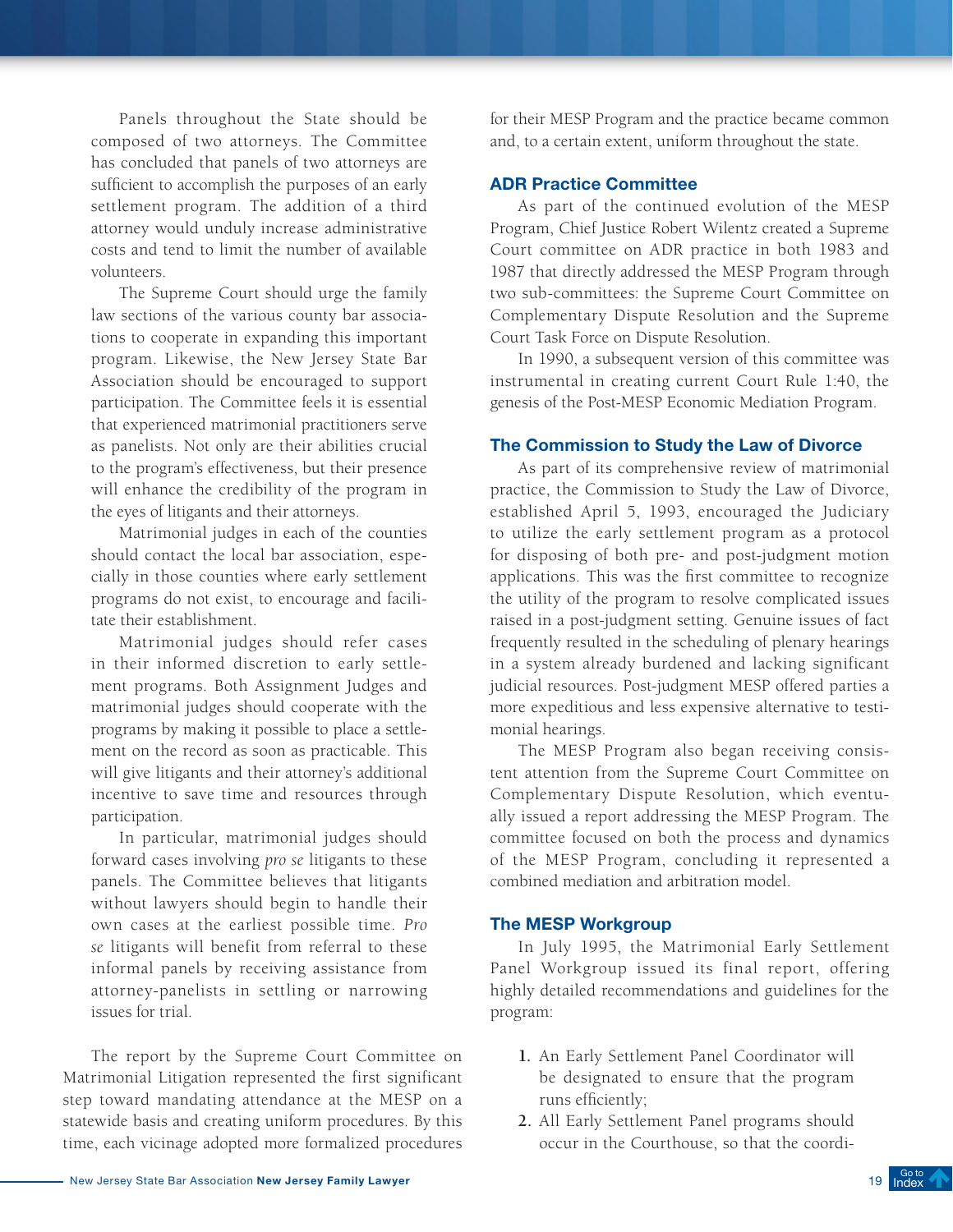nator, the court rules, calculators, and private meeting facilities are available;

- **3.** The Early Settlement Panel program should be utilized as an integral part of a comprehensive case management process;
- **4.** Early Settlement Panels should be scheduled after discovery is completed. After the Early Settlement Panel, non-settled matters should be scheduled for trial;
- **5.** The Selection of Early Settlement Panel panelists should be a joint undertaking of the County Bar Association and the Court. Panelists should have three to five years of experience in Family Law;
- **6.** Written submissions should be required five days in advance consisting of a proposal/ position letter as to every financial issue in dispute. These should be accompanied by current financial data and Case Information Statements;
- **7.** All who participate in the process should treat the panel hearing as they would a trial appearance in terms of promptness and courtesy. The number of cases presented to the panel should be limited so that all receive meaningful consideration;
- **8.** The Administrative Office of the Courts should maintain certain statistics, such as: (i) number of cases assigned to the panel; (ii) number of cases settled; (iii) number of cases settled post hearing and prior to beginning trial; (iv) which matters are pre or post judgment; and (v) the time lapsed from filing of Complaint to Early Settlement Panels;
- **9.** Uniform and standard forms should be encouraged, such as notices of the scheduling and submission requirements. A central registry should also be established as to such forms.

A further effort should be made to standardize MESP programs from county to county. Complicated post-judgment matters should more frequently be referred to the MESP Program.

The Committee notes that in its September 15, 1994 Report to Chief Justice Wilentz, the Supreme Court Workgroup on Matrimonial Early Settlement Panels concluded that many

MESP procedures then in effect appeared to vary greatly from vicinage to vicinage. Differences then existed concerning the manner of scheduling; the timing of MESP scheduling; and even the designation of actual cases assigned to MESP Panels.

The Workgroup concluded that the MESP process should not be used for initial case management and that most, if not all, contested matrimonial matters should be referred to the MESP program. Recognizing that the MESP program provides litigants with an opportunity to resolve issues themselves rather than requiring resolution of most of those issues by the court, that Committee properly noted that panel hearings "serve as a focal point for parties and counsel in ensuring that the cases are reviewed, analyzed and prepared for trial." Indeed, because of the success MESP had achieved on a statewide basis, the Committee concluded that virtually all contested matters, and not only those dealing with dissolution, would benefit from the MESP process. In addition to basic dissolution cases, the Committee specifically noted with approval submission to MESP panels of post-judgment disputes as well.

The committee endorsed the recommendation and requested that the Supreme Court Family Practice Committee be responsible for monitoring the MESP Program. The committee further suggested that a process of standardization occur to minimize differences in the program from county to county across the state.

### Best Practices and the MESP

Further suggested changes to the MESP Program came by way of the New Jersey Supreme Court Best Practices Report. Among other things, the committee recommended that early settlement panels in all of New Jersey's counties need to receive submissions five days prior to each scheduled session.

### Most Recent Revision of the Rule

The rule was last amended on July 28, 2009 with the addition of the final sentence requiring the submission of an MESP memorandum five days prior to the scheduled panel session.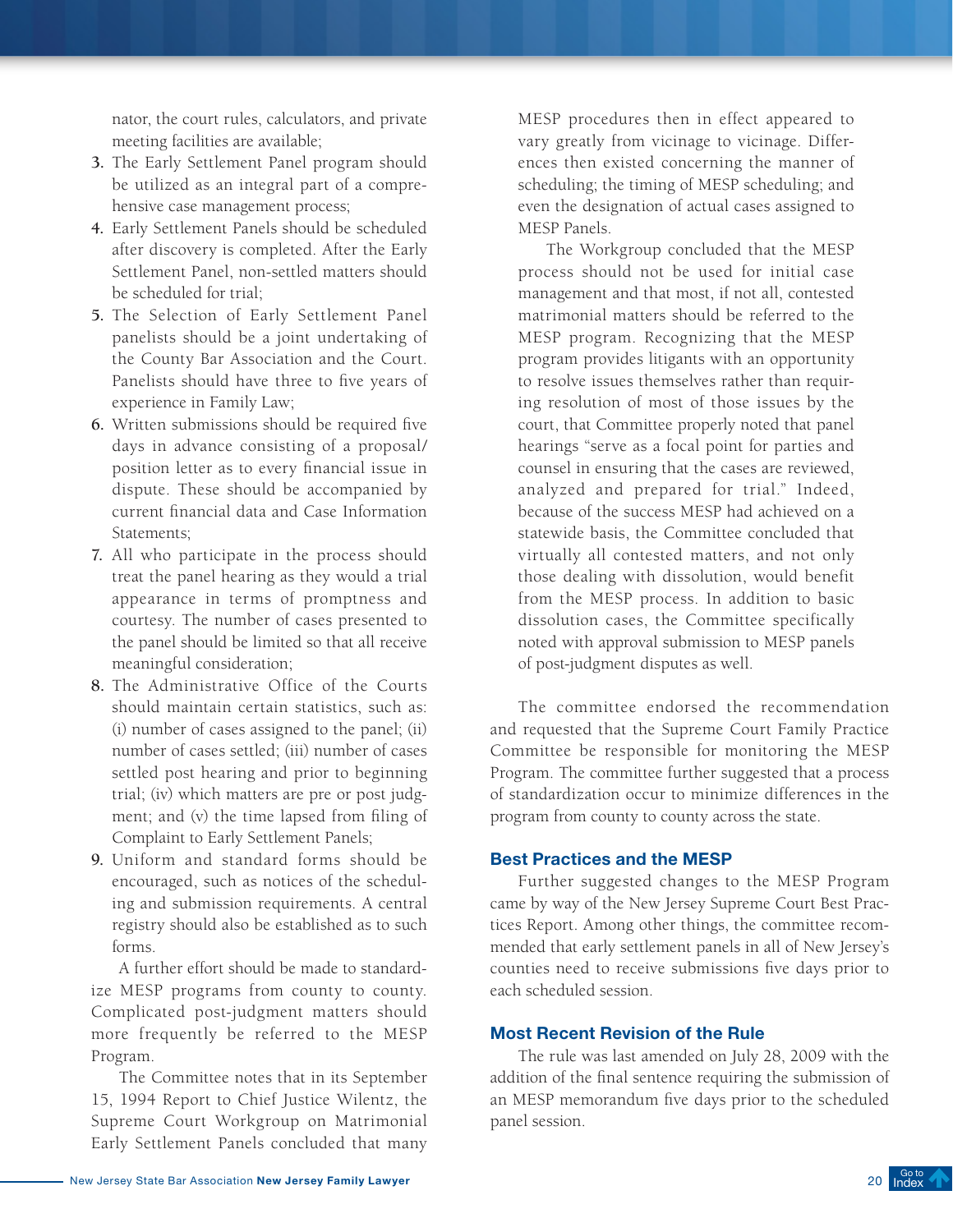#### Rule 5:5-5

In its current form, Rule 5:5-5 provides as follows:

All vicinages shall establish an Early Settlement Program (ESP), in conjunction with the County Bar Associations, and the Presiding Judges, or designee, shall refer appropriate cases including post-judgment applications to the program based upon review of the pleadings and case information statements submitted by the parties. Parties to cases that have been so referred shall participate in the program as scheduled. The failure of a party to participate in the program or to provide a case information statement or such other required information may result in the assessment of counsel fees and/or dismissal of the non-cooperating party's pleadings. Not later than five days prior to the scheduled panel session, each party shall be required to provide a submission to the ESP coordinator in the county of venue, with a copy to the designated panelists, if known.

#### **Commentary**

While the 1999 best practices report may have marked one of the last tangible changes to the MESP Program, the program has continued to be the subject of occasional published commentary. In Oct. 2003, Lee Hymerling published an article in the *New Jersey Family Lawyer* with the following observations:

- • Keep the program truly *early*, (*i.e*., four to six months after joinder of the action).
- • Submit a memo to the panelists at least five days prior to the scheduled panel and prepare a highquality memorandum for consideration by the panelists.
- Have a superior court judge appear on the record with all of the litigants and deliver an "MESP speech" detailing the program and the importance of the day, etc.
- • Require each county to maintain statistics on the performance of the program.
- Publically recognize the attorneys who volunteer their important time.
- Recognize the MESP Program can peacefully co-exist with the use of mediation.<sup>5</sup>

Yvette Alvarez also commented on the MESP Program in the April 2007, issue of the *New Jersey Family Lawyer*, noting:

- The written submissions must be submitted at least five days before the scheduled panel, as many counties continue to experience difficulties with written submissions.
- The inclination toward uniformity should be carefully checked, as each vicinage is unique. Flexibility with regard to creating and administering the programs should be retained as much as possible in each of the counties. $6$

### Reflections on the 35<sup>th</sup> Anniversary

Many observations and concerns with regard to the MESP Program have been raised by both the bench and bar over the years. These include the following, described in no particular order:

#### Written Submissions and Procedures

Difficulties continue to plague the program with regard to the written submissions to the panel. There is a chronic problem with late submissions. Part of the difficulty relates to different time requirements for the submissions. Eight counties require the submissions five days before the panel; three counties require them an entire week before the panel; two counties require them 10 days before the panel; one county sets the requirement at a single day before the panel; two counties require submissions either the Monday or Friday before the panel; and the remaining counties permit submissions to panels on the day of the hearing.<sup>7</sup> Perhaps all vicinages should adhere to the five-day rule as articulated by the various committees throughout the years.

There is also great variation between the counties regarding the nature and quality of the submissions. While all counties require some form of memorandum, approximately half mandate a case information statement, while at least two counties require significant submissions, including copies of the case management order and completed child support worksheets.8

Questions have been raised as to the appropriate response in the event of non-compliance with MESP procedures. This can include blatant non-cooperation or a mistake by the attorney who simply fails to submit a memorandum through mere inadvertence. Another variation on this concern relates to ripeness when a case is simply not ready for the MESP process within the tradi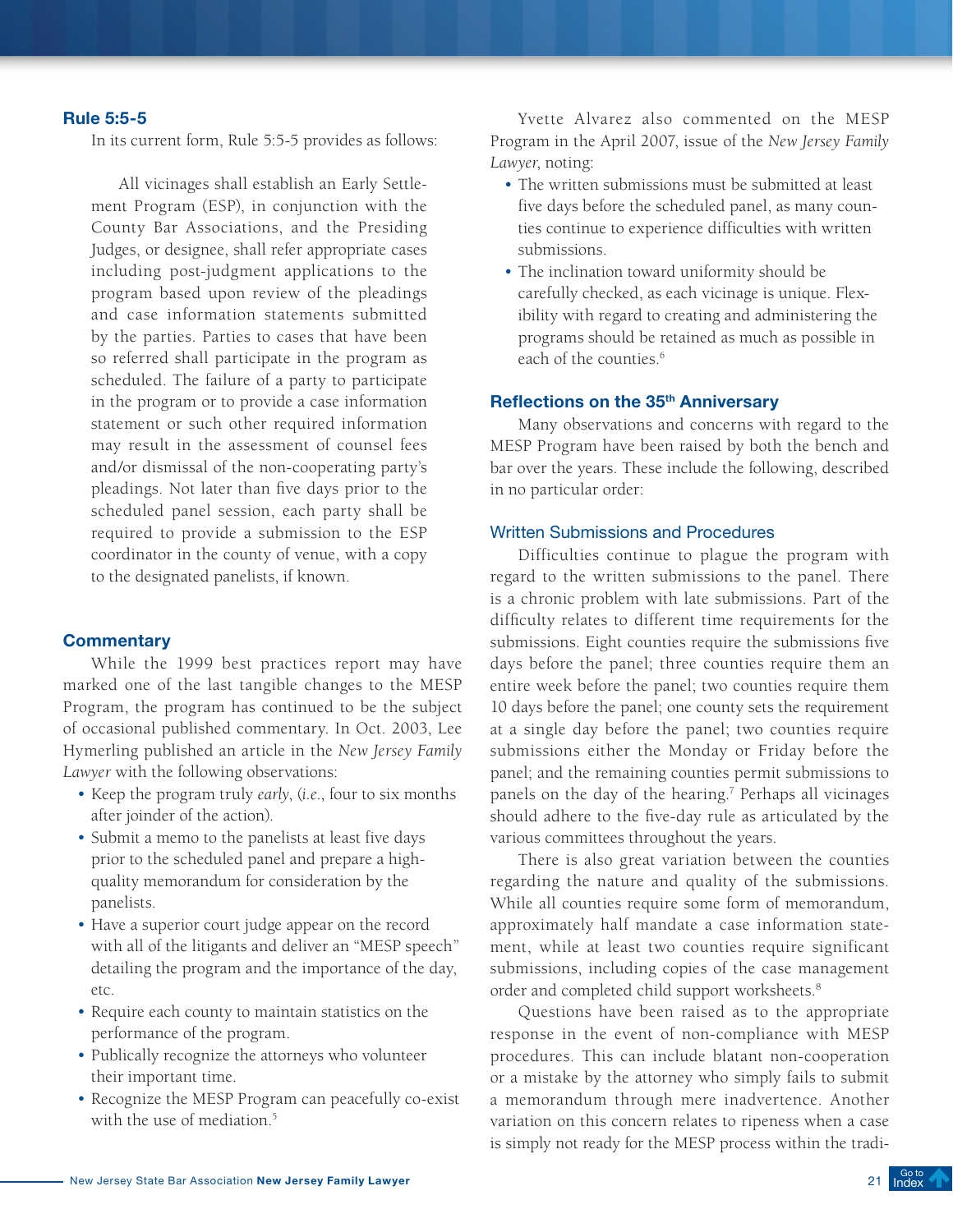tional four- to six-month period from joinder. To address these situations, judges and attorneys have suggested various solutions, including the filing of an affidavit of discovery compliance as a prerequisite to attending the MESP or the scheduling of a phone conference between the MESP coordinator and counsel approximately 14 days before the MESP to ensure the case is prepared for the panel.

#### Self-represented Litigants

Enormous problems continue with regard to selfrepresented litigants and their involvement in the MESP Program. Unfortunately, these litigants are often unaware of legal procedures and, despite the best efforts of case managers to provide instruction, they fail to provide adequate written submissions. Some counties have attempted to address this problem proactively. For example, in Burlington County the Bench/Bar Committee, in cooperation with the presiding judge, drafted a statement titled "Uniform MESP Procedures," which contains highly detailed instructions for participation in the program. Burlington County also drafted an outline, which it made available to self-represented litigants, to assist in the preparation of their memoranda.

In some vicinages there are security concerns with self-represented litigants attending the MESP since the panels are conducted near chambers or in areas not staffed by the sheriff's department.

#### Panel Assignments

Difficulties continue to exist on the day of the panel when, due to conflicts, absenteeism or other circumstances, cases are transferred on the spot to a different panel sitting on the same day. Since the purpose of the five-day submission rule is to permit the panelists to study often-complex information several days ahead of time, shifting cases among the panels last minute creates a disservice to all involved. Perhaps conflict checks should occur at the case management stage when the panelists are specifically identified and included in the body of the case management order. Also, the author believes all participants must extend the appropriate courtesies in the event of uncontrollable absence due to illness or other situations.

The number of cases assigned to each panel varies dramatically throughout the state. In some counties a panel can be assigned four, five or more cases on a single morning or afternoon. But in Ocean County, for example, a panel is rarely given more than one or two cases, so they can spend a substantial amount of time on each matter, rendering the program highly effective.

The number of panelists also varies between counties. While most vicinages have a panel consisting of two attorneys, in three counties the panels consist of three members and in at least two counties the number of panelists varies from one to three.

The process of composing the panels appears to be highly informal and completely different from county to county as well. For example, in some counties the list of panelists has not been reviewed in years. In other counties, the list is reviewed on an annual or bi-annual cycle. Of great concern is the process of a substitute panelist, whereby a highly qualified member will send a younger associate to serve on his or her behalf. To address this problem, some counties have a strict rule that in the event of a conflict or absence, the panelist is responsible to confirm the appearance of a duly qualified substitute. However, in other counties, the panelists leave this to the court or MESP coordinator.

#### **Scheduling**

The scheduling of an MESP in multiple cases for one attorney on the same day can create havoc in the courthouse. In general, the author believes an attorney should never attempt to handle multiple MESPs on the same date and time, since this is discourteous to the court, the panel, adversaries and the litigants. In general, the author believes there should be a one attorney/one panel protocol in effect.

#### Public Opinion

Although the research is limited, there appears to be some level of dissatisfaction with the MESP Program among litigants. While the MESP speech by the assigned trial judge has greatly helped, many litigants feel they are not participating in a significant judicial event, as they most often sit in the hallway for several hours and in some counties are not brought before the panel to announce the decision or they do not receive a written recommendation. In approximately 16 counties the litigants enter the MESP room to hear the decision. In two counties this practice is optional and in three counties it is not done at all. Written recommendations are discretionary, with approximately half of the programs providing detailed written recommendations.

Some litigants have suggested a staggered schedule, similar to motion practice, so that one MESP will be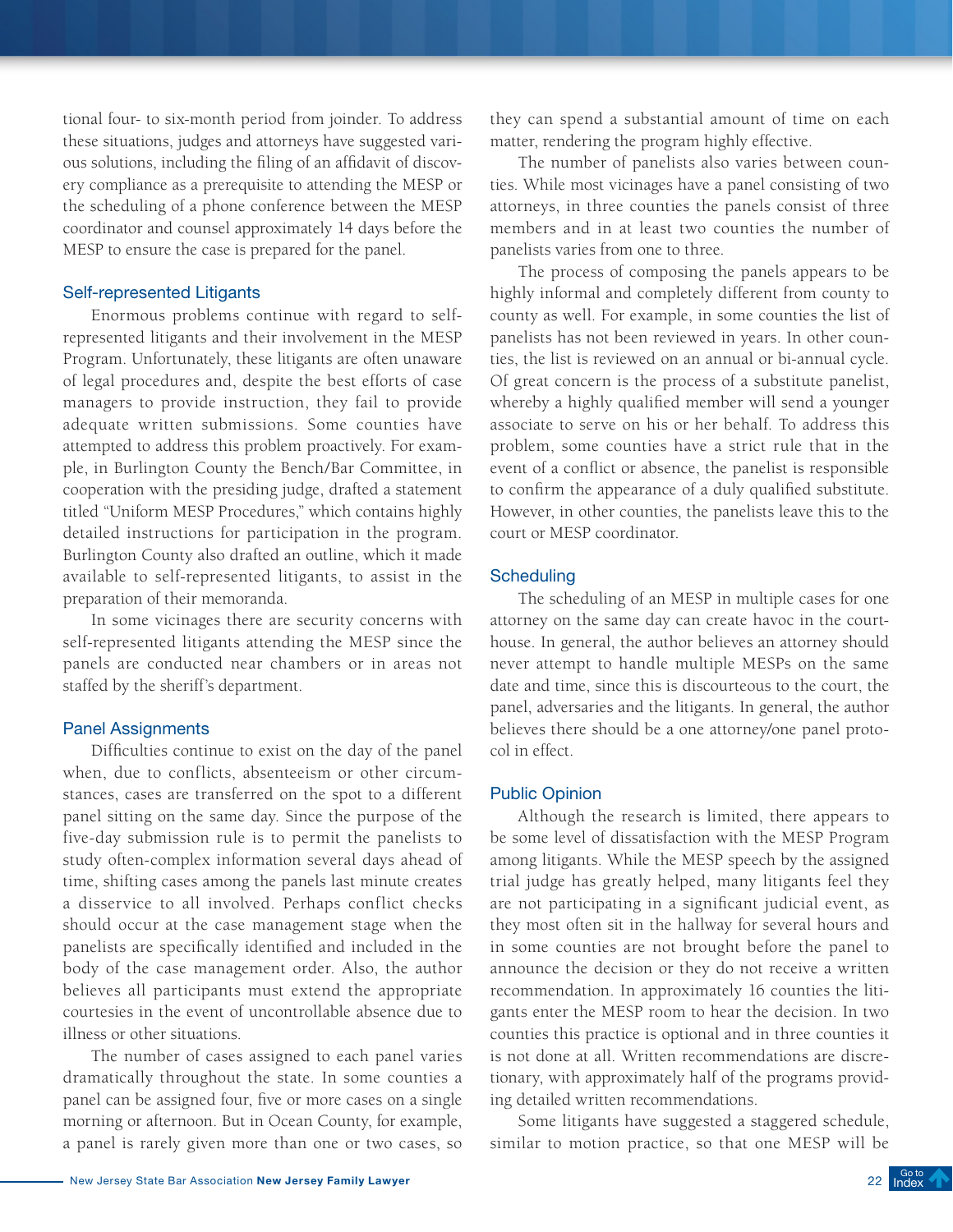heard at 9, a second at 9:30, etc. The author believes each vicinage should solicit immediate feedback from the litigants on the day of the panel, if feasible.

#### The MESP Speech

While virtually all counties adhere to the MESP speech concept, Hudson County has taken the process a step further by having litigants review a helpful video presentation put together by the bench and bar. The author believes this concept should be considered in all counties.

### The Use of Settlement Panels Post-judgment

The court rules do not restrict the MESP Program to pre-judgment circumstances. Many judges will use the program in a post-judgment setting. For example, a post-judgment MESP referral represents a viable alternative to a plenary hearing on complicated issues such as applications to modify alimony or for payment of college expenses.

#### Post-MESP Disposition

Some counties immediately list the matter for trial if the MESP fails. Other counties take seriously Rule 1:40, and aggressively utilize the Post-MESP Economic Mediation Program.

# Use of Recommendations with Regard to Award of Attorney Fees

Rule 5:3-5(c) states that in determining an award of attorney fees the court can consider "the reasonableness and good faith of the positions advanced by the parties both during and prior to trial." Based upon this consideration, should a court be made aware of an MESP recommendation after the completion of a trial when assessing good faith and reasonableness of positions? Litigants and attorneys frequently change positions during the course of the litigation. While some trial judges may believe they can discern reasonableness of positions from the presentation of evidence at trial, they have no way of knowing the positions of the parties prior to trial that may have necessitated ongoing and potentially unnecessary litigation. A procedure could be created whereby the MESP recommendation is disclosed to the court after the completion of the trial. If the court determines the trial decision is substantially similar to the recommendation of the panel, this could be considered in determining the reasonableness of positions, good faith and the ultimate assessment of an award of attorney fees. Perhaps

this concept could be initially utilized with blue ribbon panels as a method of incentivizing settlement for otherwise recalcitrant litigants.

There appears to be a single reported decision related to this issue, *Kelly v. Kelly*, 262 N.J. Super. 303 (Ch. Div. 1992). In *Kelly*, plaintiff sought an award of counsel fees from a self-represented defendant premised upon the similarity between the ultimate result of a default proceeding and the MESP recommendation. The opinion does not contain specific details regarding whether the trial court reviewed the recommendations, but it can be inferred that Judge Seltzer was aware of the suggestions of the panel.

#### Process for Appointment of Blue Ribbon Panels

The use of blue ribbon panels continues to be widely divergent throughout the state. In some counties the panels consist of not only attorneys but also financial or custody experts, depending upon the specific issues in the case. In some counties the court chooses the panel, in others the attorneys choose the panel. In some counties a blue ribbon panel meets only once, in others it meets on multiple occasions. The author believes all issues pertaining to the use of a blue ribbon panel should be driven by the unique requirements of each individual matter.

#### Adequate Facilities for the Panel

Despite the fact that the MESP is a critical event, there is enormous disparity throughout the state regarding the accommodations for the process. In some counties the MESP occurs in a large conference room, in other counties it is impossible to find a private area. In some counties laptops or other computer access exists to run child support calculations or garner access to case law or information relevant to the process. In some counties there is access to private rooms or areas for attorneys to confer with their clients for purposes of reviewing the recommendations. In other counties, however, attorneys are often forced to sit in a public stairwell or open waiting area to discuss confidential legal matters with clients. The author believes this is a breach of attorney/client confidentiality and should be addressed promptly.

#### *Quid Pro Quo* for Panelists

The author believes attorneys who volunteer their time should be given preference on lists for their MESPs and on motion days as a matter of simple courtesy.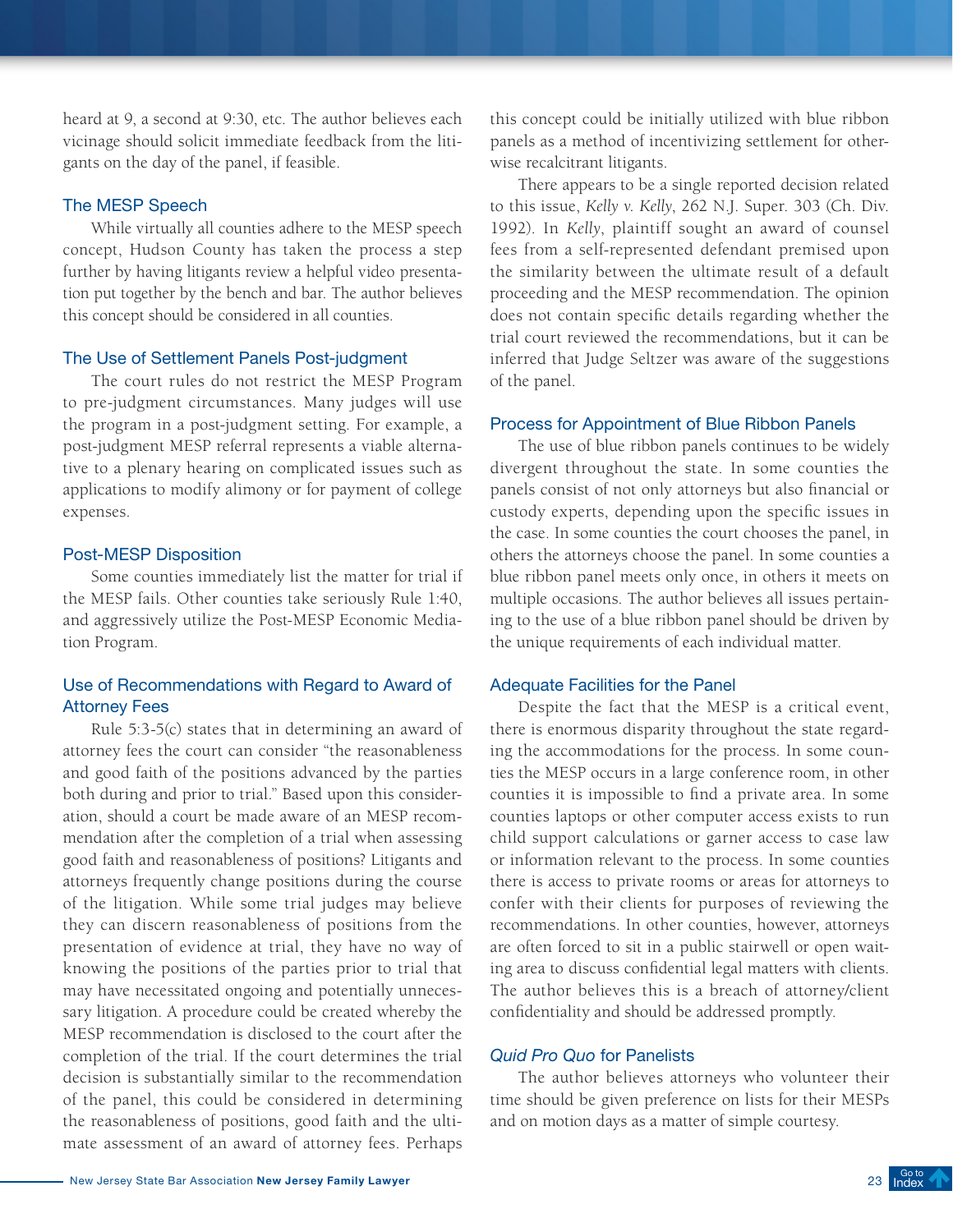#### **Conclusion**

 It is impossible to overestimate the importance of the MESP Program; it is the consummate expression of all things good about the legal profession. Still, there remains room for improvement. To maximize the effectiveness of the program, practitioners need to present quality memoranda and address the issue of chronic late submissions. Practitioners also need to embrace the value of the Court's MESP speech to the litigants and the application of the MESP Program to post-judgment disputes. The author believes effort should also be made to give credit where credit is due to the panelists, providing them with priority on all lists.

Perhaps most importantly, the author believes practitioners need to be on guard against the use of MESP scheduling as a method of case management. What began as a program of the bar has, to a certain extent, become a vehicle of scheduling and managing the disposition of the case, which can present problems to well-intentioned practitioners. Attorneys are in the best position to judge when a case is ripe for the MESP, despite the rigid scheduling protocols typically memorialized within a case management order. While there is great merit to best practices and the rapid disposition of family law matters, a program that the bar created should not be used against us. The MESP has always been a joint venture of cooperation between the bench and the bar, and it should remain that way. It should continue to be the most significant tool that our court system uses to resolve matrimonial disputes.

*Christopher Rade Musulin is the principal of Musulin Law Firm, LLC, located in Mount Holly.*

- 1. Lee M. Hymerling, MESP Revisited. *New Jersey Family Lawyer* 24.2 (Oct. 2003):6-7.
- 2. Ivette R. Alvarez, Is it Time to Revisit the Matrimonial Early Settlement Panel Procedures? *New Jersey Family Lawyer* 27.5 (April 2007):109.
- 3. Skoloff & Cutler, I *New Jersey Family Law Practice*, (14th ed. 2010), §1.8L(1) at p.358.
- 4. Professor Paul Tractenberg, Rutgers School of Law, Newark, quoting Supreme Court Committee on Complementary Dispute Resolution, Subcommittee on Vicinage Comprehensive Justice Programs, *Master Plan for Vicinage Comprehensive Justice Programs*  (May 22, 1991).
- 5. Lee M. Hymerling, MESP Revisited, *New Jersey Family Lawyer* 24.2 (Oct. 2003):6-7.
- 6. Ivette R. Alvarez, Is it Time to Revisit the Matrimonial Early Settlement Panel Procedures?, *New Jersey Family Lawyer* 27.5 (April 2007):109-10.
- 7. Megan M. Murray and Kimber L. Gallo, MESPs Uncovered, *New Jersey Family Lawyer* 33.2 (Oct. 2012):30-37.
- 8. Megan M. Murray and Kimber L. Gallo, MESPs Uncovered, *New Jersey Family Lawyer* 33.2 (Oct. 2012):30-37.
- 9. *See Kelly v. Kelly*, 262 N.J. Super. 303 (Ch. Div. 1992).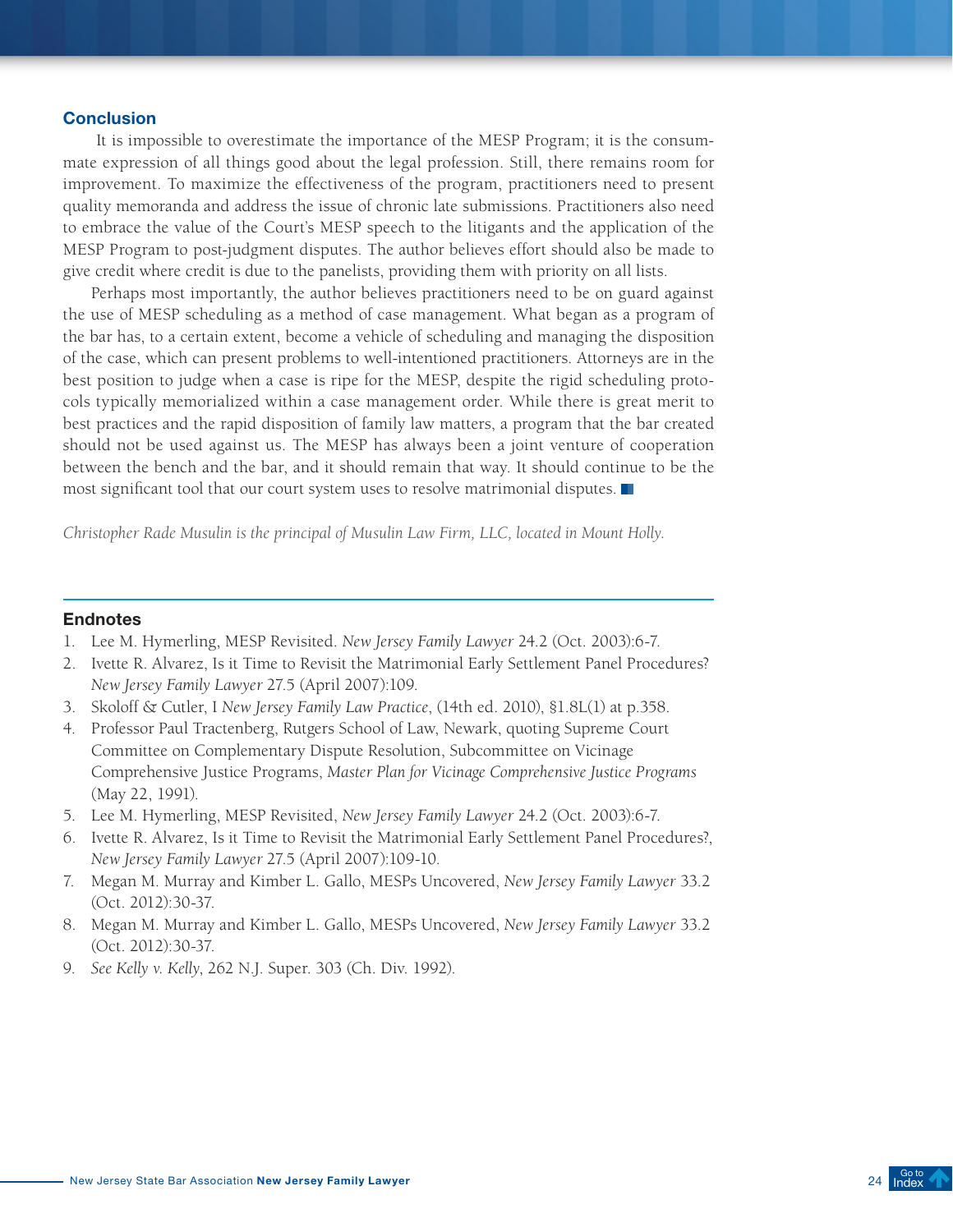# <span id="page-24-0"></span>Commentary:

# Helping Parties Mediate Issues that Can be Affected by Possible Changes in the Law

*by Derek M. Freed*

Over the past several years, numerous parties<br>engaged in mediation with the author have<br>made variations of the following statement: "I<br>heard that the laws regarding alimony (or another topic) engaged in mediation with the author have made variations of the following statement: "I heard that the laws regarding alimony (or another topic) are about to change." The party may indicate that their lawyer advised them of the potential change in the law and how it would impact their case. Alternatively, if the mediating party does not have counsel, he or she may indicate that this knowledge was attained through an Internet research or social media.

After one party references that the law may change, the other party in the mediation often interjects with a variation of the following statement: "My lawyer (or friend) told me that the laws haven't changed. My lawyer (or friend) also told me that if the law did change, it wouldn't affect my case because (any number of reasons)."

When the parties make these statements, they will then often look to the mediator to resolve their dispute. They will ask, "Is the law changing? If so, is it going to affect our case?" This article will explore how mediators may answer these questions.

Mediating in a changing legal landscape can often prove challenging. As discussed below, various Court Rules and basic tenets of mediation provide a certain amount of guidance. However, the mediator should ultimately answer the parties' questions candidly and neutrally to preserve the integrity of the mediation process.

# Do Not Mediate a Matter Unless You are Competent to Do So

A mediator should not attempt to mediate a matter regarding a subject about which he or she has only limited familiarity. The New Jersey Court Rules require a certain amount of expertise for a person to serve as a mediator "of economic issues in family disputes" in "Court-annexed programs."1 In addition to being licensed to practice law in New Jersey, an attorney must be admitted "to the

bar for at least seven years"<sup>2</sup> and have a "practice that is substantially devoted to matrimonial law."3 Non-attorneys must also have "seven years experience in the field of expertise"4 and possess an advanced degree in specific fields as approved by the "credentials committee."5 Retired superior court judges must have "experience in handling dissolution matters."6 Any family part mediator must also have completed "a 40 hour training program" that complies with the New Jersey Court Rules.7

New Jersey's Supreme Court also requires subject matter competence in order to serve as a mediator in court-connected programs. In Jan. 2000, the New Jersey Supreme Court approved a set of "Standards of Conduct for Mediators in Court-Connected Programs."8 The Supreme Court standards define competence as follows:

A mediator shall only mediate when the mediator possesses the necessary and required qualifications to satisfy the reasonable expectations of the parties.

- **A.** A mediator appointed by the court shall have training and education in the mediation process, and shall have familiarity with the general principles of the subject matter involved in the case being mediated.
- **B.** A mediator shall have information available for the parties regarding the mediator's relevant training, education, and experience.
- **C.** A mediator has an obligation to continuously strive to improve upon his or her professional skills, abilities, and knowledge of the mediation process.<sup>9</sup>

While the Court Rules and the Supreme Court standards apply only to court-connected programs, mediators must still be competent in private (*i.e*., non-courtconnected) mediations. Practicing attorneys must abide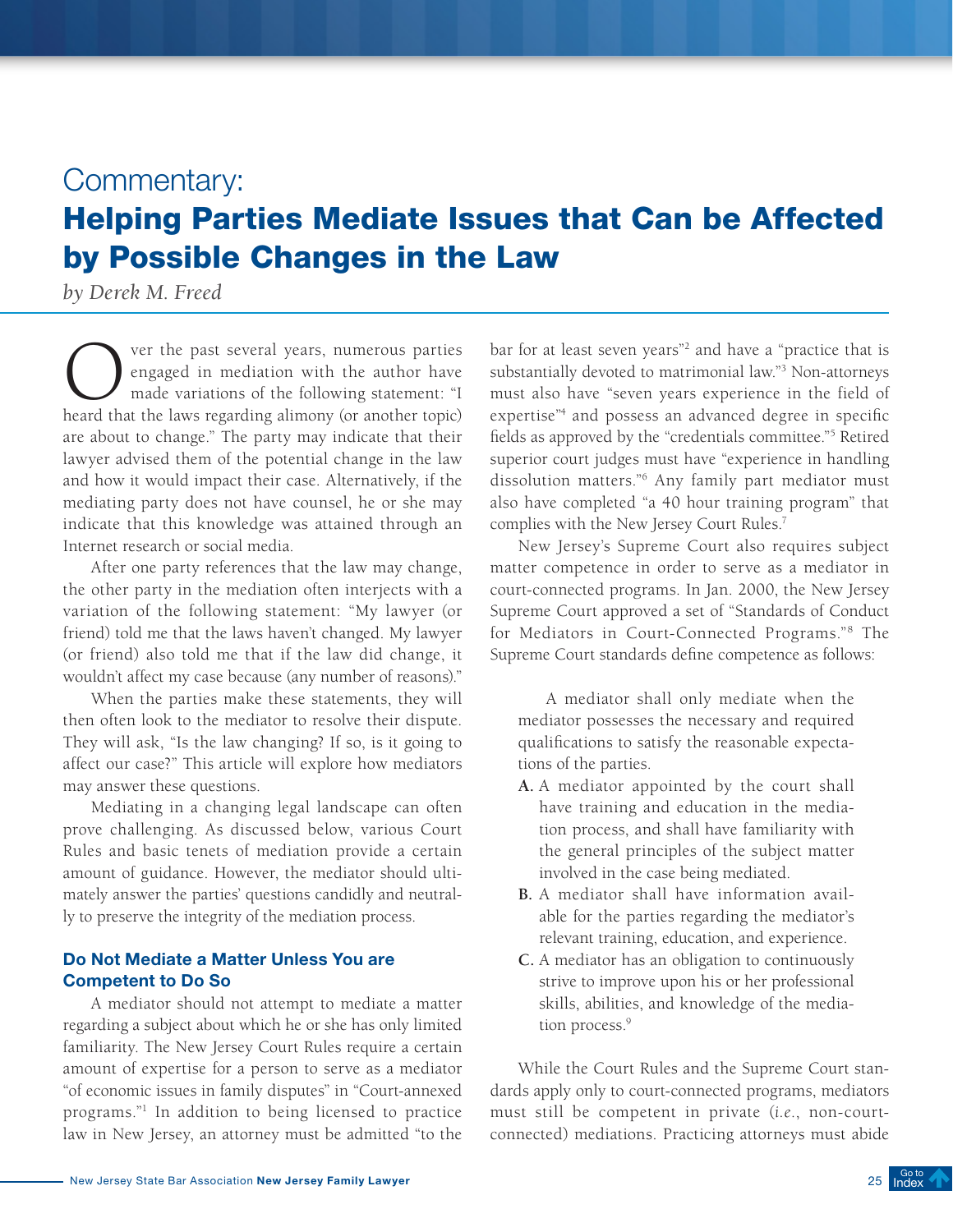by the New Jersey Rules of Professional Conduct, which define competence as requiring a lawyer to refrain from handling "a matter…in such manner that the lawyer's conduct constitutes gross negligence."10 The Appellate Division, in *Davin, LLC v. Daham,* gave further definition to the concept of competence, stating an attorney is "obligated to exercise that degree of reasonable knowledge and skill that lawyers of ordinary ability and skill possess and exercise."11

Thus, whether mediating pursuant to a courtconnected program or outside of litigation, a mediator must be competent to accept the engagement. Competence requires the mediator possess *enough* familiarity with the subject matter to effectively assist the parties in attaining a resolution of the issues.

# A Mediator's Goal is to Assist the Parties in Making Informed Decisions Regarding **Settlement**

New Jersey has adopted the Uniform Mediation Act (UMA).12 As used in the UMA, "'mediation' means a process in which a mediator facilitates communication and negotiation between parties to assist them in reaching a voluntary agreement regarding their dispute."13 The Supreme Court standards indicate that mediators "assist the parties in developing options to make informed decisions that will promote settlement of the dispute."14 In espousing the "principle of self-determination," the Supreme Court standards state, "The primary role of a mediator is to facilitate a voluntary resolution of the dispute, allowing the parties the opportunity to consider all options for settlement."15

In order to facilitate communications (as required by the UMA) and help the parties "develop options" (as required by the Supreme Court standards), a mediator should be prepared to answer the parties' questions regarding the law. If the mediator does not know an answer to a question, he or she can research the matter to provide guidance. Alternatively, the mediator may refer the party to another professional or include additional professionals within the mediation. Indeed, the Supreme Court standards reference a mediator making the parties "aware of the importance of consulting other professionals, where appropriate, to help them make informed decisions."16

# How Should a Mediator Respond to a Party's Inquiry about a Potential Change in the Law?

When faced with a question about whether a law is in the process of changing and how it may impact the case that is being mediated, it is this author's opinion that the mediator must answer the question honestly. If the mediator knows the status of the debate or the legislative process, he or she should provide that information. However, the mediator must temper his or her response by clearly stating to the parties that until a bill becomes a law, the situation is uncertain.

If the mediator does not know whether the law is in the process of changing, he or she should research the issue. This research can (and likely should) include contacting other professionals who may have more insight into the situation. The mediator should then candidly answer the question based on the research performed.

Often, the mediator's research or inquiry will re-affirm the parties' initial questions and reveal that a change in the law is *possible*, but unclear. In such a circumstance, where a change in the law is being discussed, a mediator can gain credibility with the parties by answering their questions honestly. The mediator can, for example, indicate that there is an ongoing legislative discussion about changing a particular law. The mediator can inform the parties about both sides of the debate and the reasons for the alternate positions being taken.

Integrity and neutrality are hallmarks of mediation. A dialogue about the status of the law (and its potential changes) as known to the mediator promotes these concepts. This dialogue also educates the parties to the mediation. It is with this dialogue that the parties can begin the process of making *informed decisions* about how to amicably resolve their case through mediation.

*Derek M. Freed is a partner in the law firm of Ulrichsen Rosen & Freed LLC, located in Pennington.*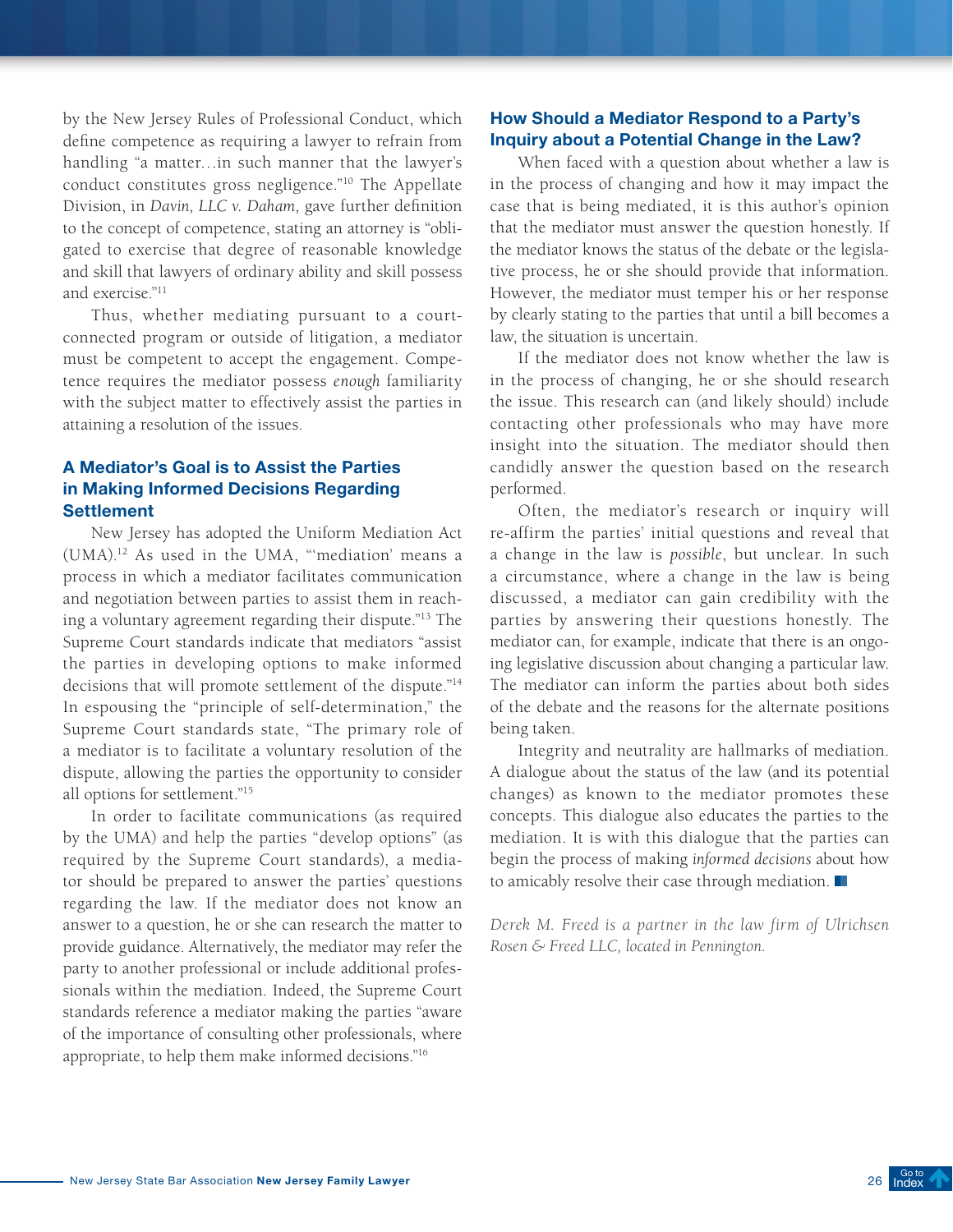- 1. R. 1:40-12(A)(6).
- 2. R. 1:40-12(a)(6)(i)(b).
- 3. R. 1:40-12(A)(6)(i)(d).
- 4. R. 1:40-12(A)(6)(ii)(b).
- 5. R. 1:40-12(A)(6)(ii)(a).
- 6. R. 1:40-12-(A)(6)(iii).
- 7. R. 1:40-12-(b)(1).
- 8. These standards were published in Feb. 2000. They are available on the New Jersey Judiciary's website, which is [www.judiciary.state.nj.us/services/cdr.htm.](http://www.judiciary.state.nj.us/services/cdr.htm) The specific notice to the bar setting forth these standards is located at <http://www.judiciary.state.nj.us/notices/2006/n060313a.htm>.
- 9. *See* Standards of Conduct for Mediators in Court-Connected Programs, adopted by the New Jersey Supreme Court Jan. 4, 2000, §IV. http://www.judiciary.state.nj.us/notices/reports/MediatorStandards.pdf.
- 10. R.P.C. 1.1.
- 11. *Davin, LLC v. Daham*, 329 N.J. Super. 54, 72 (App. Div. 2000). *See also* Michels, *New Jersey Attorney Ethics*, §14:201(b), (2009).
- 12. N.J.S.A. 2A:23C-1 *et. seq.*
- 13. N.J.S.A. 2A:33C-2.
- 14. *See* Standards of Conduct for Mediators in Court-Connected Programs, adopted by the New Jersey Supreme Court Jan. 4, 2000.
- 15. *Id*. at §I(B).
- 16. *Id.* at §1(C).

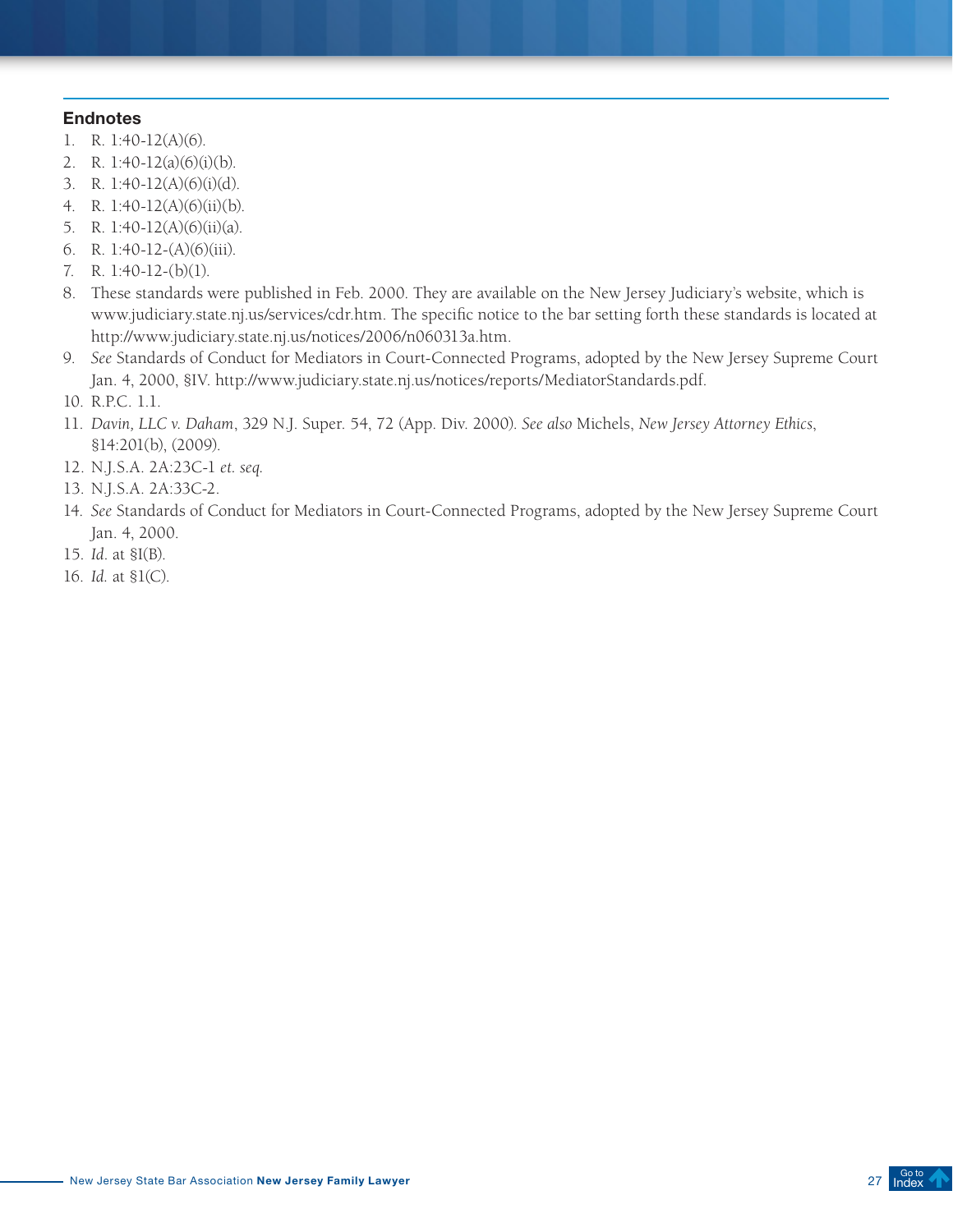# <span id="page-27-0"></span>The New Jersey Family Collaborative Law Act

*by Joseph DiPiazza*

he concept of collaborative law has been increasing in popularity since its inception in the late 1980s. According to the website of the International Academy of Collaborative Professionals (IACP), the collaborative process of dispute resolution is now practiced in 39 states and the District of Columbia, and is comprised of more than 235 practice groups.<sup>1</sup> Collaborative law is a voluntary settlement process in which the parties, with the assistance of their attorneys (and sometimes other collaborative professionals) attempt to resolve their differences without going to court.<sup>2</sup> The process is generally less expensive, less adversarial, and quicker than litigation. Additionally, the parties have greater control over the outcome of their divorce.<sup>3</sup> All participants in the collaborative law process recognize and agree that the process is intended to replace litigation.4 The collaborative process can be used to facilitate settlement of traditional issues raised before the family part, such as spousal support, child support, custody, and division of marital assets.

On Sept. 10, 2014, New Jersey codified collaborative law as it relates to family law. The New Jersey Family Collaborative Law Act (Assembly Bill No. 1477 and Senate Bill No. 1224, hereinafter referred to as the act) unanimously passed both the General Assembly and Senate on June 23, 2014, and June 26, 2014, respectively.<sup>5</sup> The act is modeled after recommendations issued in a July 2013 report of the New Jersey Law Revision Commission (NJLRC) on the New Jersey Family Collaborative Law Act.<sup>6</sup> Sponsored by Senate Majority Leader Loretta Weinberg (D) and Senator Nicholas Scutari (D), the act permits the use of a collaborative law process as an alternative to the judicial resolution of family law disputes.<sup>7</sup>

#### The Provisions of the Legislation

According to the act, the collaborative law process is initiated when clients and their attorneys sign a "family collaborative participation agreement."8 The participation agreement sets forth that the attorneys will represent the clients exclusively in the family collaborative law

process and are only retained for that limited purpose.9 If the collaborative law process fails or is terminated, as discussed in further detail below, the collaborative attorneys retained will be disqualified from representing the parties in divorce litigation.10

The act also addresses critical issues of disclosure, communication, and how the collaborative law process is concluded/terminated. With respect to disclosure, a party engaged in the collaborative law process is required to "provide timely, full, and candid disclosure of information related to the family law dispute without formal discovery."11 A party is also required to promptly update any previously disclosed information that has materially changed.12 Moreover, the act provides a privilege for communications made during the collaborative law process by a party or non-party participant.<sup>13</sup> These communications are not subject to discovery and are not admissible in evidence.14 In order to make the privilege enforceable, the act defines the parameters of a family collaborative law communication as "a statement, whether oral or in a record, that is made in the course of a family collaborative law process and occurs after the parties sign a family collaborative law participation agreement but before the collaborative family law process is concluded."15

The privilege becomes inapplicable if the statement is:

(1) made during a session of a collaborative family law process that is open, or is required by law to be open, to the public; or (2) sought, obtained, or used to threaten or plan to inflict bodily injury or a crime, or to commit or attempt to commit a crime, or to conceal an ongoing crime or ongoing criminal activity; or (3) in a settlement agreement resulting from the collaborative family law process, evidenced by a record signed by both parties to the agreement; or (4) a disclosure in a report of suspected domestic violence or suspected child abuse to an appropriate agency under the laws of [New Jersey].16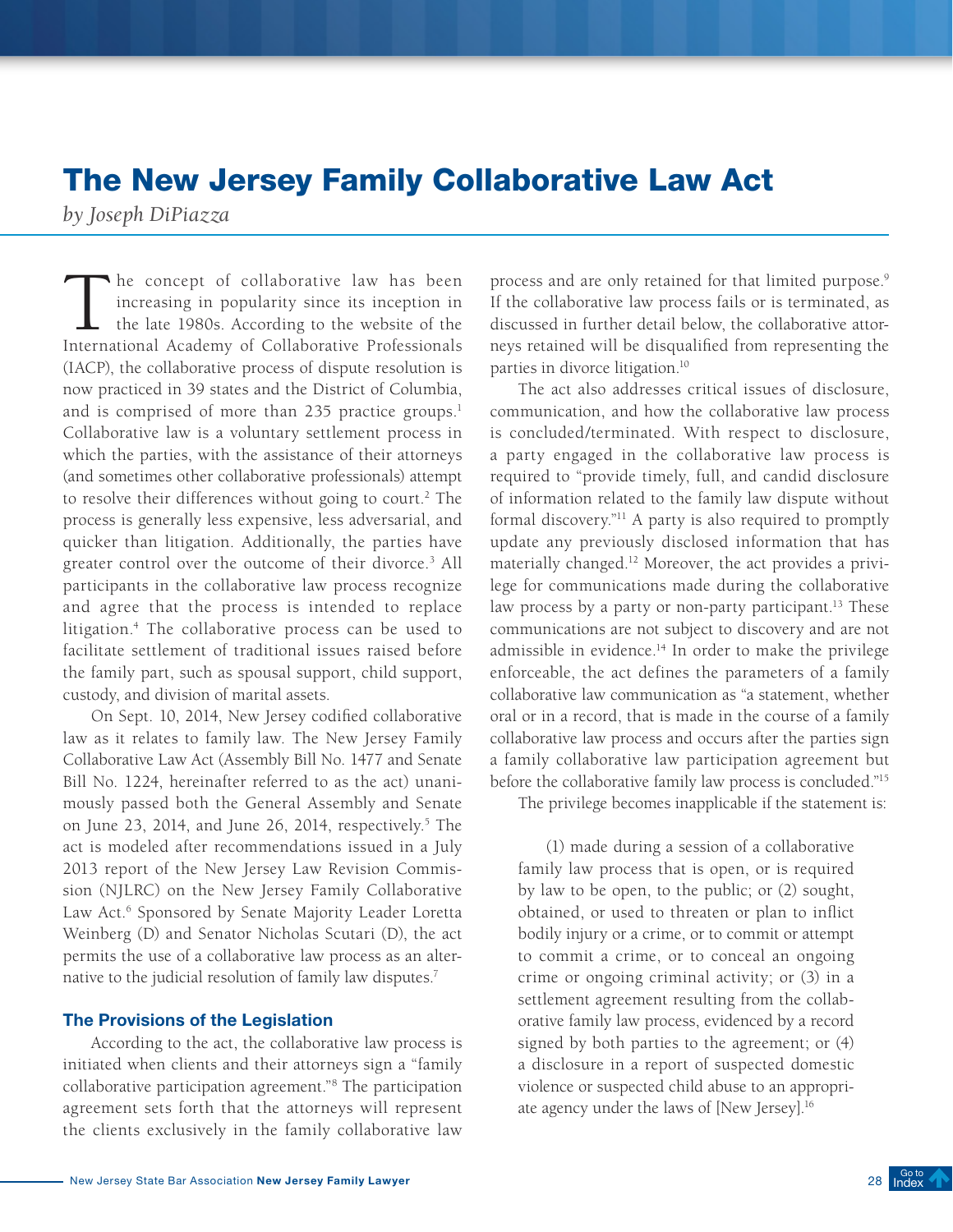Finally, according to the act, a collaborative family law process is concluded by either a resolution of a family law dispute as evidenced by a signed settlement agreement, or by termination of the process.<sup>17</sup> The act defines termination as occurring when one of the following events takes place: 1) a party gives notice to other parties in a record that the process is ended, which a party may do with or without cause; 2) a party files a document without the agreement of all parties that initiates a proceeding related to the family law dispute; 3) either party is subject to, or obtains, a temporary or final restraining order against the other party in accordance with the Prevention of Domestic Violence Act of 1991, P.L.1991, c.261 (C.2C:25-17 *et seq*.); 4) an action is commenced requesting that a tribunal issue emergency relief to protect the health, safety, welfare, or interests of a party, or the defense against such a request is commenced; 5) a party discharges a family collaborative lawyer except as provided in the act; 6) a party fails to provide information that is necessary to address the issues in dispute, and one of the parties chooses to terminate the collaborative process as a result; or 7) a family collaborative lawyer ceases further representation of a party.<sup>18</sup>

# Comparing the Collaborative Process with Litigation

#### The Act's Disqualification Clause

When retained, collaborative attorneys and the parties enter into a participation agreement providing that if adversarial litigation ensues, both parties' attorneys are disqualified from representing the parties in the litigation.19 The disqualification of the collaborative law attorneys is designed to ostensibly prevent attorneys and their clients from commencing litigation at the first sign of trouble and to keep the participants focused on dispute resolution rather than litigation tactics. This disqualification clause may also add a level of assurance for clients who want their attorney fees to be applied toward resolution rather than litigation.

If the collaborative process breaks down, however, the disqualification clause could pose a significant hardship upon a client who has spent significant amounts of time and money in the process. The collaborative attorneys, their firms, and all collaborative experts would not be able to participate in the adversarial litigation. The parties would be required to retain new attorneys, as well as new professionals and experts, and start over in litigation. The parties and counsel should consider the impact

of the disqualification clause when evaluating whether to proceed collaboratively.

#### Disclosure vs. Discovery

In the collaborative process, the participation agreement provides that the parties must voluntarily disclose all relevant facts.20 Therefore, cases should result in the free exchange of information at a significantly lower cost. Furthermore, the parties in a collaborative matter may define the scope of disclosure and may gather as much (or as little) information as they wish from one another.

The collaborative approach to disclosure is markedly different than the discovery process in litigation, which allows for written interrogatories, demands for the production of documents, depositions, as well as other discovery methods.<sup>21</sup> During the litigation process, parties are afforded great latitude to discover relevant information that may help prove issues in dispute and shape the theory of a case.<sup>22</sup> Discovery can be the most time-consuming (and expensive) part of litigation. In an effort to address all potential issues, claims, and defenses, attorneys often make extensive discovery requests. This can result in the production of hundreds or thousands of pages of documents, with depositions occurring where the parties are questioned regarding the discovery produced.

Discovery can often be invasive and expensive, but it is also necessary for litigation. When evaluating the collaborative process and litigation, however, it is important for clients to consider that the opportunities for a party to compel complete disclosure appear to be more limited in the collaborative process.23 In fact, the only apparent ramification for failure to disclose information is termination of the collaborative process.

#### The Act's Provision for Privileged Communication

The provision for privileged communication is an essential part of the act. In order to facilitate full and fair disclosure by the parties, the act grants an evidentiary privilege to protect the parties from disclosure of any collaborative law communication.<sup>24</sup> The privilege follows the rationale of the attorney-client privilege because it is meant to encourage candor by the parties.<sup>25</sup> Thus, parties are free to make full disclosure to their attorneys, and as a result their attorneys can render the best possible representation while focusing on resolution.

The privilege also extends to non-parties (*i.e*., nonattorney professionals and experts) to facilitate the candid participation of experts and others who may aid in the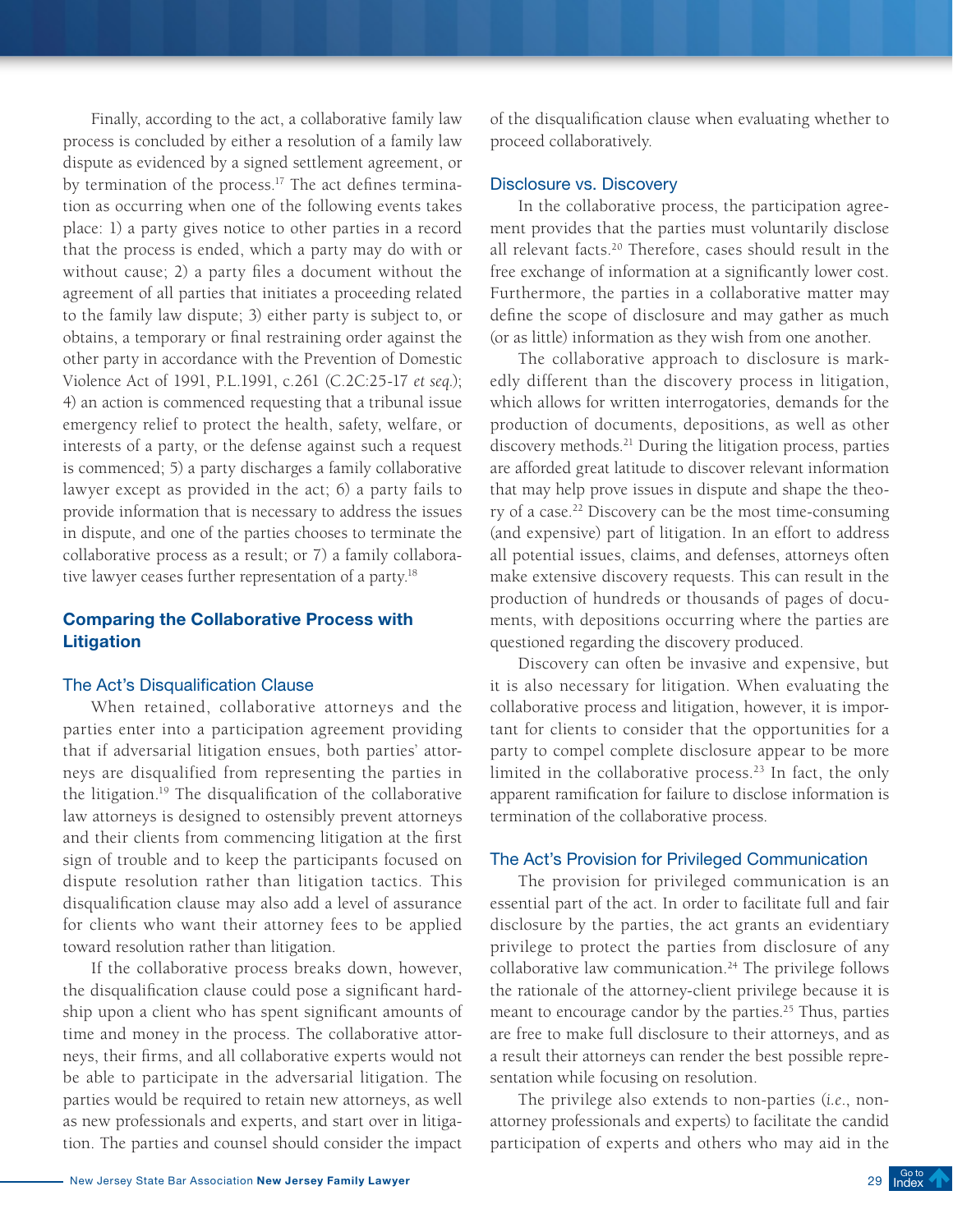resolution of the dispute. Without the privilege, experts may be hesitant to give informal opinions in the course of the collaborative process, fearing their statements would become evidentiary. Therefore, the privilege allows non-party participants to speak with full candor to the parties, as well as other non-parties. Ultimately, the privilege allows the parties to retain more decision-making authority, while promoting predictability with regard to the collaborative process and the level of confidentiality that can be expected by all participants.

### The 'Right' Clients for the Collaborative Process

Although there are benefits to the collaborative process, it is not for every divorcing family. For example, parties who are unwilling to consider one another's viewpoint, parties who are unwilling to reveal all assets and debts, and parties who do not have the emotional capacity to be in one another's presence may be better suited for standard litigation. Moreover, the act does not appear to provide any ramifications (other than termination of the process) in the event that a party decides to end the process or commence a proceeding before a court. Therefore, there would be no repercussions for a party who acts solely in bad faith.

If, for example, a collaborative process was initiated by a party with the sole intention to delay inevitable litigation or to string an unwitting party along without intention of resolution, the unwitting party would have no recourse against the party proceeding in bad faith. As such, it is crucial that both parties are aligned with respect to their desires and willing to focus on dispute resolution, rather than rehashing past issues or problems.

#### Public Effect and Final Remarks

The fiscal impact of the act on the Judiciary remains to be seen. The act could generate savings for the Judiciary by reducing the number of contested family court proceedings. However, the Judiciary may realize decreased revenue from fewer motion filings in the court system.26

The act could ease the burden placed on the already over-taxed family part by presenting an additional method to achieve resolution in a matrimonial matter without court intervention. The New Jersey State Bar Association has issued a statement indicating that it strongly supports this legislation and counts the act as "represent[ing] an important step in bringing uniformity, clarity and the assurance of professional responsibility to the collaborative law process."27 The act shall take effect on the 90th day after enactment.<sup>28</sup>

*Joseph DiPiazza is an associate with Lesnevich & Marzano-Lesnevich, LLC, located in Hackensack.*

- 1. International Academy of Collaborative Professionals at https://www.collaborativepractice.com/.
- 2. Stuart G. Webb and Ronald D. Ousky, *The Collaborative Way to Divorce*, xviii (Penguin Books 2007) (2006). Collaborative professionals can include, for example, accountants, appraisers and mental health professionals.
- 3. *Id.*
- 4. *Id.* at 31.
- 5. New Jersey Legislature at http://www.njleg.state.nj.us/.
- 6. S. 1224, 2014 Leg., 216th Leg. (N.J. 2014).
- 7. *Id.*
- 8. *Id.*
- 9. *Id.*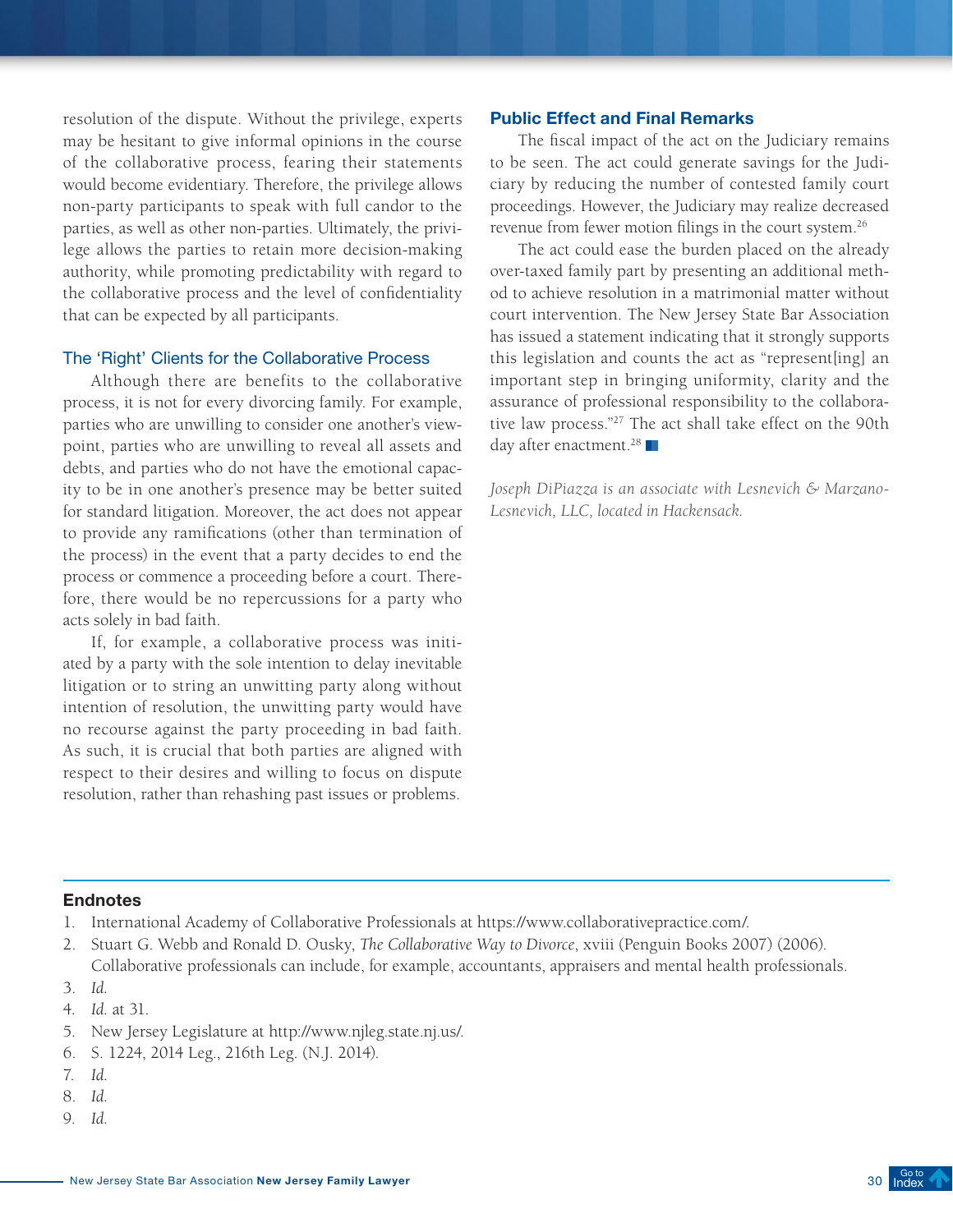- 10. *Id.*; *see also* Opinion 699 of the Advisory Committee on Professional Ethics, 182 N.J.L.J. 1055 (2005) ("If for whatever reason the collaborative process fails and either party resorts to traditional litigation, then the lawyers for both sides are required to withdraw, and any lawyer associated with the same firm as withdrawing counsel would be barred from accepting the representation.").
- 11. *Id.*
- 12. *Id.*
- 13. *Id.*
- 14. *Id.*
- 15. *Id.*
- 16. *Id.*
- 17. *Id.*
- 18. *Id.*
- 19. *Id.*
- 20. *Id.*
- 21. New Jersey Court Rule 4:10-1 and Rule 5:5-1.
- 22. *See Shanley & Fisher, P.C. v. Sisselman*, 215 N.J. Super. 200, 216 (App. Div. 1987) (holding "...[the] rules of discovery are to be liberally construed and accorded the broadest possible latitude...to insure that the ultimate outcome of litigation will be dependent on the merits of an individual matter in light of all the available facts...[A party should be compelled] to produce all relevant, unprivileged information which may lead to the discovery of relevant evidence concerning the respective positions of [all parties].").
- 23. S. 1224, 2014 Leg., 216th Leg. (N.J. 2014).
- 24. *Id.*
- 25. *See State v. Pavin*, 202 N.J. Super. 255, 263 (App. Div. 1985) (holding that the purpose of the attorney client privilege is "to encourage openness and candor between client and his legal adviser").
- 26. The act is revenue neutral in one key manner, as the parties who are successful in the collaborative process will still have to file pleadings to complete their divorce.
- 27. New Jersey State Bar Association at http://www.njsba.com/images/content/1/0/1007524.pdf.
- 28. New Jersey Legislature at http://www.njleg.state.nj.us/.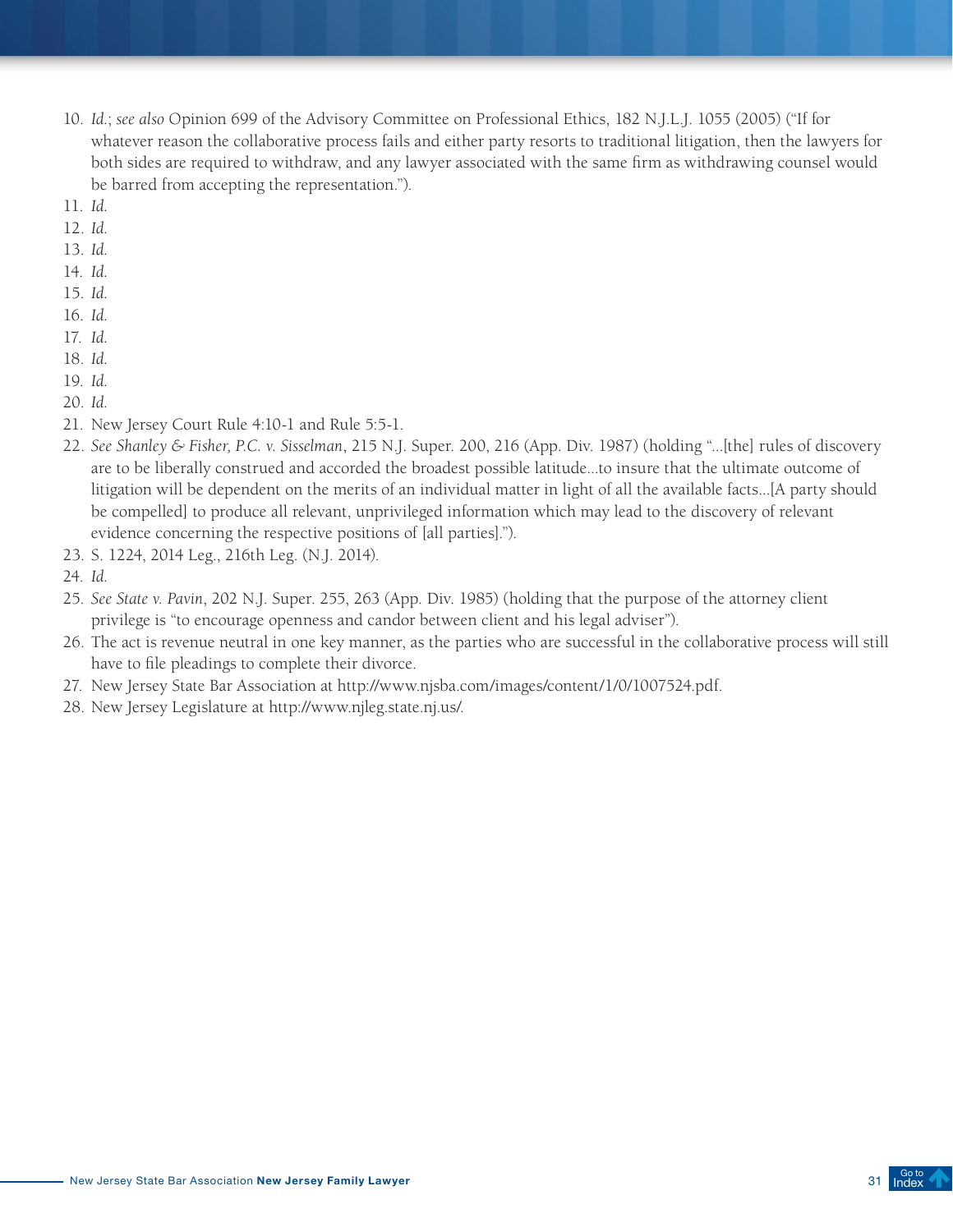# <span id="page-31-0"></span>Collaborative Divorce: Answers to Frequently Asked Questions

*by Amy Zylman Shimalla*

Many practitioners are familiar with the general<br>concept of collaborative divorce. It is an<br>alternate dispute resolution (ADR) process,<br>which is defined by the International Association of concept of collaborative divorce. It is an alternate dispute resolution (ADR) process, which is defined by the International Association of Collaborative Practitioners (IACP) as follows:

Collaborative Practice is a voluntary dispute resolution process in which parties settle without resorting to litigation.

In Collaborative Practice:

- **1.** The parties sign a Collaborative Participation Agreement describing the nature and scope of the matter;
- **2.** The parties voluntarily disclose all information which is relevant and material to the matter that must be decided;
- **3.** The parties agree to use good faith efforts in their negotiations to reach a mutually acceptable settlement;
- **4.** Each party must be represented by a lawyer whose representation terminates upon the undertaking of any contested court proceeding;
- **5.** The parties may engage mental health and financial professionals whose engagement terminates upon the undertaking of any contested court proceeding; and
- **6.** The parties may jointly engage other experts as needed.<sup>1</sup>

With the recent passage of the New Jersey Family Collaborative Divorce Act, collaborative divorce is likely to become a widely used process in New Jersey. Mediation has become a household term, and hopefully collaborative divorce will follow suit. This article will address many of the frequently asked questions about the specific components of collaborative divorce.

# What is the difference between a collaborative divorce and a conventional divorce where the parties make their best efforts to amicably resolve their dispute before trial?

In a conventional divorce, the parties rely upon the court system and judges to resolve their disputes. The parties often come to view each other as adversaries, with conventional divorce pitting one against the other. As a result, their divorce may become a battleground. The resulting conflict can take a tremendous emotional and financial toll on the family and can be especially damaging to the children.

By contrast, collaborative divorce is by definition a non-adversarial approach. The parties and their lawyers agree *in writing* not to go to court to resolve their dispute. They negotiate in good faith and work together to achieve settlement outside the courts. The collaborative process eases the emotional strain of the breakup of the family. Furthermore, it protects the wellbeing of children. Unlike a conventional divorce, collaborative divorce allows the parties the opportunity to address emotional issues and consider more creative financial solutions in a nonadversarial setting.2

The fundamentally different experience of a collaborative divorce as compared with a conventional divorce can be felt by all involved at each step of the process. There is a different atmosphere in the four-way conferences attended by the parties and their collaboratively trained attorneys. A party does not have to be concerned that their spouse's lawyer may be evaluating them and cross-examining them in the future. The process is not always pleasant, but the goal of a workable resolution is the focus of everyone in the meeting.

# What is the difference between a collaborative process and mediation?

In mediation, an impartial third party (the mediator) assists the negotiations of both parties and helps to settle the case. However, the mediator cannot give legal advice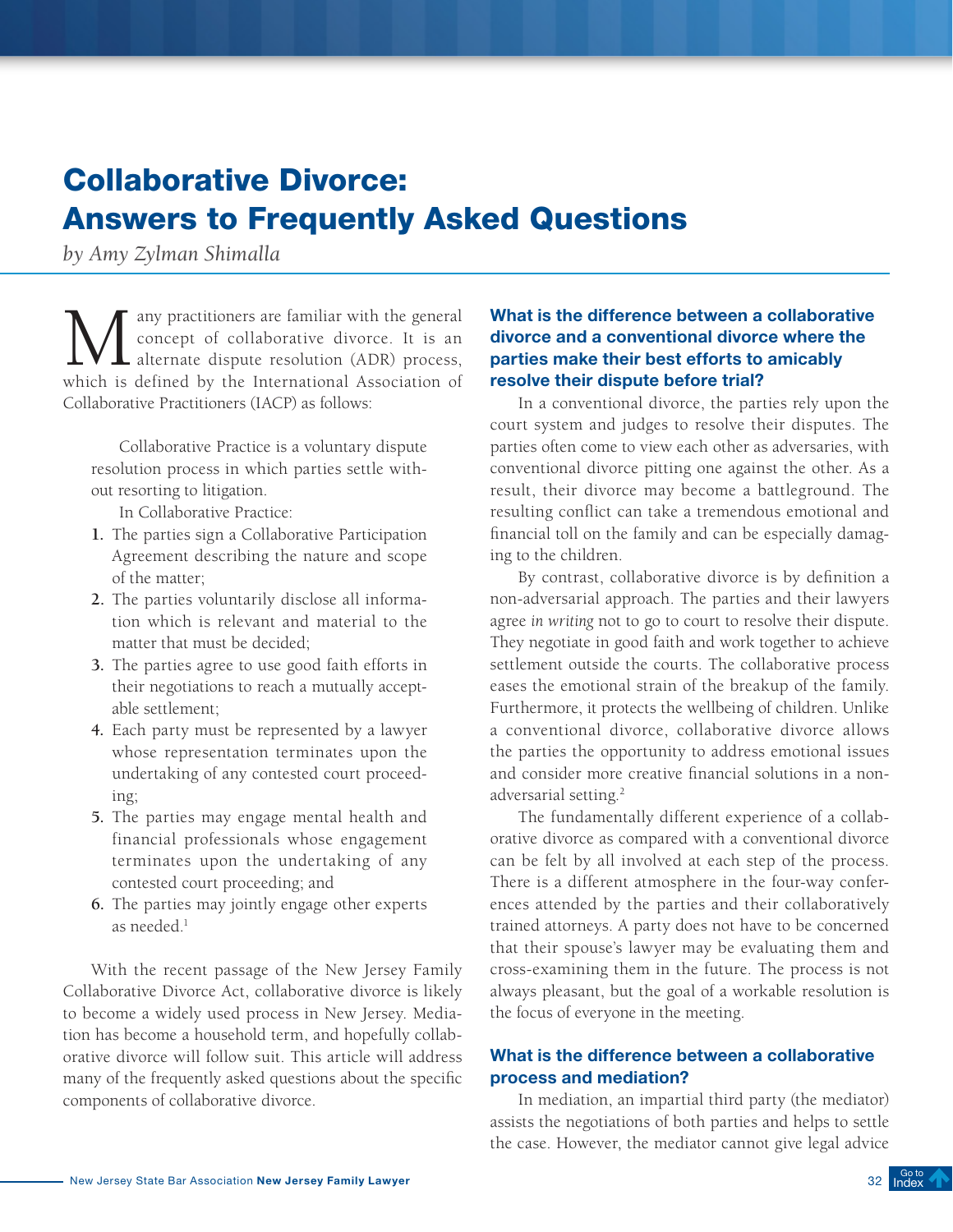to either party or be an advocate for either side. If the parties have retained attorneys, those attorneys may or may not be present in the mediation sessions. If the attorneys are not present, then they are typically consulted between mediation sessions. If an agreement is reached in mediation, the mediator prepares a memorandum of understanding setting forth the terms for review and editing by the parties and their lawyers.

In a collaborative process, both parties have lawyers present during the negotiation process. The lawyers, who have mediation training, work with their clients and one another to assure a balanced process that is positive and productive. If an agreement is reached, a document is drafted by the lawyers, and reviewed and edited by the parties until everyone is satisfied with its terms.<sup>3</sup>

Thus, in a collaborative divorce the parties have the benefit of having their lawyers, who are trained mediators as well, in the sessions with them. This results in less back and forth and a more efficient process. This, in turn, reduces the costs and eases the tensions during the process.

# Why is it necessary to attend collaborative training in order to represent a client in a collaborative case?

In collaborative training, one learns of the subtle (and not so subtle) differences in a collaborative versus a conventional divorce. A student of the collaborative process learns a different way to approach a case. A shift in thinking occurs, which is frequently referred to as the paradigm shift. In her book *Collaborative Law*, Pauline H. Tesler writes that there are four stages that lawyers go through to become truly collaborative:

**Stage 1:** Shifting the lawyer's thinking from gladiator to peacemaker and learning to apply perspectives from other professions.

**Stage 2:** Shifting the lawyer-client relationship to include helping the client improve his or her behavior toward the other party, and to take responsibility for achieving a better divorce.

**Stage 3:** Shifting the way we think about and communicate with the other party and team members, and using good faith, interest-based negotiation.

**Stage 4:** Shifting negotiations to learn how to manage the process by following a clear structure (premeetings, agendas, minute-taking, etc.) and how to implement conflict resolution strategies.<sup>4</sup>

# Why are the lawyers required to withdraw from a case if the collaborative process fails?

The participation agreement is the cornerstone of the collaborative process. It is a contract signed by both parties and their attorneys in which they commit to reaching a settlement outside of court.<sup>5</sup> A key element of the participation agreement is the requirement that neither the lawyers, nor any member of their law firm, can represent the parties in a contested matter. Integral to collaborative divorce is the development of a trusting relationship between the parties and other team members. Such a level of trust and open communication cannot evolve if the parties must be guarded and concerned that their words will be used against them in future litigation.

# Do team members have to be used in the collaborative process?

Stu Webb, often called the founding father of collaborative divorce, wrote:

While some Collaborative lawyers prefer to work alone (which we professionals call the "lawyer-only model"), more and more are becoming open to working with other professionals from different disciplines, such as Collaborative coaches, neutral financial specialists, and neutral child specialists. Each member of a typical Collaborative team plays his or her own individual role.6

There is an immense benefit to involving a neutral mental health professional to deal with the emotional aspects of the divorce, a financial expert to help the less financially savvy spouse, or a neutral forensic accountant or professional to value a business interest. The time and money saved is often significant, with the prevention of emotional damage proving to be immeasurable.

# If the collaborative process fails and the lawyers have to withdraw from the case, do other team members have to withdraw as well?

The short answer is yes. When the parties and their lawyers bring in other professionals, they are made a part of the collaborative team. This means that all involved work together toward a common goal. Team members work individually with the parties and communicate with each other as needed. The more information each of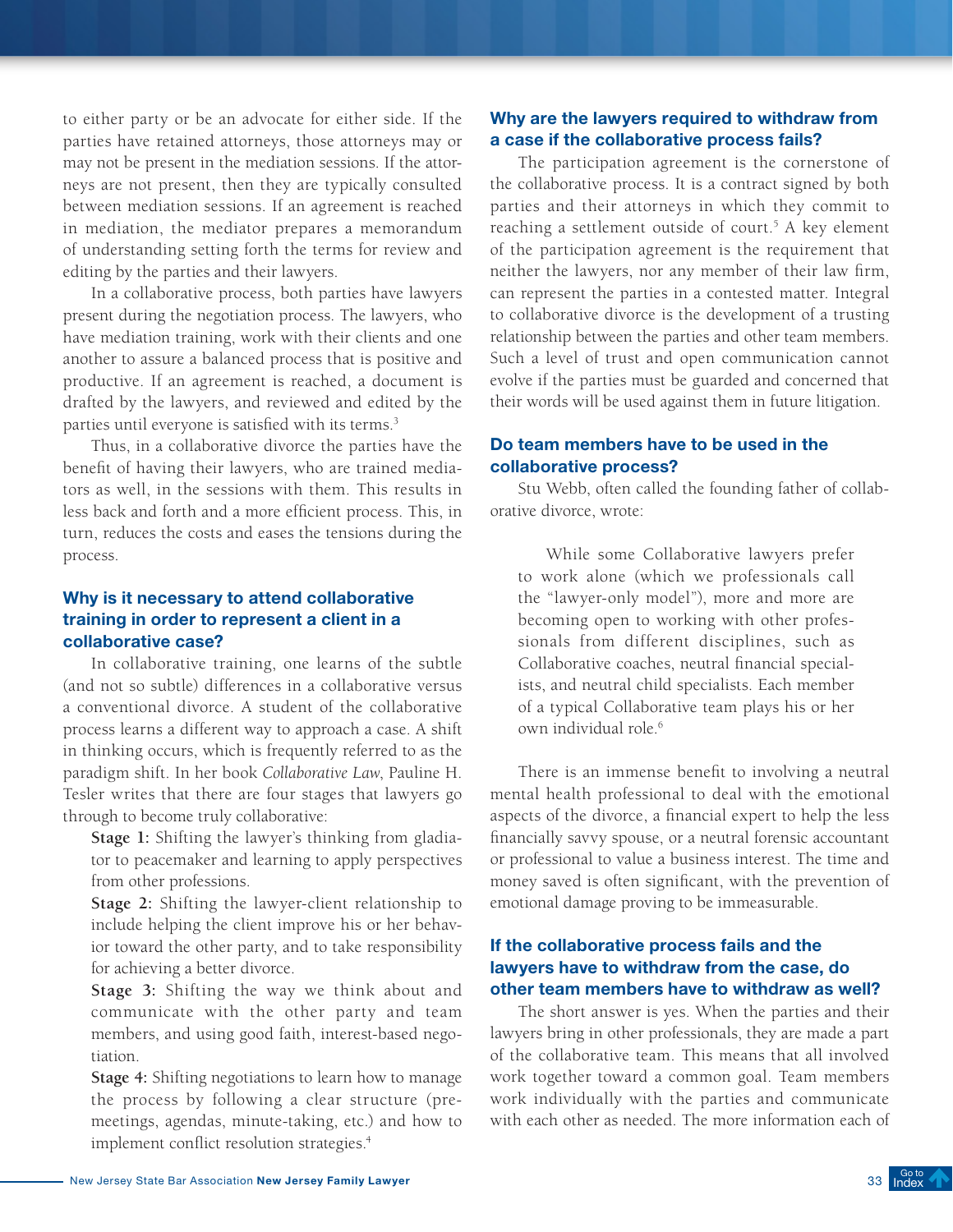the team's members has, the better the chance of reaching a positive outcome.

A level of trust develops within the team with the understanding that information exchanged is protected within the process. To allow any team member to continue into litigation would be extremely detrimental to the process.7 It would subvert the goal of promoting the unfiltered exchange of information.

# What cases are right for the collaborative process?

Cases can benefit from the collaborative process as long as the parties understand the need to provide information voluntarily, rather than being ordered to do so by the court. If someone is so obstinate that they require a court order to provide information to which the other side is entitled, they may not be a good candidate for the collaborative process. Absent that type of inherently difficult or dishonest personality, most parties should consider engaging in the collaborative process.

Experts differ on whether victims of domestic abuse should participate in a collaborative process, mediation, or any method of dispute resolution that is not centered around a court of law. Stu Webb observed that, in many cases, the collaborative process can be a very effective alternative—as long as the parties commit to the collaborative process and acknowledge the past history of violence. The victim must feel safe and the abuser must be sincerely willing to agree to whatever action is necessary to allow his or her spouse to feel safe. The lawyers and mental health professionals must assess the dynamic between the spouses and evaluate whether a collaborative process can work for the parties.<sup>8</sup> The author agrees that a history of domestic violence should not automatically preclude a family from the benefit of alternative dispute resolution processes. Specifically, a collaborative divorce can be much less intimidating than a conventional divorce. The involvement of mental health professionals can address issues between the parties in a way that will actually empower the victim to have a voice.

Many specific types of cases would strongly benefit from the collaborative process. For example, the collaborative process is ideal for a business owner who wants to keep the value and intricate details of his or her business private and ensure that those details would not be part of a court file open to the public. A collaboratively trained forensic accountant will become part of the team and value the business just as the business would be valued

in a conventional divorce. The accountant can present their findings to the parties and counsel with worksheets rather than preparing a full-blown report. The cost savings can be considerable.

Likewise, collaborative divorce is a good choice for parties who are approaching retirement or in a family where one party is more financially savvy than the other. Adding a certified financial planner to the team is helpful in allowing the parties to understand the financial implications of various resolutions, and how they can manage their finances to meet their needs following the divorce.

Collaborative divorce is also ideal for a family with difficult emotional issues or with a child with special needs. Collaboratively trained mental health professionals can become part of the team to work in unison to find the best resolution for the family.

By the same token, the author does not believe the collaborative process only works when everyone gets along. The parties are divorcing, so there are certainly going to be differences of opinion and disputes. The benefit to employing the collaborative professionals is to avoid escalating these existing problems and tensions. Instead of being adversarial and exacerbating the problems, the collaborative professionals work together to find an appropriate resolution of the dispute.

# Is limiting representation in a collaborative divorce ethical under the Rules of Professional Conduct?

When the collaborative process was introduced in New Jersey, there was a request for a review by the Advisory Committee on Professional Ethics appointed by the Supreme Court of New Jersey. This review resulted in Opinion 699.9

Opinion 699 addressed the issue of a lawyer's withdrawal from a case in the event the collaborative process ends. The advisory committee noted that because the limitation on the attorney's representation is known from the outset, it is more of a limitation on the scope of representation than a withdrawal as counsel.<sup>10</sup> The ruling notes that lawyers are permitted to impose some limitations on the nature of their practice pursuant to RPC 1.2(c), as long as the client gives informed consent.

Opinion 699 further noted that the lawyer must assess the client's needs, and whether or not the collaborative process is likely to be successful for the client. They must ensure that the client is aware of the risks of the process, inclusive of the need for the lawyer to withdraw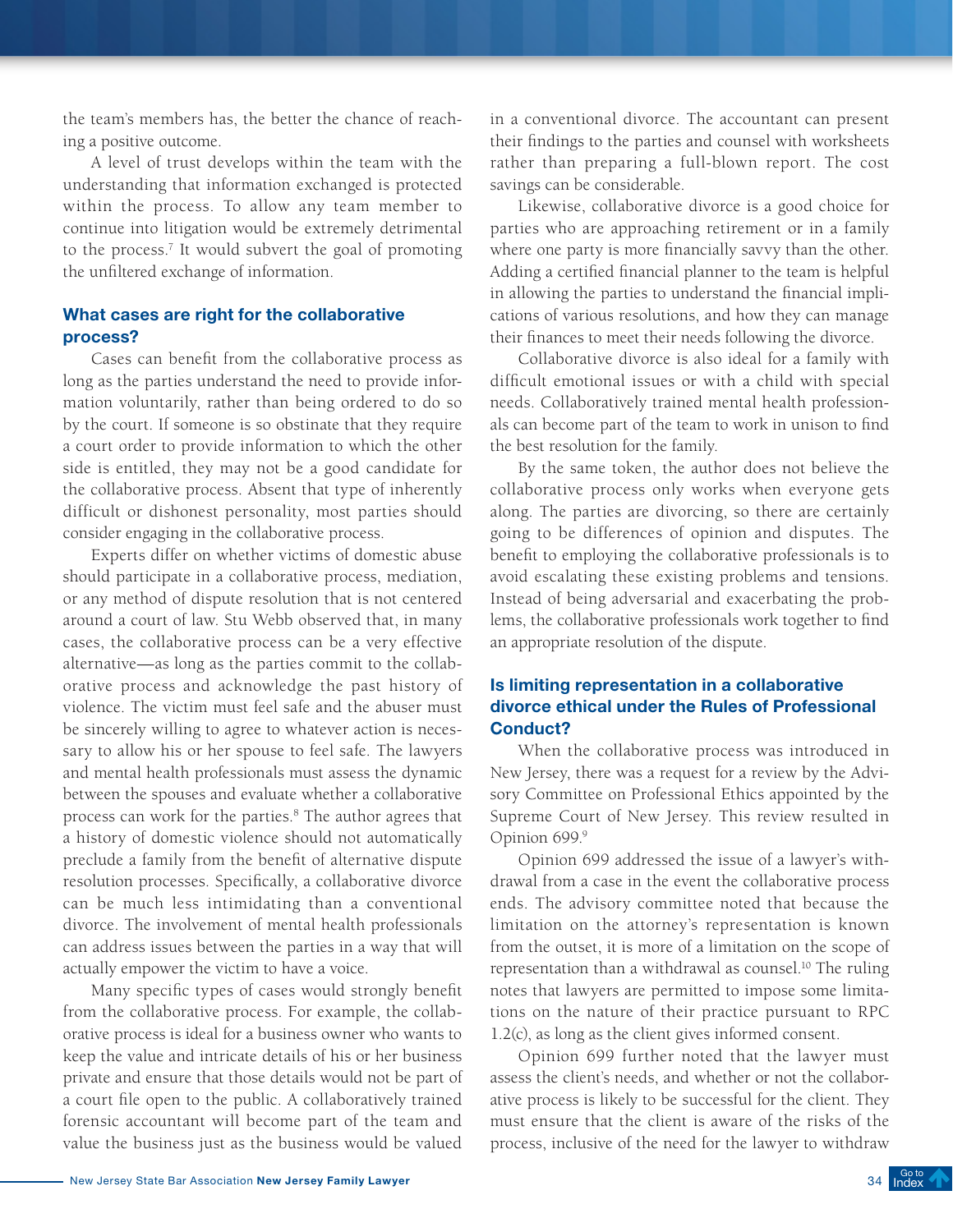if the process is unsuccessful and the matter proceeds to litigation. The client must be advised of the waiver of 'traditional' discovery. This waiver of discovery does not mean the exchange of information and documentation does not take place. However, rather than using interrogatories and depositions, the parties share information in an open and transparent manner. The client must also be made aware of all of the alternatives available to him or her, including mediation, arbitration, or conventional litigation. The collaborative lawyer must assist the client in determining what process is best for him or her given his or her specific circumstances.<sup>12</sup>

# What happens to advocacy in the collaborative process?

The ultimate goal of the collaborative process is to help the parties achieve a mutually acceptable, durable agreement both parties can accept. Attorneys accomplish this by refraining from using adversarial tactics, focusing on resolution rather than blame, generating realistic expectations, establishing effective communication, and building trust. Nonetheless, a collaborative lawyer continues advocating for his or her client in the process with a view toward reaching an agreement that is acceptable to both parties.<sup>12</sup>

# What is the aftermath of a collaborative divorce?

If the parties are able to collaborate and to amicably resolve the issues of their divorce, they are likely to continue in that fashion and successfully communicate in the aftermath of the divorce, likely making their postdivorce life more peaceful and manageable.

Following a conventional divorce, the parties are left to pick up the pieces after the adversarial process has concluded. They must then find a way to move forward with the parenting and financial arrangements the court imposed upon them. In a collaborative divorce, the parties can enlist the aid of their collaborative lawyers and other team members as needed post-divorce. The result can be a much smoother transition for the family into their post-divorce life. Ultimately, a collaborative divorce can be less stressful and less expensive, and the family members may pass through the process with far less damage than those survivors of a conventional divorce.

*Amy Zylman Shimalla is a partner in the law firm of Shimalla, Wechsler, Lepp & D'Onofrio, LLP, located in Warren.*

- 1. Diane Diel, (2013). The Definition of Collaborative Practice—Moving from Branding to Unification. *The Collaborative Review, 13(1)*, 22.
- 2. A Conventional Divorce, International Academy of Collaborative Professionals, n.d. Web. 16 July 2014 < [https://](https://www.collaborativepractice.com/public/about/about-collaborative-practice/questions-and-answers-(faqs)/a-conventional-divorce.aspx) [www.collaborativepractice.com/public/about/about-collaborative-practice/questions-and-answers-\(faqs\)/a](https://www.collaborativepractice.com/public/about/about-collaborative-practice/questions-and-answers-(faqs)/a-conventional-divorce.aspx)[conventional-divorce.aspx>](https://www.collaborativepractice.com/public/about/about-collaborative-practice/questions-and-answers-(faqs)/a-conventional-divorce.aspx).
- 3. Collaborative Practice and Mediation, International Academy of Collaborative Professionals, n.d. Web. 16 July 2014 < [https://www.collaborativepractice.com/public/about/about-collaborative-practice/questions-and-answers-\(faqs\)/](https://www.collaborativepractice.com/public/about/about-collaborative-practice/questions-and-answers-(faqs)/collaborative-practice-and-mediation.aspx) [collaborative-practice-and-mediation.aspx>](https://www.collaborativepractice.com/public/about/about-collaborative-practice/questions-and-answers-(faqs)/collaborative-practice-and-mediation.aspx).
- 4. Jeralyn L. Lawrence and Amy Wechsler (2014). Litigation to Collaboration: The Paradigm Shift. Basic Interdisciplinary Collaborative Law Training (28 April 2014). Seminar materials.
- 5. Stuart Webb and Ronald D. Ousky, *The Collaborative Way to Divorce* (p. 6) Plume, 2007.
- 6. Webb and Ousky, *The Collaborative Way to Divorce.*
- 7. Webb and Ousky, *The Collaborative Way to Divorce.*
- 8. Webb and Ousky, *The Collaborative Way to Divorce.*
- 9. Opinion 699, Advisory Committee on Professional Ethics, 14 N.J.L. 2474 (2005).
- 10. Opinion 699, Advisory Committee on Professional Ethics, 14 N.J.L. 2474 (2005).
- 11. Opinion 699, Advisory Committee on Professional Ethics, 14 N.J.L. 2474 (2005).
- 12. Patrician E. Carney and Amy Wechsler, Amy (2014). The Role of the Collaborative Attorney. Basic Interdisciplinary Collaborative Law Training (28 April 2014). Seminar materials.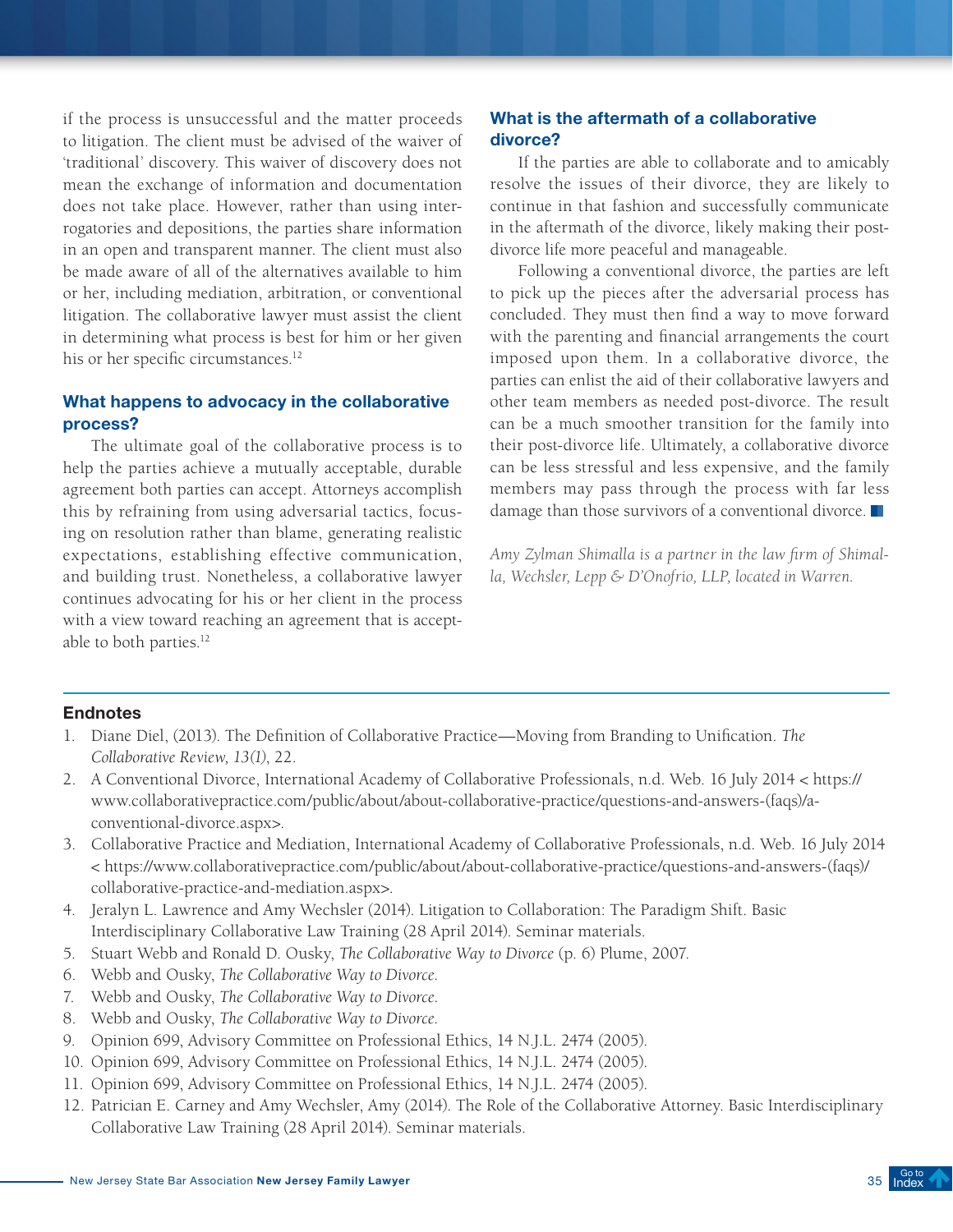# <span id="page-35-0"></span>Mediation and Arbitration with the Same Neutral: The Legal Landscape After *Minkowitz*

*by Stacey A. Cozewith*

The of the most controversial issues today in<br>alternative dispute resolution (ADR) is whether<br>a neutral party can mediate and subsequently<br>arbitrate the same case. The Appellate Division addressed alternative dispute resolution (ADR) is whether a neutral party can mediate and subsequently arbitrate the same case. The Appellate Division addressed this issue in its 2013 decision in *Minkowitz v. Israeli,*<sup>1</sup> a case of first impression.

### The *Minkowitz* Decision: An Introduction

In *Minkowitz*, after the commencement of litigation, the parties agreed to resolve their matter outside of the court system by submitting to binding arbitration on all financial issues (and non-binding arbitration on custody and parenting time issues).<sup>2</sup> However, "the parties chose to defer commencement of arbitration, pending efforts to settle some disputes."3 During the next year, several issues were resolved through the entry of consent orders after mediation.4

Approximately three years after entering into an agreement to arbitrate, the arbitrator issued decisions regarding all outstanding issues not covered by the consent orders.<sup>5</sup> The trial court then confirmed the arbitration awards.6 The plaintiff appealed the confirmation of the arbitration awards claiming, among other things, that it was inappropriate for the arbitrator to have also acted as a mediator.<sup>7</sup> The Appellate Division noted, "[t]his case unraveled because the parties agreed to arbitration, then chose to do something else."8

In an opinion authored by the Honorable Marie E. Lihotz, J.A.D., the Appellate Division vacated any arbitration awards entered after the mediated consent orders were entered.<sup>9</sup> The court provided, "[a]fter guiding mediation, the arbitrator could no longer proceed, and by doing so here, he exceeded his powers."10 The court explained:

Although parties contract to arbitrate, settlement negotiations are not foreclosed by the Act....Nevertheless, we conclude the differences in the roles of these two types of dispute resolution professionals necessitate that a mediator, who may become privy to party confidences in guiding disputants to a mediated resolution, cannot thereafter retain the appearance of a neutral fact finder necessary to conduct a binding arbitration proceeding. Consequently, absent the parties' agreement, an arbitrator appointed under the Act may not assume the role of mediator and, thereafter, resume the role of arbitrator<sup>11</sup>

Looking at both the mediation and arbitration processes in depth, the court added: "[M]ediation encourages confidential disclosures to the mediator, whose training is designed to utilize these confidential positions to aid the parties to evaluate their positions, promote understanding of the other side's position, and reach a consensus."12 Mediation is a facilitative process, whereas "an arbitrator's role is evaluative, requiring the parties to present their evidence for a final determination.… Arbitrators essentially weigh evidence, assess credibility, and apply the law when determining whether a party has proven his or her request for relief.…An arbitrator makes a final decision, which binds the parties."13

### Mediation and Arbitration: A Brief Overview

The Appellate Division's decision in *Minkowitz* merits a review of how mediation and arbitration are separately treated by the New Jersey Rules of Court and by statute. Rule 4:21A sets forth rules regarding arbitration, as does the Uniform Arbitration Act.14 The New Jersey Rules of Court define arbitration as "[a] process by which each party and/or its counsel presents its case to a neutral third party, who then renders a specific award."15

Likewise, Rule 1:40 dictates the general guidelines regarding mediation, including rules about mediators, confidentiality, disclosure, and evidentiary privilege.16 The Uniform Mediation  $Act^{17}$  also dictates rules regarding mediation similar to those covered by the Rules of Court.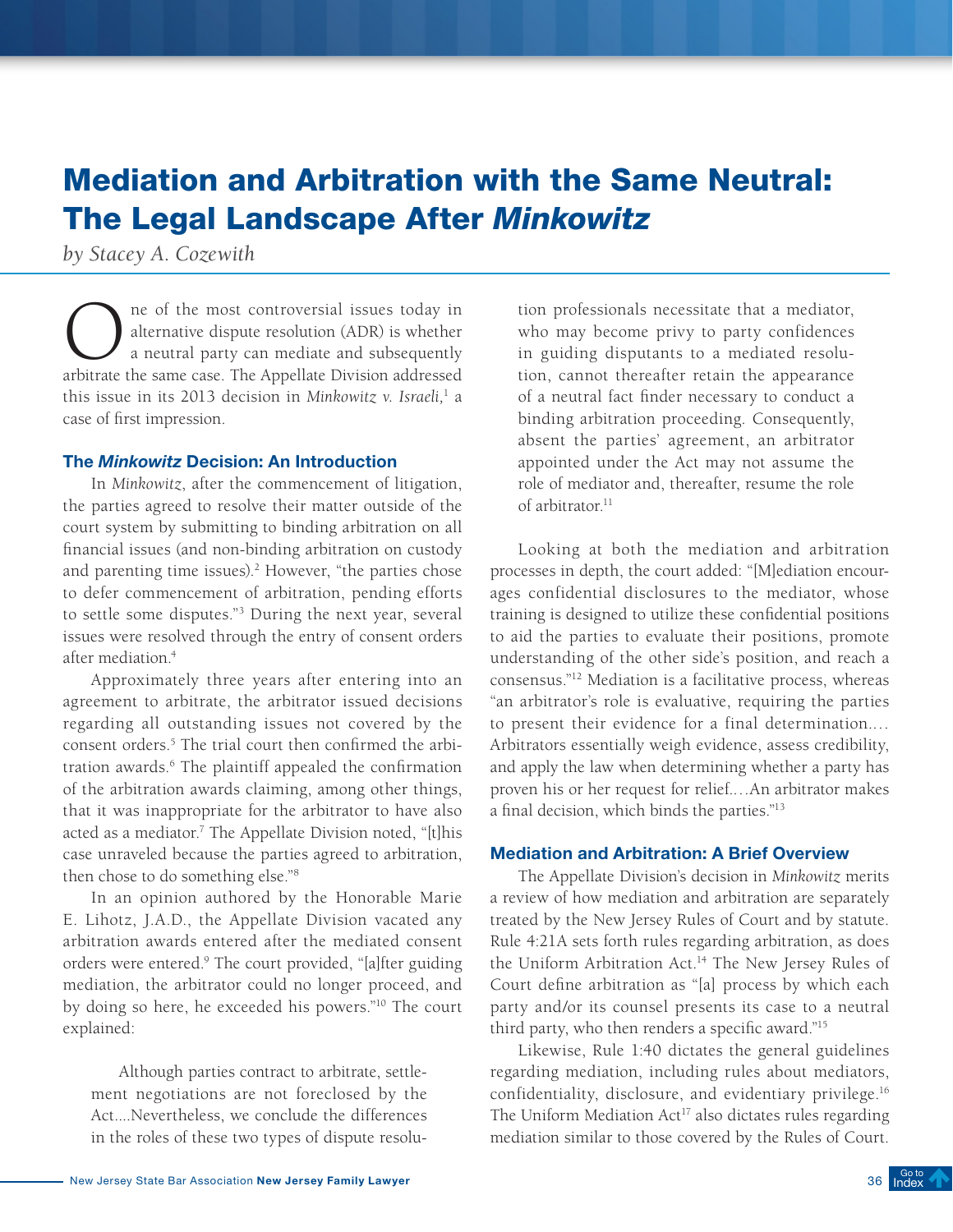The rules do not specifically define mediation, but indicate mediation to be a "facilitative process."18 A facilitative process is defined as "a process by which a mediator facilitates communication between parties in an effort to promote settlement without imposition of the mediator's own judgment regarding the issues in dispute."19

The only rule contained in the Rules of Court addressing the connection between arbitration and mediation is Rule 1:40-2(d)(1), which permits and defines a "Hybrid Process" as "Mediation-arbitration: A process by which, after an initial mediation, unresolved issues are then arbitrated."20 Nevertheless, Rule 1:40-2(d)(1) gives no insight into the issue of using one individual as both an arbitrator and mediator in the same matter.<sup>21</sup> Consequently, the court in *Minkowitz* was faced with the task of clarifying the role of an individual in a hybrid process.

Prior to *Minkowitz*, practitioners often asked their arbitrator to spend some time prior to the start of arbitration determining if any of the outstanding issues could be amicably resolved through mediation. However, the Appellate Division cautioned parties from engaging in this "routine" practice.<sup>22</sup>

In vacating the arbitration award because of the dual role of the neutral, the Appellate Division addressed how the divergent roles of mediators and arbitrators may prevent one individual from performing both functions in the same case.<sup>23</sup> Specifically, the court provided that during mediation, the parties share confidential information with the mediator they do not expect to be binding. $24$ The mediator may also share opinions and advice on potential settlement of disputes.<sup>25</sup> By contrast, an arbitrator must maintain "complete objectivity" in order to protect the "integrity of the arbitration process."26 Thus, Judge Lihotz noted that just as "[t]hose confidential communications gained in mediation are precluded from being considered in a court contest…[they] would similarly be precluded from consideration in an arbitration hearing."27

# Can One Neutral Ever Mediate and Arbitrate the Same Matter?

The emotional stressors associated with a matrimonial matter often make it difficult to convince parties to voluntarily attend mediation or arbitration. Persuading parties to do so with separate neutrals for each alternative dispute resolution process may create an even larger barrier. *Minkowitz*, however, does not absolutely preclude one person from serving as an arbitrator and mediator in the same case.

Frequently, when a matter is mediated, the parties divulge to the mediator, among other things, their 'bottom line' settlement position and real concerns pertaining to the facts and issues (which may be different than what they would tell a trial judge or arbitrator). For a mediator to facilitate productive negotiations, the mediator requires information from both sides to determine the best way to reach a resolution. Thus, armed with the knowledge of each party's bottom line, it seems reasonable the mediator should not be able to then serve as an arbitrator.

In response, many will assert that the level of disclosure to a mediator is no different than when a trial judge assists the parties in resolving a case at an intensive settlement conference, (ISC), when that same judge will subsequently preside over a trial. What is the difference between a sitting judge assisting with negotiations and then presiding over a trial in the same matter, and a neutral acting as a mediator and then presiding over an arbitration in the same matter? The answer in *Minkowitz* is that it is all about disclosure and consent.<sup>28</sup>

The trial judge, during ISCs, makes it clear that he or she may assist in negotiations, but has not pre-judged the matter. In addition, the parties must consent *prior to* a trial judge listening to a discussion of any settlement proposals. The judge's thoughts on a case, as presented in chambers, are made with essential disclosures: 1) no testimony has been taken; 2) no conclusion has been reached based on a consideration of existing law; and 3) the thoughts and perceptions discussed are provided only to guide the parties in resolving their matter, and are not meant to be an outline of what the judge may decide after a full and complete trial. It is this extensive disclosure that renders this everyday practice acceptable.

Similarly, one neutral may arbitrate and mediate a matter as long as the parties consent to and execute a document in which any potential conflict is disclosed and waived.29 *Minkowitz* permits the parties to "contract to the contrary" via written agreement allowing the mediator to serve as an arbitrator in their case.30 Judge Liholtz's opinion provides:

In the family law context, we could envision parties agreeing in writing to allow one person to perform these roles regarding separate issues; for example, mediation of custody matters and arbitration of financial issues. However, this should be the parties' choice. Absent a specific agreement clearly defining and accepting the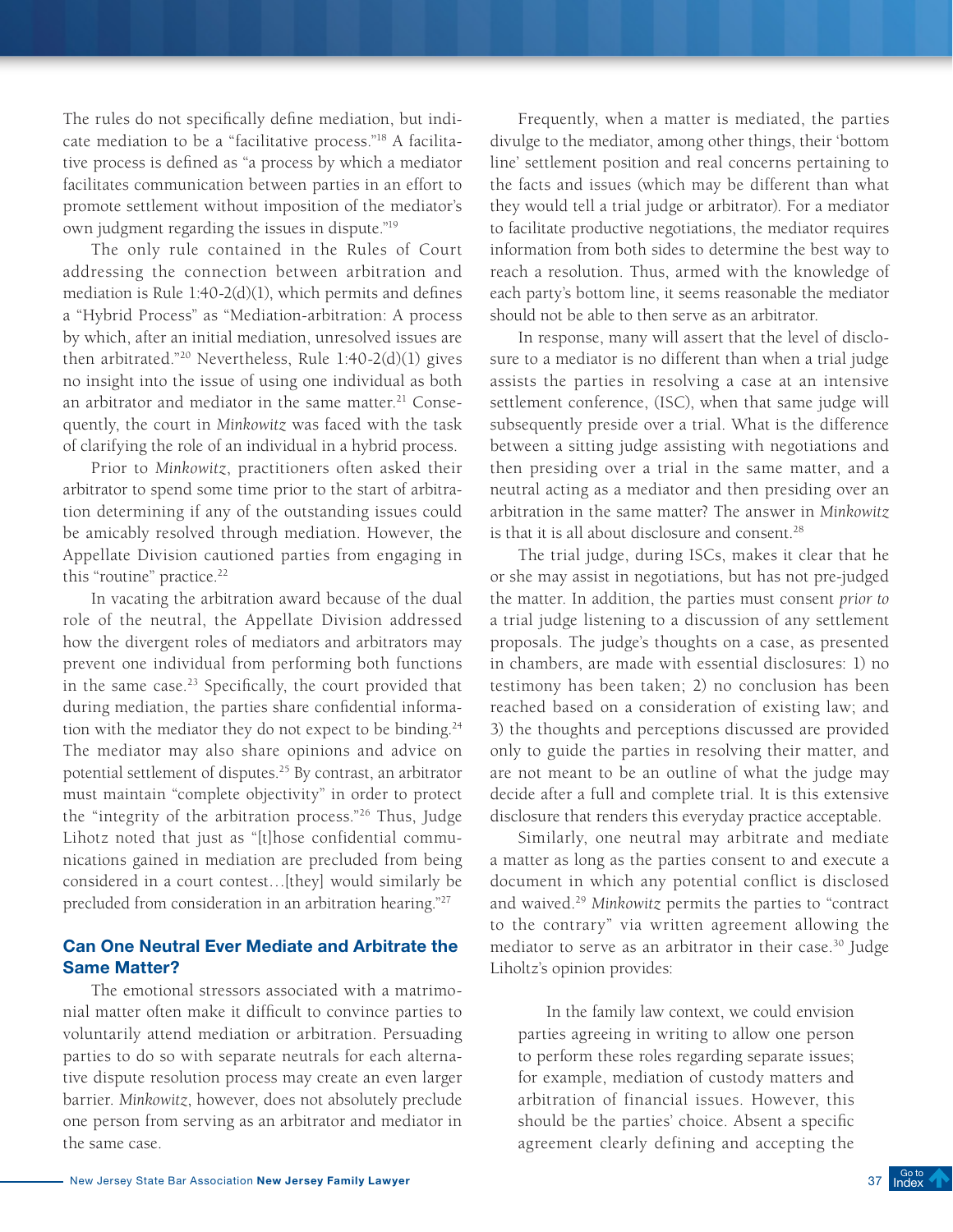complementary dispute resolution professional's roles, dual roles are to be avoided.<sup>31</sup>

However, even with the parties' written consent, neutrals or participants may exercise caution and decide not to engage in a scenario in which the neutral mediates and arbitrates the same issues. As parties are engaging a neutral to avoid litigation and reach a binding, final resolution, attorneys may wish to avoid a possible future challenge to the resolution's enforceability/validity based solely on the mediator/arbitrator having served in dual roles. Thus, there are practical considerations to asking a mediator to serve as an arbitrator, even if written consent is obtained. However, if there is "a specific agreement clearly defining and accepting the complementary dispute resolution professional's roles," a challenge to a binding resolution based on a neutral's performance of dual roles will be difficult under *Minkowitz*. 32

It is critical that attorneys engage in detailed discussions with their clients regarding the positive and negative aspects of one neutral engaging in both mediation and arbitration with the parties. It may be wise for an attorney to have his or her client execute a written acknowledgement that he or she has been advised regarding *Minkowitz* and the potential pitfalls surrounding its holding. This will help avoid any future claims and avoid any future confusion or challenge under *Minkowitz*.

# Minkowitz: A Question of Retroactive Application

One of the most significant issues arising from the *Minkowitz* decision is whether its holding applies retroactively. The question poses great concern, as any litigant unhappy with an arbitrated outcome could seek to re-open a matter that *Miknowitz* would have otherwise prohibited. This author understands there have been many motions filed invoking the *Minkowitz* decision, seeking the decision's application to previously concluded matters. While plenary hearings are likely to be scheduled to determine the extent of consent and disclosure on a case-by-case basis under *Minkowitz*, there is little decisional authority, as of now, on the issue.

For example, in the unpublished decision of *N.L. v. V.M.*, 33 the Appellate Division vacated the arbitration awards in a case arbitrated prior to the decision in *Minkowitz*. In its *per curiam* decision, the Appellate Division noted the parties had no written document consenting to the arbitrator performing the additional role of a

mediator. Furthermore, the Appellate Division stated, "there is nothing in [*Minkowitz*] indicating that its holdings would have only prospective effect."34

Similarly, in *Walker v. Walker*, 35 an unpublished Chancery Division decision, Mr. Walker (the plaintiff) filed an application with the trial court—subsequent to the *Minkowitz* decision—seeking to vacate the arbitrator's award because the arbitrator had also served in the role of mediator.36 Although the interlocutory decision primarily dealt with the details of calling counsel as witnesses and sequestration of co-counsel for depositions, the court noted, "plaintiff is requesting that the court afford him a *Minkowitz* remedy and begin arbitration anew with a new arbitrator after the parties have been in arbitration for more than two years. This Court's ruling could have significant financial consequences for the parties."37 It is this author's understanding that the issue was never adjudicated on its merits, as the parties settled their dispute prior to a final ruling.

At present, there is no binding precedent delineating whether *Minkowitz* would apply retroactively to cases that were already finalized when *Minkowitz* was decided.

It is this author's opinion that *Minkowitz* should not be applied retroactively. Applying *Minkowitz* only prospectively would comport with the public policy goals expressed in the Appellate Division's decision. In *Minkowitz*, Judge Lihotz pointed out that matrimonial proceedings have traditionally burdened state court dockets.38 To avoid overwhelming already strained courts, public policy dictates that "fair and equitable" settlement agreements reached voluntarily should be considered conclusive to the extent possible.39

Moreover, *Minkowitz* reiterates New Jersey's longstanding preference for settlement of legal disputes through arbitration, rather than litigation.<sup>40</sup> The author believes it would be somewhat ironic to have cases resolved by the preferred arbitration method, only to have them challenged through the disfavored litigation method. The entire purpose of arbitration is to resolve a dispute "in a speedy, inexpensive, expeditious, and perhaps less formal manner."41 Thus, allowing *Minkowitz* to apply retroactively and, consequently, allowing courts to re-open finalized cases, would contravene New Jersey's public policy goals by increasing dispute duration, expense and formality. Thus, the author believes *Minkowitz* must be clarified as a guidepost for matters that are prospectively resolved via ADR, and not an excuse to re-open matters previously resolved.